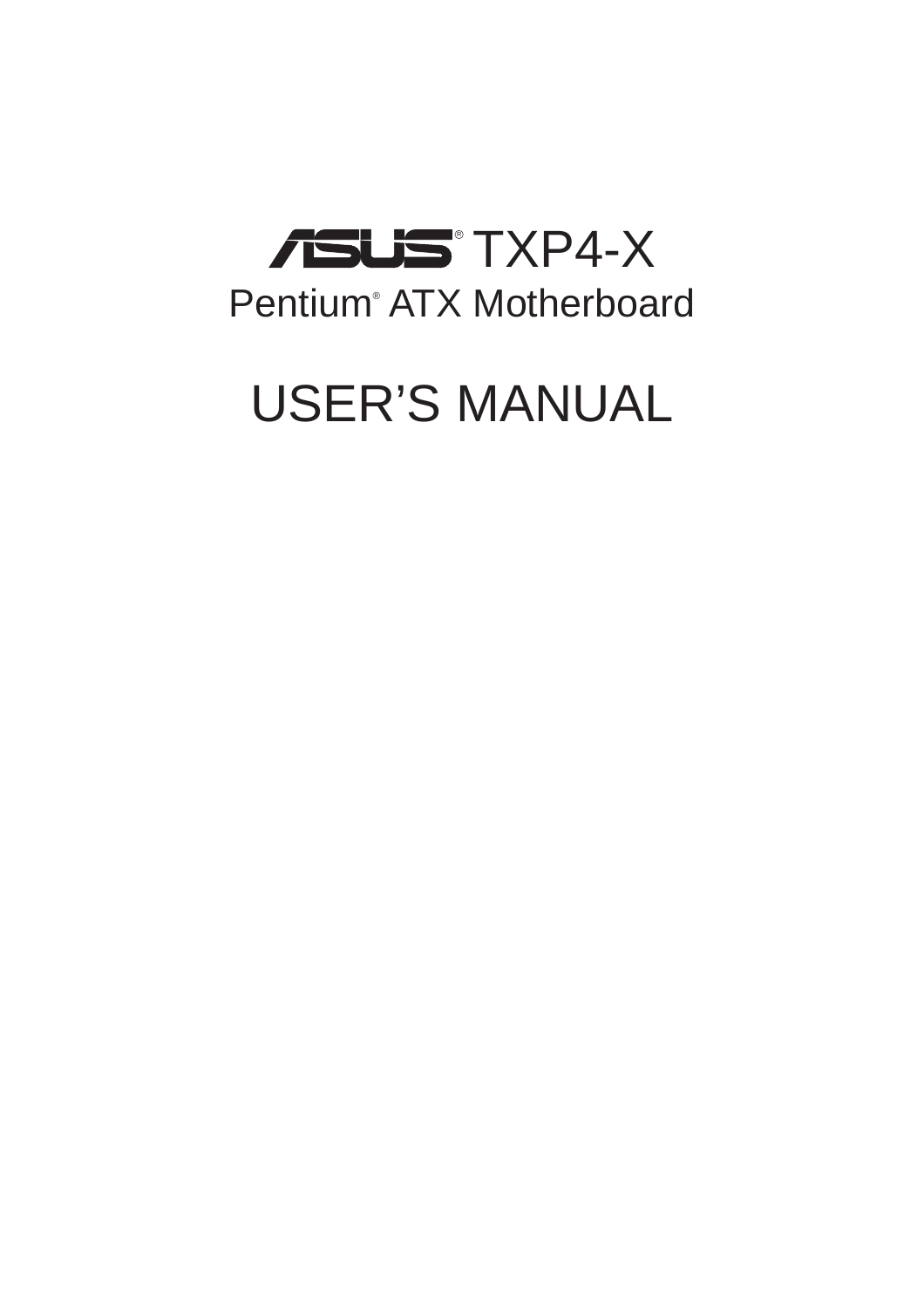# USER'S NOTICE

No part of this manual, including the products and softwares described in it, may be reproduced, transmitted, transcribed, stored in a retrieval system, or translated into any language in any form or by any means, except documentation kept by the purchaser for backup purposes, without the express written permission of ASUSTeK COMPUTER INC. ("ASUS").

ASUS PROVIDES THIS MANUAL "AS IS" WITHOUT WARRANTY OF ANY KIND, EITHER EXPRESS OR IMPLIED, INCLUDING BUT NOT LIMITED TO THE IMPLIED WARRANTIES OR CONDITIONS OF MERCHANTABILITY OR FITNESS FOR A PAR-TICULAR PURPOSE. IN NO EVENT SHALL ASUS, ITS DIRECTORS, OFFICERS, EMPLOYEES OR AGENTS BE LIABLE FOR ANY INDIRECT, SPECIAL, INCIDEN-TAL, OR CONSEQUENTIAL DAMAGES (INCLUDING DAMAGES FOR LOSS OF PROFITS, LOSS OF BUSINESS, LOSS OF USE OR DATA, INTERRUPTION OF BUSI-NESS AND THE LIKE), EVEN IF ASUS HAS BEEN ADVISED OF THE POSSIBILITY OF SUCH DAMAGES ARISING FROM ANY DEFECT OR ERROR IN THIS MANUAL OR PRODUCT.

Products and corporate names appearing in this manual may or may not be registered trademarks or copyrights of their respective companies, and are used only for identification or explanation and to the owners' benefit, without intent to infringe.

- Intel, LANDesk, and Pentium are registered trademarks of Intel Corporation.
- IBM and OS/2 are registered trademarks of International Business Machines.
- Symbios is a registered trademark of Symbios Logic Corporation.
- Windows and MS-DOS are registered trademarks of Microsoft Corporation.
- Sound Blaster AWE32 and SB16 are trademarks of Creative Technology Ltd.
- Adobe and Acrobat are registered trademarks of Adobe Systems Incorporated.

The product name and revision number are both printed on the board itself. Manual revisions are released for each board design represented by the digit before and after the period of the manual revision number. Manual updates are represented by the third digit in the manual revision number.

For previous or updated manuals, BIOS, drivers, or product release information, contact ASUS at http://www.asus.com.tw or through any of the means indicated on the following page.

SPECIFICATIONS AND INFORMATION CONTAINED IN THIS MANUAL ARE FUR-NISHED FOR INFORMATIONAL USE ONLY, AND ARE SUBJECT TO CHANGE AT ANY TIME WITHOUT NOTICE, AND SHOULD NOT BE CONSTRUED AS A COM-MITMENT BY ASUS. ASUS ASSUMES NO RESPONSIBLITY OR LIABILITY FOR ANY ERRORS OR INACCURACIES THAT MAY APPEAR IN THIS MANUAL, INCLUD-ING THE PRODUCTS AND SOFTWARES DESCRIBED IN IT.

**Copyright © 1997 ASUSTeK COMPUTER INC. All Rights Reserved.**

| <b>Product Name:</b>  | <b>ASUS TXP4-X</b> |
|-----------------------|--------------------|
| Manual Revision: 1.01 |                    |
| <b>Release Date:</b>  | <b>July 1997</b>   |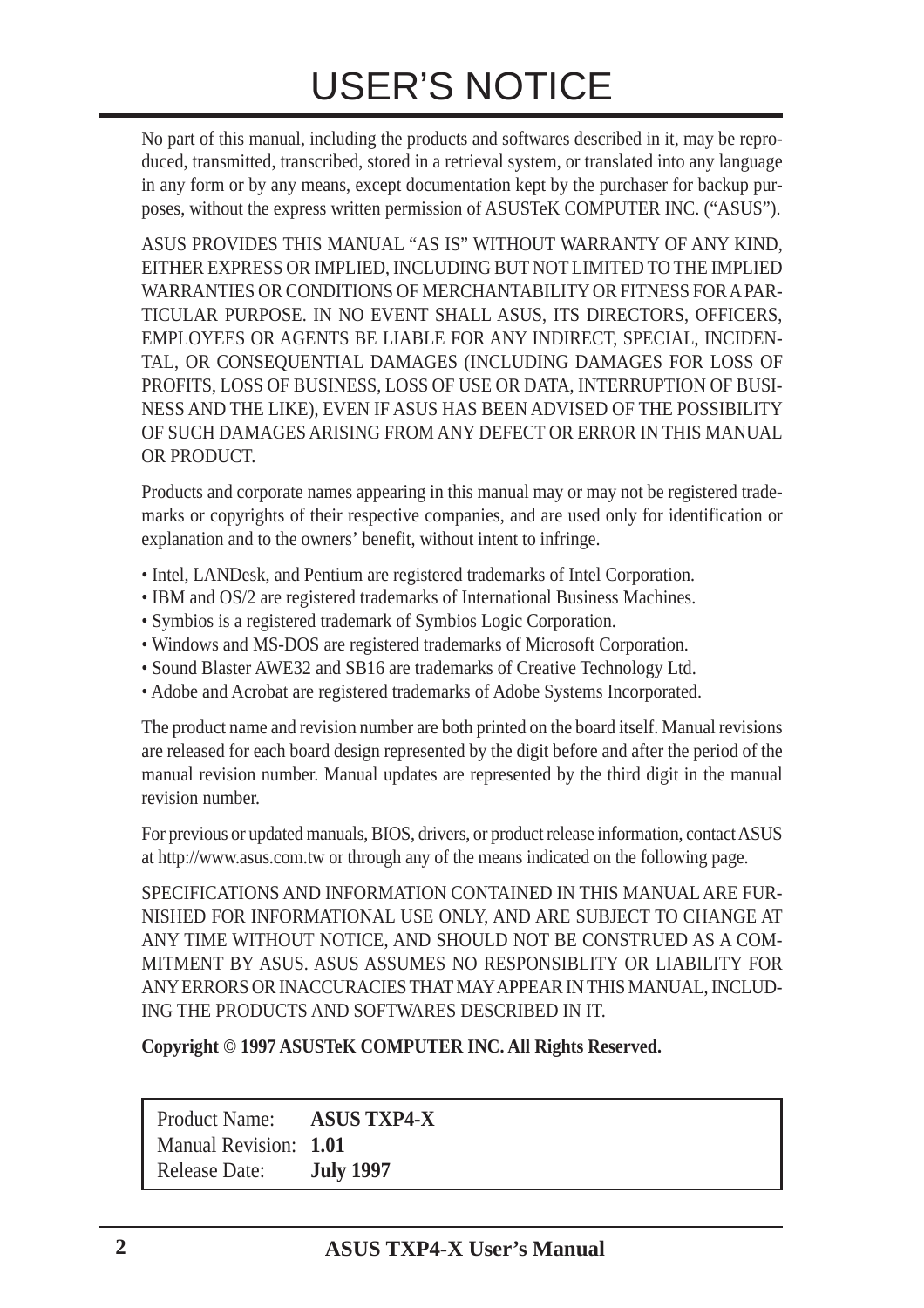# ASUS CONTACT INFORMATION

## ASUSTeK COMPUTER INC.

### Marketing Info

Address: 150 Li-Te Road, Peitou, Taipei, Taiwan 112, ROC Telephone: +886-2-894-3447 Fax: +886-2-894-3449 Email: info@asus.com.tw

### Technical Support

| Fax:    | $+886 - 2 - 895 - 9254$  |
|---------|--------------------------|
| BBS:    | $+886-2-896-4667$        |
| Email:  | tsd@asus.com.tw          |
| WWW:    | www.asus.com.tw          |
| Gopher: | gopher.asus.com.tw       |
| FTP:    | ftp.asus.com.tw/pub/ASUS |

## ASUS COMPUTER INTERNATIONAL

### Marketing Info

| Address:   | 721 Charcot Avenue, San Jose, CA 95131, USA |
|------------|---------------------------------------------|
| Telephone: | $+1-408-474-0567$                           |
| Fax:       | $+1-408-474-0568$                           |
| Email:     | info-usa@asus.com.tw                        |
|            |                                             |

### Technical Support

| BBS:   | $+1 - 408 - 474 - 0569$ |
|--------|-------------------------|
| Email: | $tsd-usa@assus.com.tw$  |
| WWW:   | www.asus.com            |

## ASUS COMPUTER GmbH

### Marketing Info

| Address:   | Harkort Str. 25, 40880 Ratingen, BRD, Germany |
|------------|-----------------------------------------------|
| Telephone: | 49-2102-445011                                |
| Fax:       | 49-2102-442066                                |
| Email:     | info-ger@asus.com.tw                          |

#### Technical Support

| BBS:     | 49-2102-448690      |
|----------|---------------------|
| Email:   | tsd-ger@asus.com.tw |
| Hotline: | 49-2102-499712      |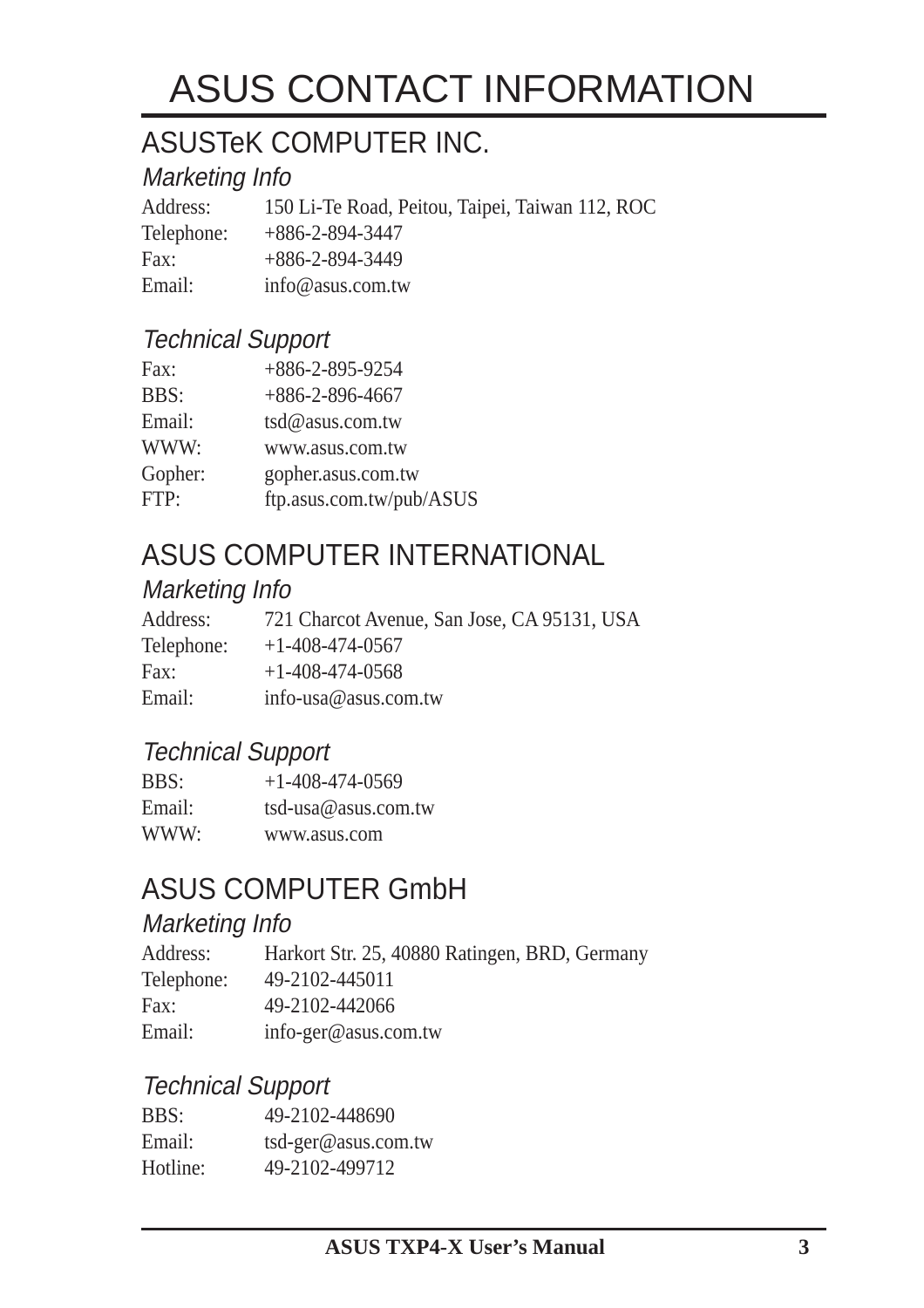# **CONTENTS**

| Compatible Cyrix CPU Identification  16           |  |
|---------------------------------------------------|--|
|                                                   |  |
|                                                   |  |
| DIMM Memory Installation Procedures:  21          |  |
|                                                   |  |
|                                                   |  |
|                                                   |  |
|                                                   |  |
|                                                   |  |
|                                                   |  |
|                                                   |  |
|                                                   |  |
|                                                   |  |
|                                                   |  |
|                                                   |  |
|                                                   |  |
| Managing and Updating Your Motherboard's BIOS  36 |  |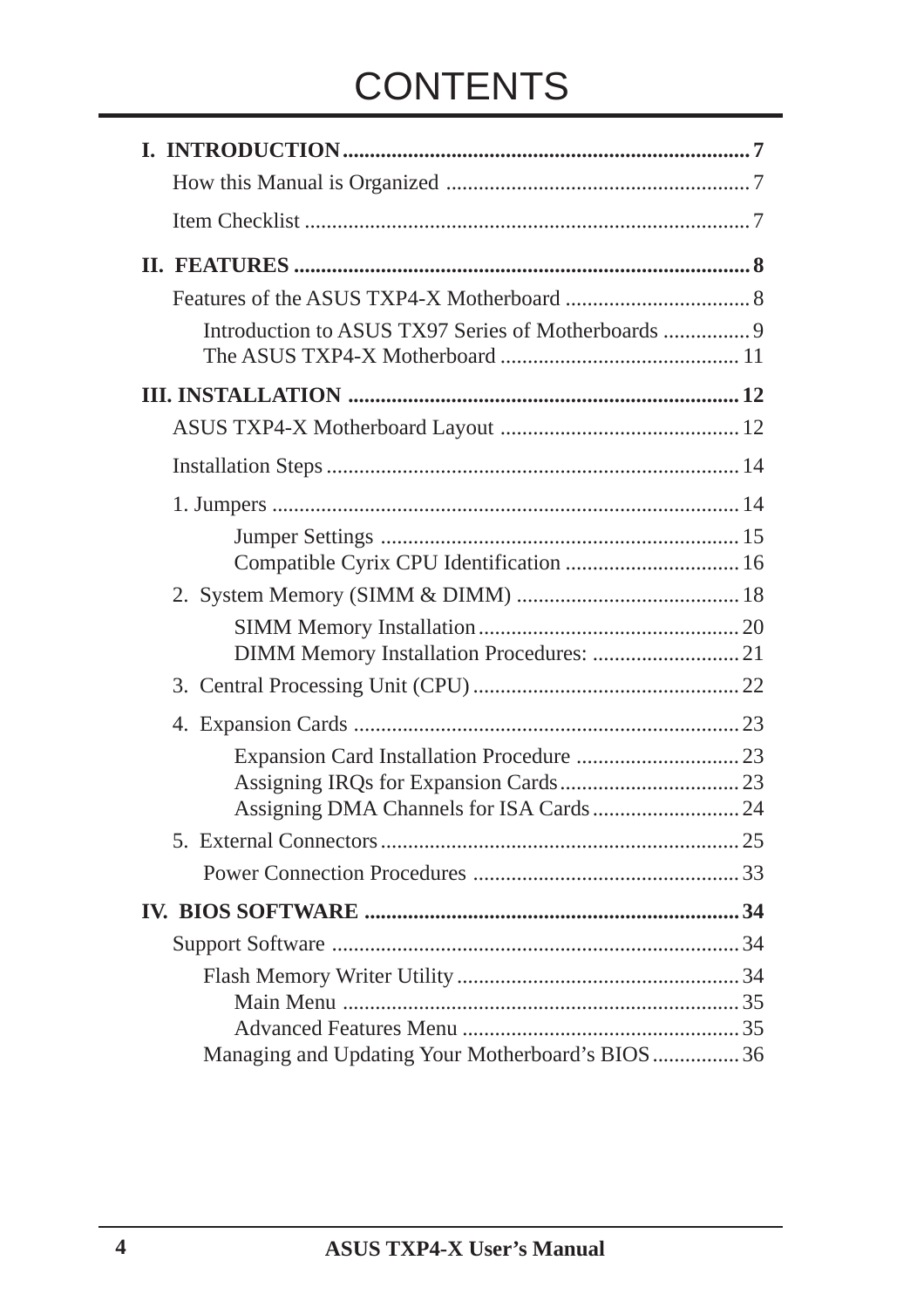# **CONTENTS**

| Introducing the ASUS DMI Configuration Utility 56     |  |
|-------------------------------------------------------|--|
|                                                       |  |
|                                                       |  |
|                                                       |  |
|                                                       |  |
|                                                       |  |
|                                                       |  |
| Setting the INT Assignment for the ASUS PCI-SC200  60 |  |
|                                                       |  |
|                                                       |  |
|                                                       |  |
|                                                       |  |
|                                                       |  |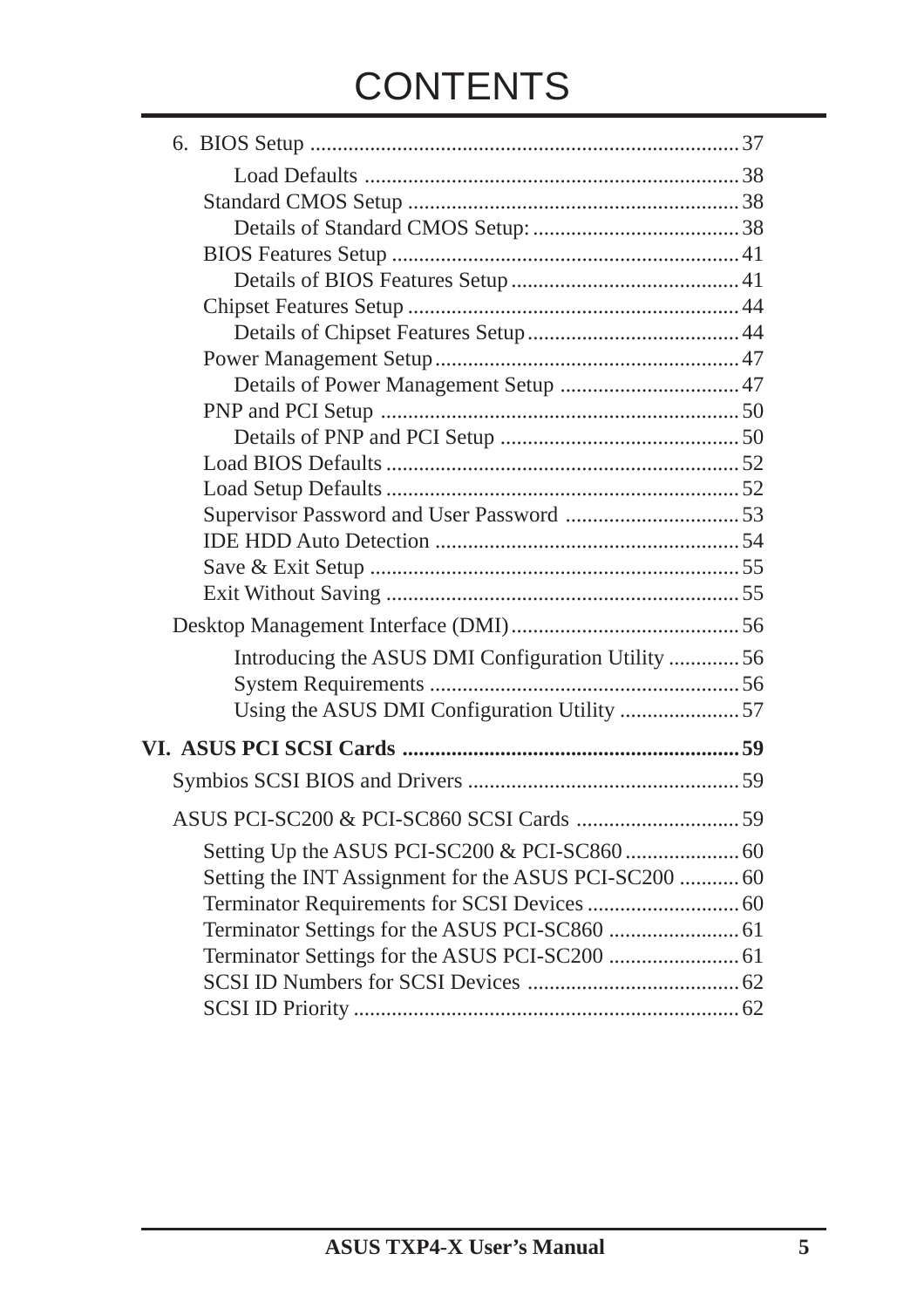### **Federal Communications Commission Statement**

This device complies with FCC Rules Part 15. Operation is subject to the following two conditions:

- This device may not cause harmful interference, and
- This device must accept any interference received, including interference that may cause undesired operation.

This equipment has been tested and found to comply with the limits for a Class B digital device, pursuant to Part 15 of the FCC Rules. These limits are designed to provide reasonable protection against harmful interference in a residential installation. This equipment generates, uses and can radiate radio frequency energy and, if not installed and used in accordance with manufacturer's instructions, may cause harmful interference to radio communications. However, there is no guarantee that interference will not occur in a particular installation. If this equipment does cause harmful interference to radio or television reception, which can be determined by turning the equipment off and on, the user is encouraged to try to correct the interference by one or more of the following measures:

- Re-orient or relocate the receiving antenna.
- Increase the separation between the equipment and receiver.
- Connect the equipment to an outlet on a circuit different from that to which the receiver is connected.
- Consult the dealer or an experienced radio/TV technician for help.

**WARNING!** The use of shielded cables for connection of the monitor to the graphics card is required to assure compliance with FCC regulations. Changes or modifications to this unit not expressly approved by the party responsible for compliance could void the user's authority to operate this equipment.

### **Canadian Department of Communications Statement**

This digital apparatus does not exceed the Class B limits for radio noise emissions from digital apparatus set out in the Radio Interference Regulations of the Canadian Department of Communications.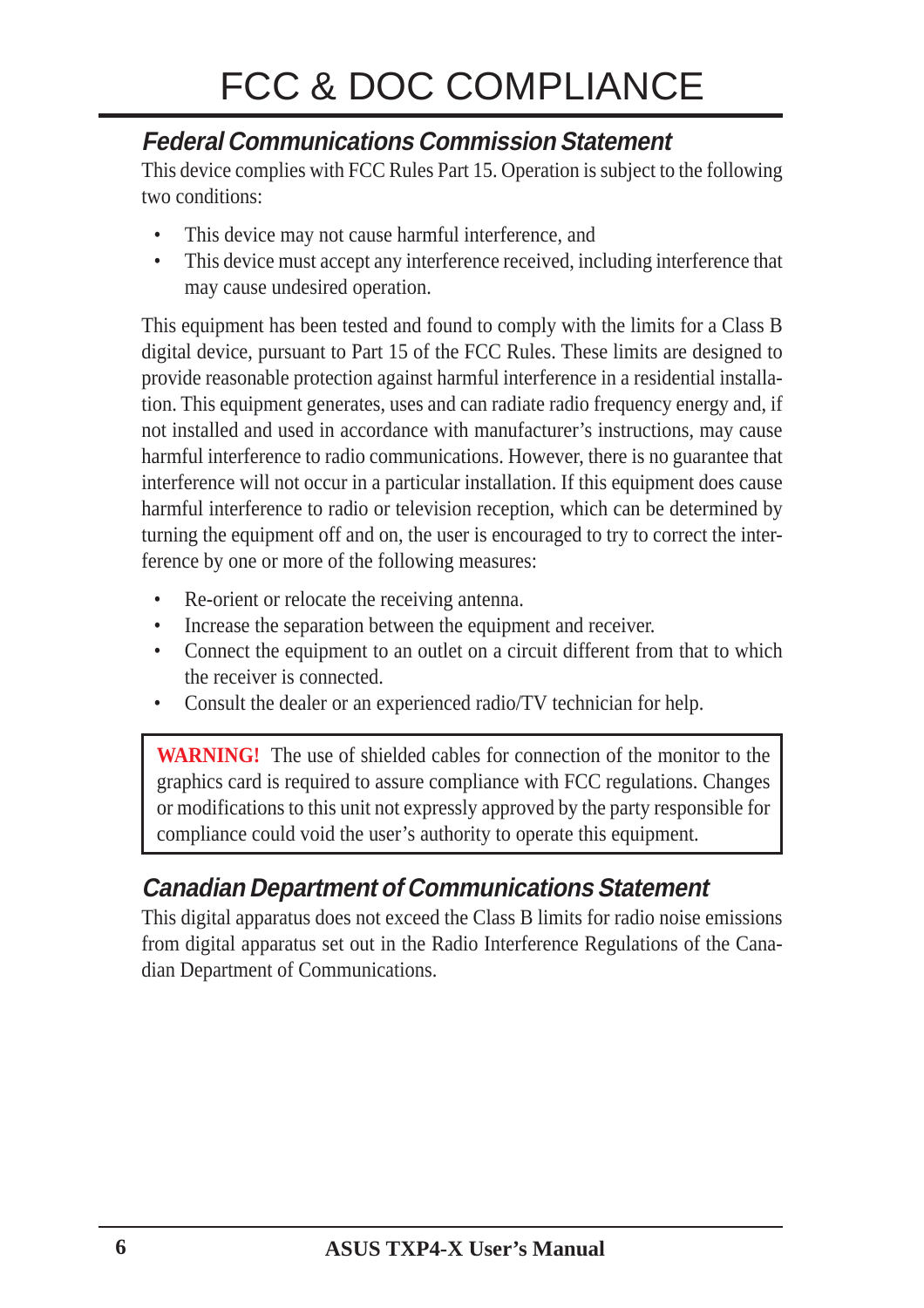## How this Manual is Organized

This manual is divided into the following sections:

- **I. Introduction:** Manual information and checklist
- **II.** Features: Information and specifications concerning this product
- **III.** Installation: Instructions on setting up the motherboard.
- **IV.** BIOS Software Instructions on setting up the BIOS software
- **V. Support Software** Information on the included support software
- **VI. ASUS SCSI Cards** Installation of ASUS SCSI cards (optional)

## Item Checklist

Please check that your package is complete. If you discover damaged or missing items, please contact your retailer.

- $\nabla$  The ASUS TXP4-X motherboard
- $\boxtimes$  1 IDE ribbon cable
- $\boxtimes$  1 floppy ribbon cable
- $\boxtimes$  Support Drivers & Utilities
	- Flash Memory Writer utility to update the FLASH BIOS
	- Desktop Management Interface (DMI) utility
	- TX patch files for Windows 95
	- Readme files for descriptions and use of the files
	- Technical Support Form
- $\nabla$  This user's manual
- $\Box$  Infrared module (optional)
- □ ASUS PCI-SC200 Fast-SCSI or PCI-SC860 Ultra-Fast SCSI card (optional)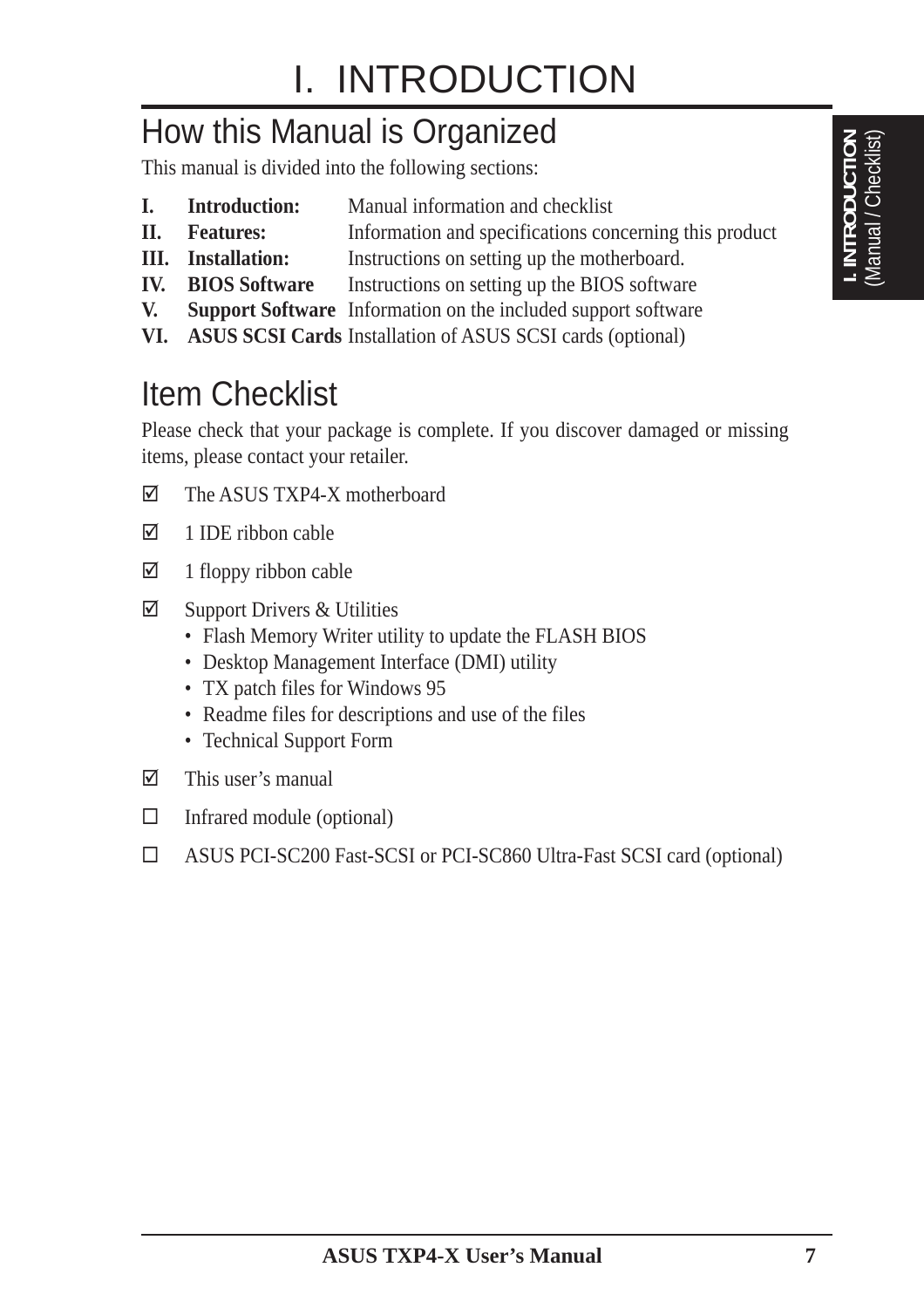## Features of the ASUS TXP4-X Motherboard

The ASUS TXP4-X is carefully designed for the demanding PC user who wants many features in a motherboard. This motherboard:

- **Intel Chipset:** Features Intel's 430TX PCIset with I/O subsystems.
- **Versatile Processor Support:** Intel Pentium® 75-233MHz (P55C-MMX™, P54C/ P54CS), IBM®/Cyrix® 6x86-PR166+ (Rev 2.7 or later), IBM®/Cyrix® 6x86MX™ (PR166 & faster), AMD-K5™ (PR75-PR133), AMD-K6™ (PR166 & faster).
- **Versatile Memory Support:** Is equipped with two DIMM sockets to support 8- 128MB 168-pin 3.3Volt SDRAM/EDO memory modules up to 256MB. Is also equipped with four SIMM sockets to support 4-64MB 72-pin Fast Page Mode (FPM) or Extended Data Out (EDO) memory modules up to 256MB. SIMMs and DIMMs cannot be used at the same time.
- **Easy Installation:** Is equipped with BIOS that supports auto detection of hard drives, PS/2 mouse, and Plug and Play devices to make setup of hard drives, expansion cards, and other devices virtually automatic.
- **ISA & PCI Expansion:** Provides four 16-bit ISA and four 32-bit PCI slots.
- **Super Multi-I/O:** Provides two high-speed UART-compatible serial ports and one parallel port with EPP and ECP capabilities.
- **Desktop Management Interface (DMI):** Supports DMI through BIOS which allows hardware to communicate within a standard protocol creating a higher level of compatibility. (Requires DMI-enabled components.) (See section V)
- **PCI Bus Master IDE Controller:** Comes with an onboard PCI Bus Master IDE controller with two connectors that supports four IDE devices in two channels, supports PIO Modes 3 and 4 and Bus Master IDE DMA Mode 2, and supports Enhanced IDE devices such as Tape Backup and CD-ROM drives. Supports two drives of either 5.25-inch (360KB or 1.2MB) or 3.5-inch (720KB, 1.44MB, or 2.88MB) disk drives. Supports Japanese "Floppy 3 mode" (3.5-inch disk drive: 1.2MB) and LS-120 floppy disk drives (3.5-inch disk drive: 120 MB, 1.44MB, 720K). BIOS supports IDE CD-ROM or SCSI device boot-up.
- **Level 2 Cache:** 512KB Pipelined Burst SRAM onboard.
- **Optional IrDA:** Supports and optional IrDA receiver/transmitter device.
- **SCSI BIOS:** Has firmware to support optional ASUS SCSI controller cards.
- **Optional IrDA Connector:** Supports an optional infrared port module for wireless interface.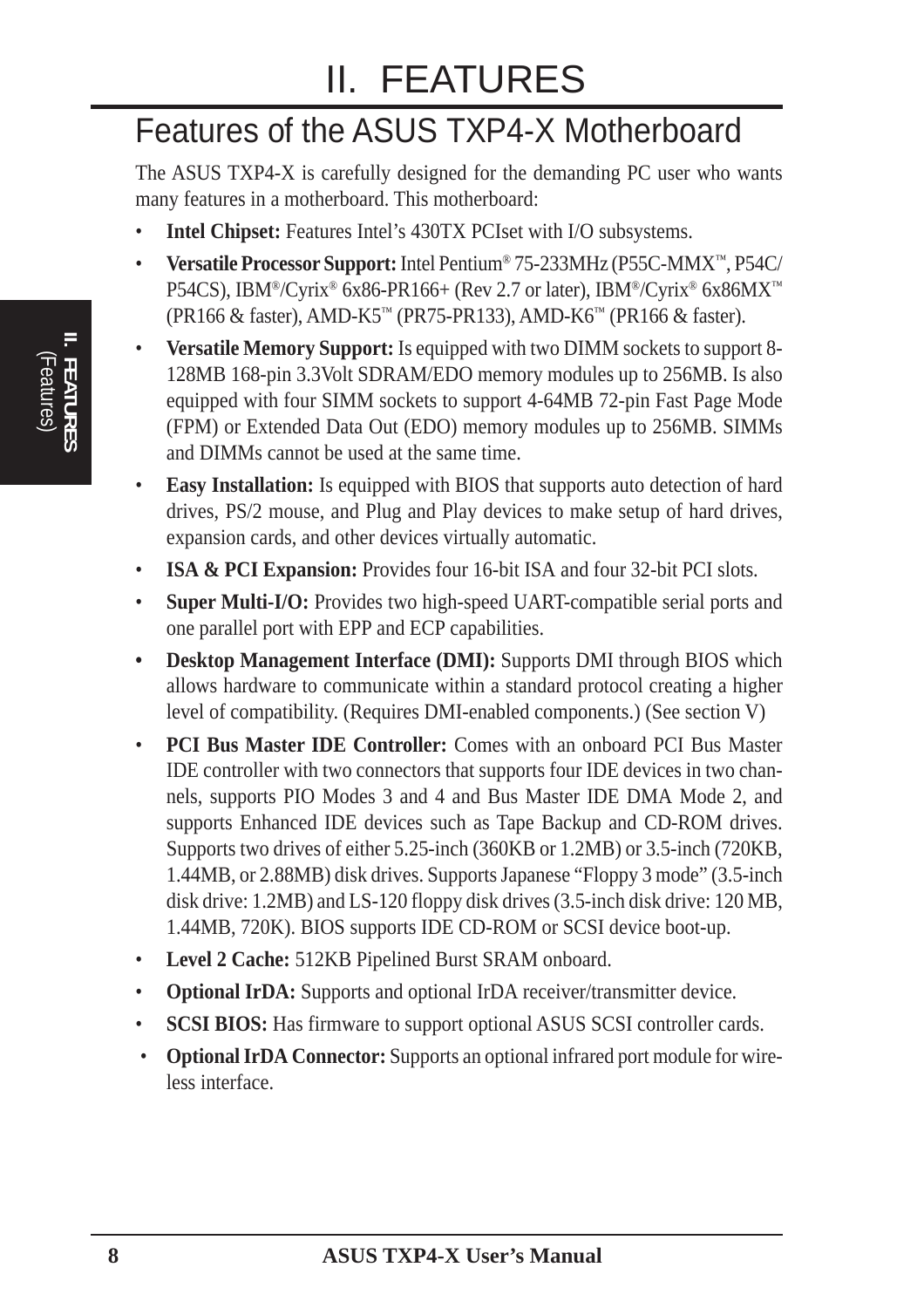# II. FEATURES

## Introduction to ASUS TX97 Series of Motherboards

#### **Performance**

- **SDRAM Optimized Performance —** ASUS TX97 series of motherboards support the new generation memory, Synchronous Dynamic Random Access Memory (SDRAM), which increases the data transfer rate from 264MB/s max using EDO memory to 528MB/s max using SDRAM.
- **Double the IDE Transfer Speed** ASUS TX97 series of motherboards with Intel 430TX PCIset improves IDE transfer rate using Bus Master UltraDMA/33 IDE, which can handle data transfers up to 33MB/s. The best of all is that this new technology is compatible with existing ATA-2 IDE specifications so there is no need to upgrade current hard drives or cables.
- **Concurrent PCI —** Concurrent PCI allows multiple PCI transfers from PCI master busses to memory to CPU.
- **ACPI Ready** ACPI (Advanced Configuration and Power Interface) is also implemented on all ASUS 430TX series of motherboards. ACPI provide more Energy Saving Features for the future operating systems (OS) supporting OS Direct Power Management (OSPM) functionality. With these features implemented in the OS, PCs can be ready around the clock, yet satisfy all the energy saving standards. To fully utilize the benefits of ACPI, an ACPI-supported OS such as in the successor to Windows 95 must be used.
- **PC '97 Compliant** Both the BIOS and hardware levels of ASUS TX97 series of motherboards meet PC '97 compliancy. The new PC 97 requirements for systems and components are based on the following high-level goals: Support for Plug and Play compatibility and power management for configuring and managing all system components, and 32-bit device drivers and installation procedures for both Windows 95 and Windows NT.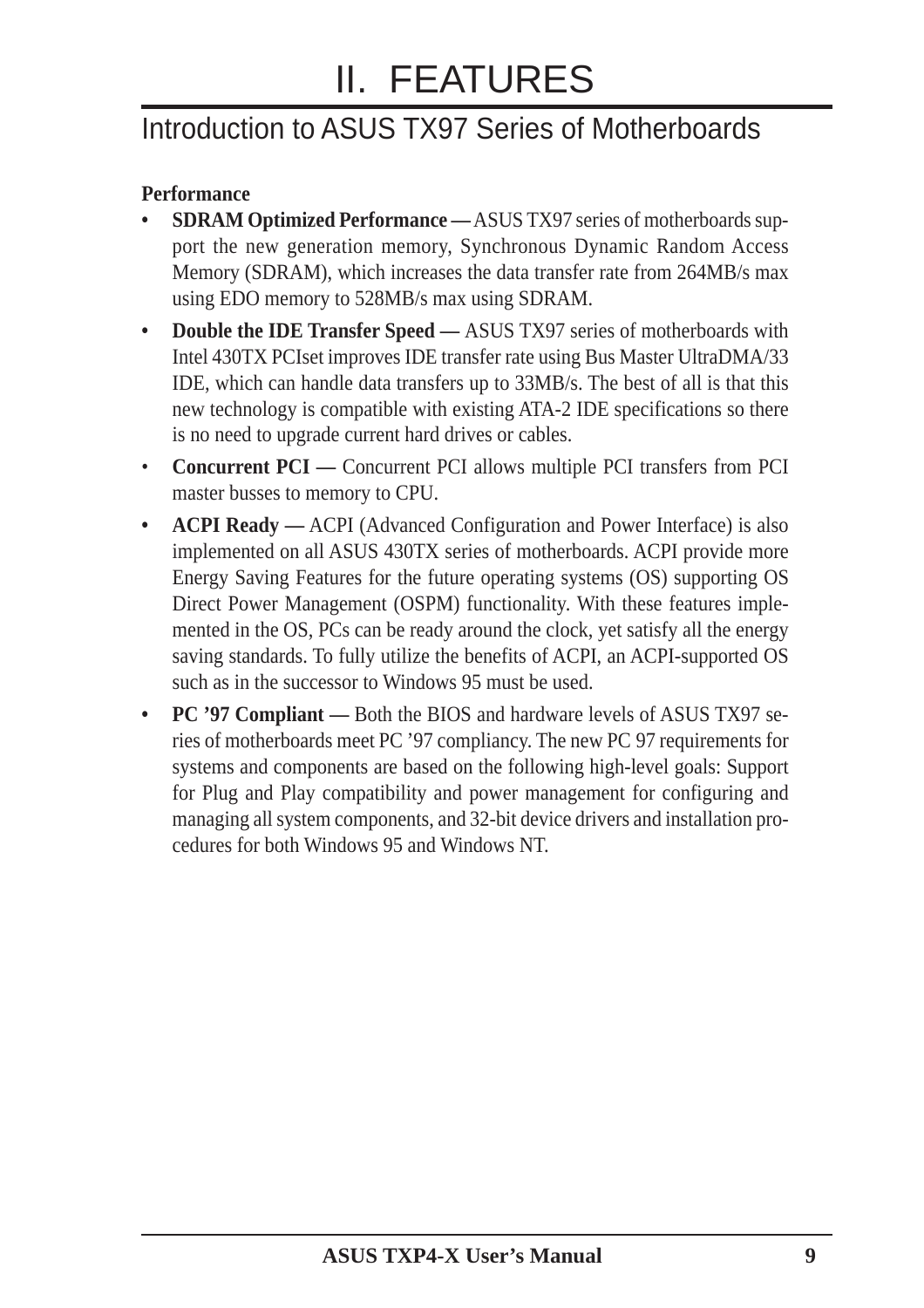(This page is intentionally left blank.)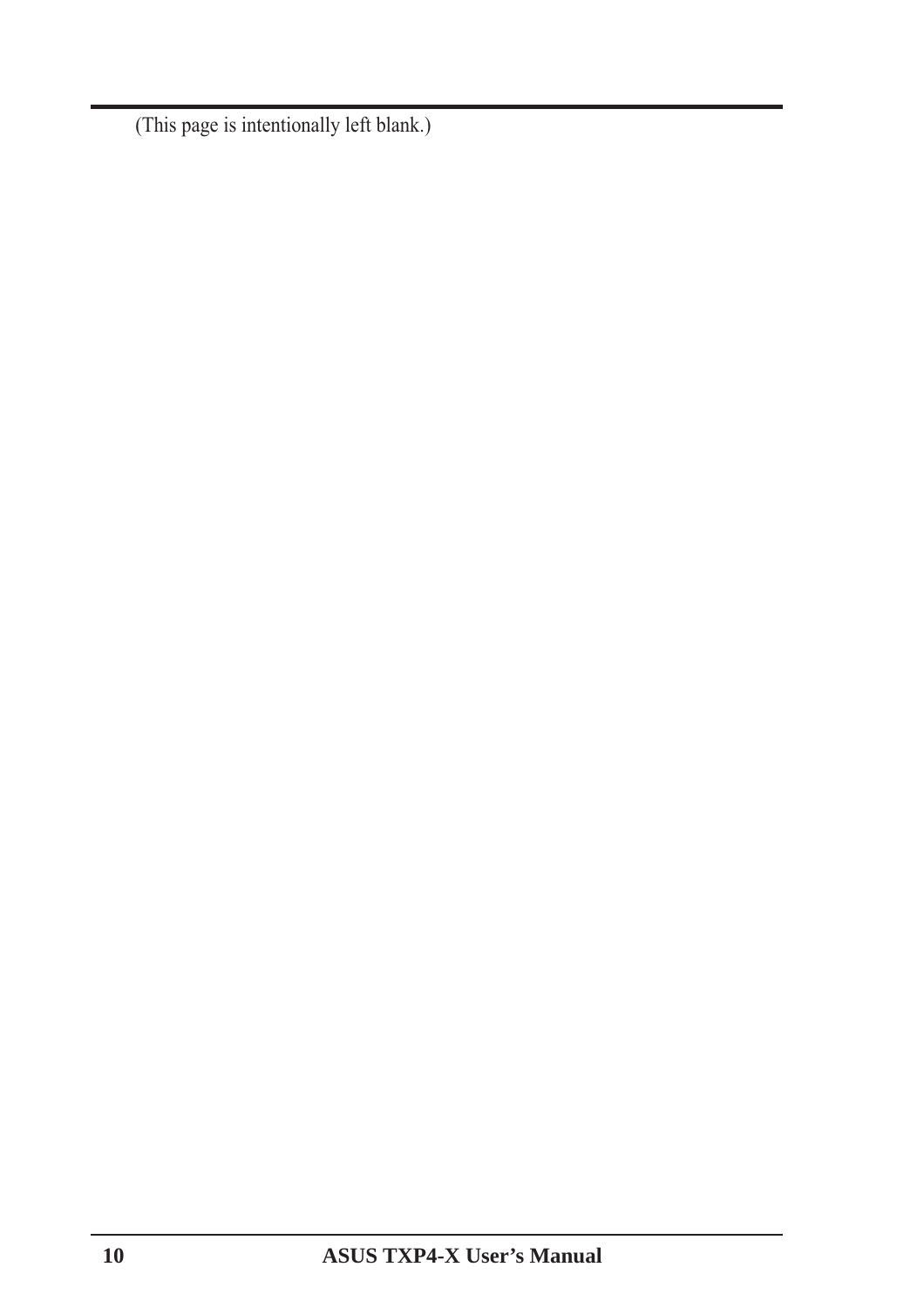# II. FEATURES

## The ASUS TXP4-X Motherboard



Programmable Flash ROM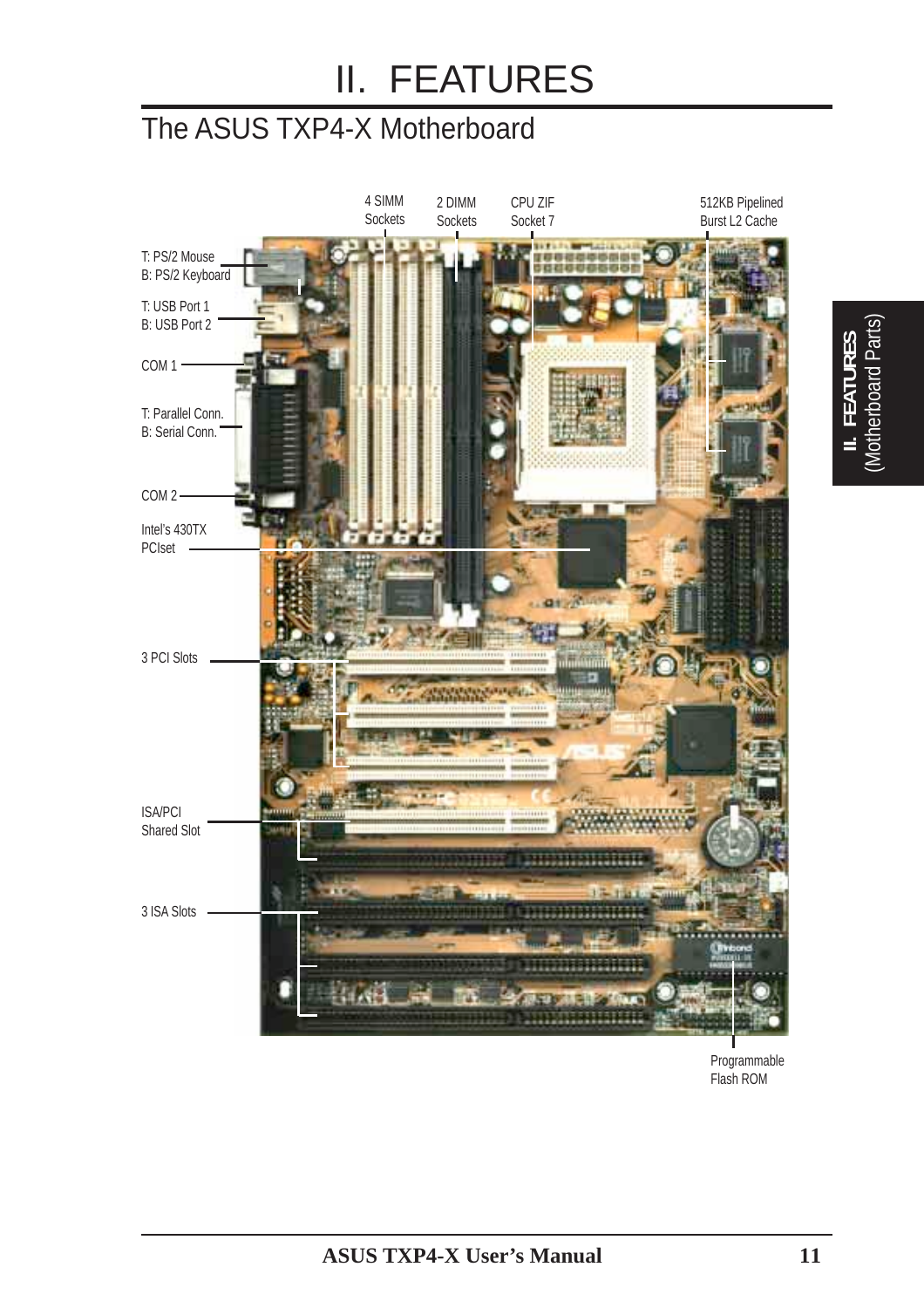## ASUS TXP4-X Motherboard Layout



(hotherboard Layout) (Motherboard Layout) **III. INSTALLATION III. INSTALLATION**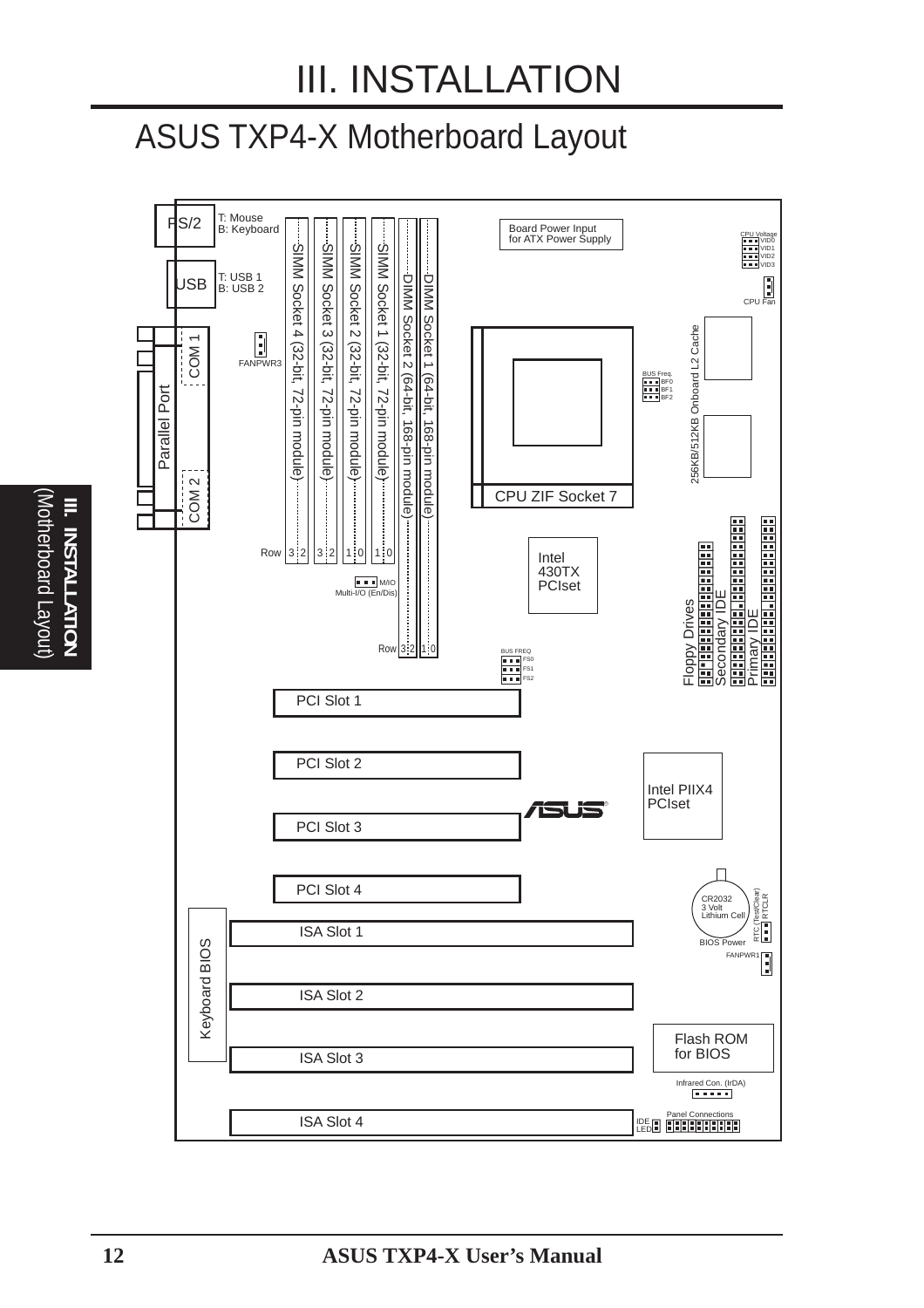# III. INSTALLATION

#### **Jumpers**

- 1) M/IO p. 15 Multi-I/O Selection (Enable/Disable)
- 
- 
- 
- 

#### **Expansion Slots**

- 
- 
- 
- 
- 
- 

#### **Connectors**

- 
- 
- 
- 
- 
- 
- 
- 
- 
- 
- 
- 
- 
- 
- 
- 
- 
- 2) RTCLR p. 15 Real Time Clock RAM (Operation/Clear Data)
- 3) VID0, 1, 2, 3 p. 16 CPU Voltage Regulator Output Selection
- 4) FS0, FS1, FS2 p. 17 CPU External Clock (BUS) Frequency Selection
- 5) BF0, BF1, BF2 p. 17 CPU:BUS Frequency Ratio
- 1) System Memory p. 19 System Memory Upgrade
- 2) SIMM Sockets p. 20 72-Pin SIMM Memory Expansion Sockets
- 3) DIMM Sockets p. 21 168-Pin DIMM Memory Expansion Sockets
- 4) CPU ZIF Socket 7 p. 22 Central Processing Unit (CPU) Socket
- 5) SLOT 1, 2, 3, 4 p. 23 16-bit ISA Bus Expansion Slots
- 6) PCI 1, 2, 3, 4 p. 23 32-bit PCI Bus Expansion Slots
- 1) PS2KEYBOARD p. 25 PS/2 Keyboard Connector (6-pin female)
- 2) PS2MOUSE p. 25 PS/2 Mouse Connector (6-pin female)
- 3) PRINTER p. 26 Parallel (Printer) Port Connector (25-pin female)
- 4) COM1, COM2 p. 26 Serial Port COM1 & COM2 (two 9-pin female)
- 5) FLOPPY p. 26 Floppy Drive Connector (34-pin block)
- 6) USB p. 27 Universal Serial BUS Ports 1 & 2 (two 4-pin female)
- 7) Primary / Second IDE p. 27 Primary / Secondary IDE Connector (40-pin blocks)
- 8) IDELED p. 28 IDE LED Activity Light (2 pins)
- 9) FANPWR1, 2, 3 p. 28 Chassis-1, CPU-2, Power Supply-3 Fan Power Lead (3-pin block)
- 10) IR p. 29 Infrared Port Module Connector (5 pins)
- 11) ATXPWR p. 29 ATX Motherboard Power Connector (20-pin block)
- 12) MSG LED (PANEL) p. 30 System Message LED (2 pins)
- 13) SMI (PANEL) p. 30 SMI Switch Lead (2 pins)
- 14) PWR SW (PANEL) p. 30 ATX Power & Soft-Off Switch Lead (2 pins)
- 15) RESET (PANEL) p. 30 Reset Switch Lead (2 pins)
- 16) PWR LED (PANEL) p. 30 System Power LED Lead (3 pins)
- 17) KEYLOCK (PANEL) p. 30 Keyboard Lock Switch Lead (2 pins)
- 18) SPEAKER (PANEL) p. 30 Speaker Output Connector (4 pins)

- 
-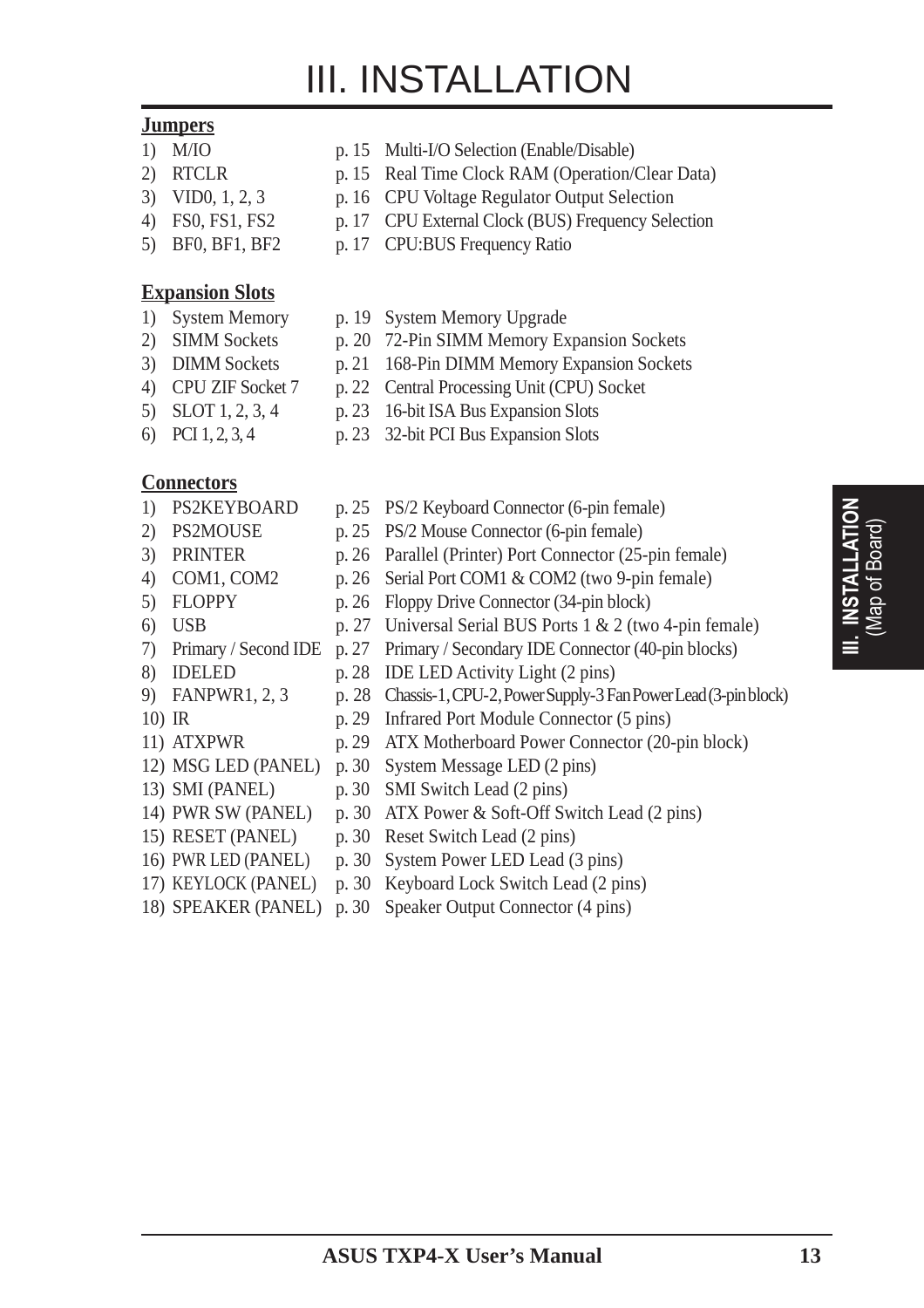## Installation Steps

Before using your computer, you must complete the following steps:

- **1. Set Jumpers on the Motherboard**
- **2. Install System Memory**
- **3. Install the Central Processing Unit (CPU)**
- **4. Install Expansion Cards**
- **5. Connect Ribbon Cables, Cabinet Wires, and Power Supply**
- **6. Setup the BIOS Software**

## 1. Jumpers

Several hardware settings are made through the use of jumper caps to connect jumper pins (JP) on the motherboard. See motherboard layout for locations of jumpers. The jumper settings will be described numerically such as [----], [1-2], [2-3] for no connection, connect pins 1&2, and connect pins 2&3 respectively. Pin 1 for our motherboards is always on top  $\left| \begin{array}{c} \n\frac{p_{n+1}}{p} \n\end{array} \right|$  or on the left  $\left[ \begin{array}{cc} \frac{p_{n+1}}{p} & \n\end{array} \right]$  when holding the motherboard with the keyboard connector away from yourself. A "1" is written besides pin 1 on jumpers with three pins. The jumpers will also be shown graphically such as  $\bullet$   $\bullet$   $\bullet$  to connect pins  $1&2$  and  $\boxed{0}$  to connect pins  $2&3$ . Jumpers with two pins will be shown as **For Short (On) and**  $\boxed{\blacksquare}$  for Open (Off). For manufacturing simplicity, the jumpers may be sharing pins from other groups. Use the diagrams in this manual instead of following the pin layout on the board. Settings with two jumper numbers require that both jumpers be moved together. To connect the pins, simply place a plastic jumper cap over the two pins as diagramed.

**WARNING!** Computer motherboards, baseboards and components, such as SCSI cards, contain very delicate Integrated Circuit (IC) chips. To protect them against damage from static electricity, you should follow some precautions whenever you work on your computer.

- 1. Unplug your computer when working on the inside.
- 2. Use a grounded wrist strap before handling computer components. If you do not have one, touch both of your hands to a safely grounded object or to a metal object, such as the power supply case.
- 3. Hold components by the edges and try not to touch the IC chips, leads or connectors, or other components.
- 4. Place components on a grounded antistatic pad or on the bag that came with the component whenever the components are separated from the system.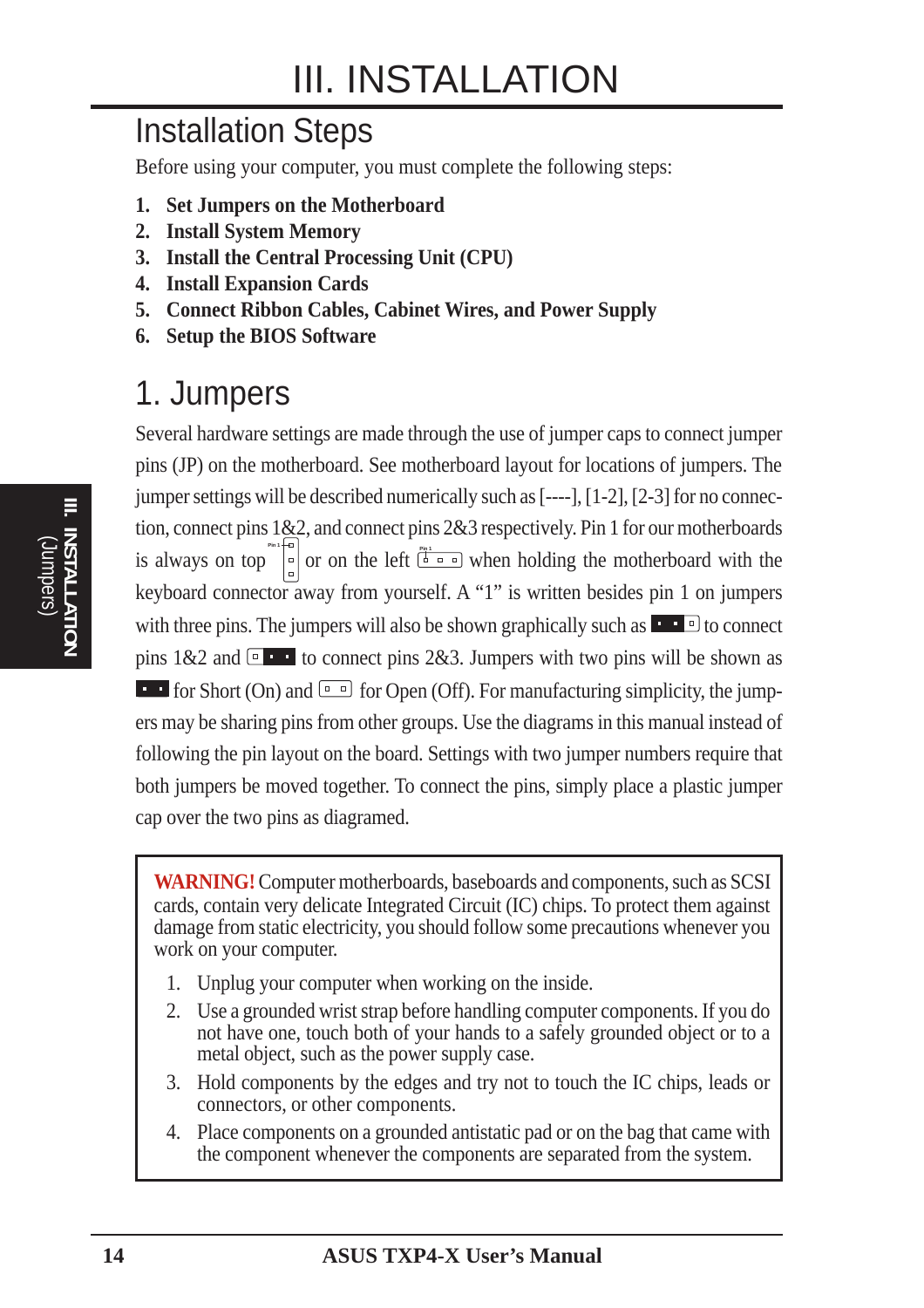### Jumper Settings

#### **1. Onboard Multi-I/O Selection (M/IO)**

You can selectively disable each onboard Multi-I/O item (floppy, serial, parallel, and IrDA) through the **Chipset Features Setup** of BIOS SOFTWARE *or* disable all multi-I/O items at once with the following jumper so you can use your own multi-I/O card.



Multi I/O Setting (Enable / Disable)

#### **2. Real Time Clock (RTC) RAM (RTCLR)**

The CMOS RAM is powered by the onboard button cell battery. To clear the RTC data: (1) Turn off your computer and remove the AC power , (2) Move this jumper to "Clear Data," (3) Move the jumper back to "Operation," (4) Turn on your computer, (5) Hold down <Delete> during bootup and enter BIOS setup to reenter user preferences.

#### **Battery Test Jumper (RTCLR)**

You can test the battery's current by removing this jumper and attaching a current meter to pins 1&2.

**WARNING!** You must unplug the power cord to your power supply to ensure that there is no power to your motherboard. The CMOS RAM containing BIOS setup information *may* be cleared by this action. You *should* enter BIOS to "Load Setup Defaults" and reenter any user information after removing and reapplying this jumper.

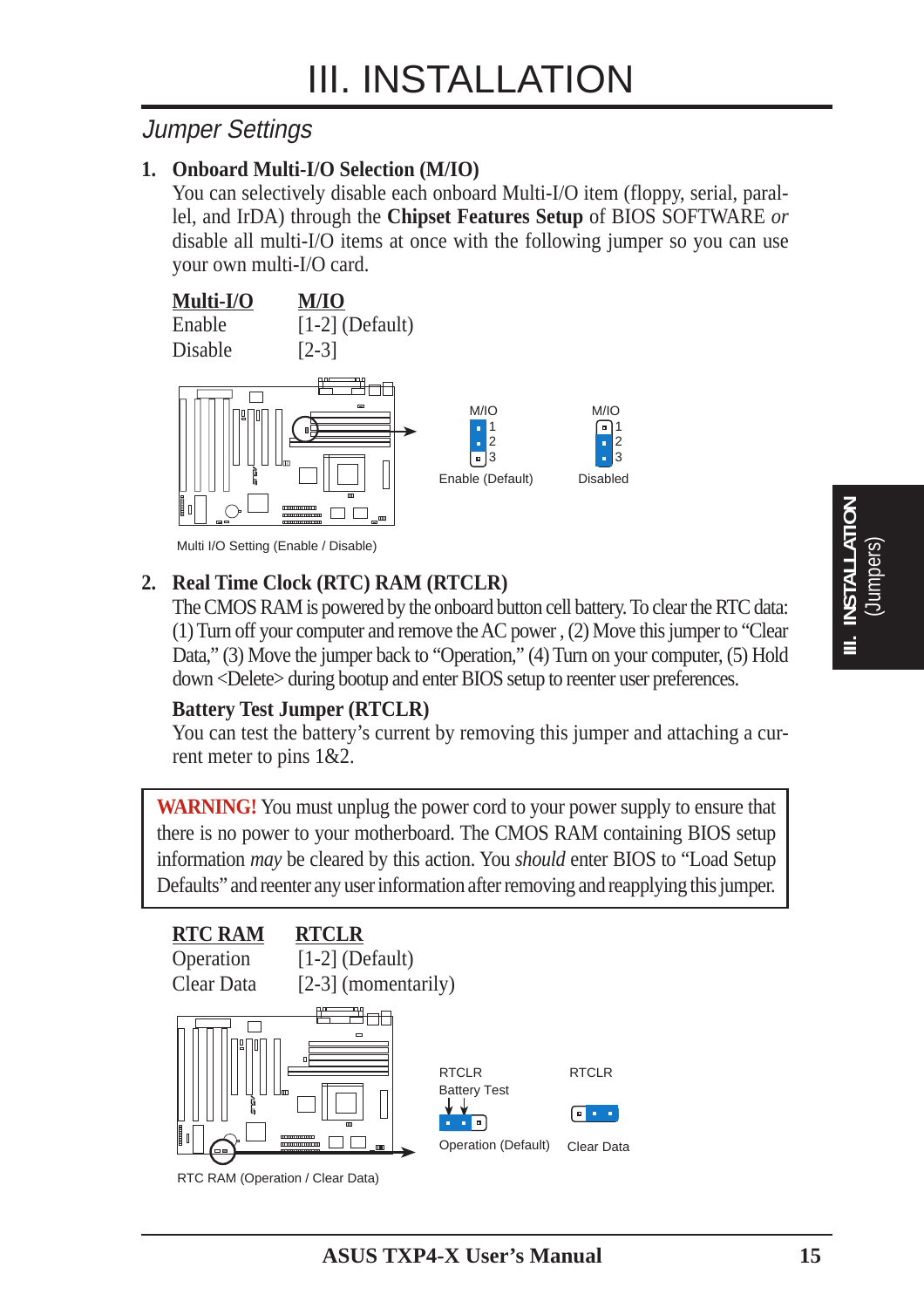# III. INSTALLATION

### Compatible Cyrix CPU Identification

The only Cyrix CPU that is supported on this motherboard is labeled Cyrix 6x86 PR166+ but must be Revision 2.7 or later. Look on the underside of the CPU for the serial number. The number should read G8DC6620A or later.



#### **3. Voltage Regulator Output Selection (VID0, 1, 2, 3)**

These jumpers set the voltage supplied to the CPU. The voltage regulators will automatically detect and switch between **Single Power Plane** & **Dual Power Planes**.





III. INSTALI

**III. INSTALLATION**

Pentium MMX (P55C) Intel Pentium (P54C)<br>(150MHz-233MHz) (75MHz-200MHz) AMD-K6 (PR166 and faster) AMD-K5 (PR75-PR133)

IBM/Cyrix 6x86(MX) (PR166 and faster) IBM/Cyrix 6x86(M1) (PR166 and faster)

| <b>Manufacturer</b>                              | <b>CPU Type</b>     | Single Plane Dual Plane VID3 VID2 VID1 VID0 |                                   |                                 |           |
|--------------------------------------------------|---------------------|---------------------------------------------|-----------------------------------|---------------------------------|-----------|
| Intel/AMD/IBM/Cyrix P54C/CS/K5/M1 3.5V(VRE) ---- |                     |                                             |                                   | $[--1]$ $[2-3]$ $[2-3]$ $[1-2]$ |           |
| AMD                                              | $K6-PR166,200$ ---- |                                             | 2.9 Volts                         |                                 |           |
| Intel/AMD                                        | <b>P54C/CS/K5</b>   | $3.4V(STD)$ ----                            |                                   | $[--1]$ $[2-3]$ $[2-3]$ $[2-3]$ |           |
| Intel/IBM/Cyrix                                  | $P55C/6x86MX$ ----  |                                             | 2.8 Volts                         |                                 |           |
| AMD                                              | K6-PR233            |                                             | 3.2 Volts $[--1]$ $[1-2]$ $[2-3]$ |                                 | $12 - 31$ |



Voltage Regulator Output Selection



[2-3] or [----] (removed) will result in the same voltages, respectively.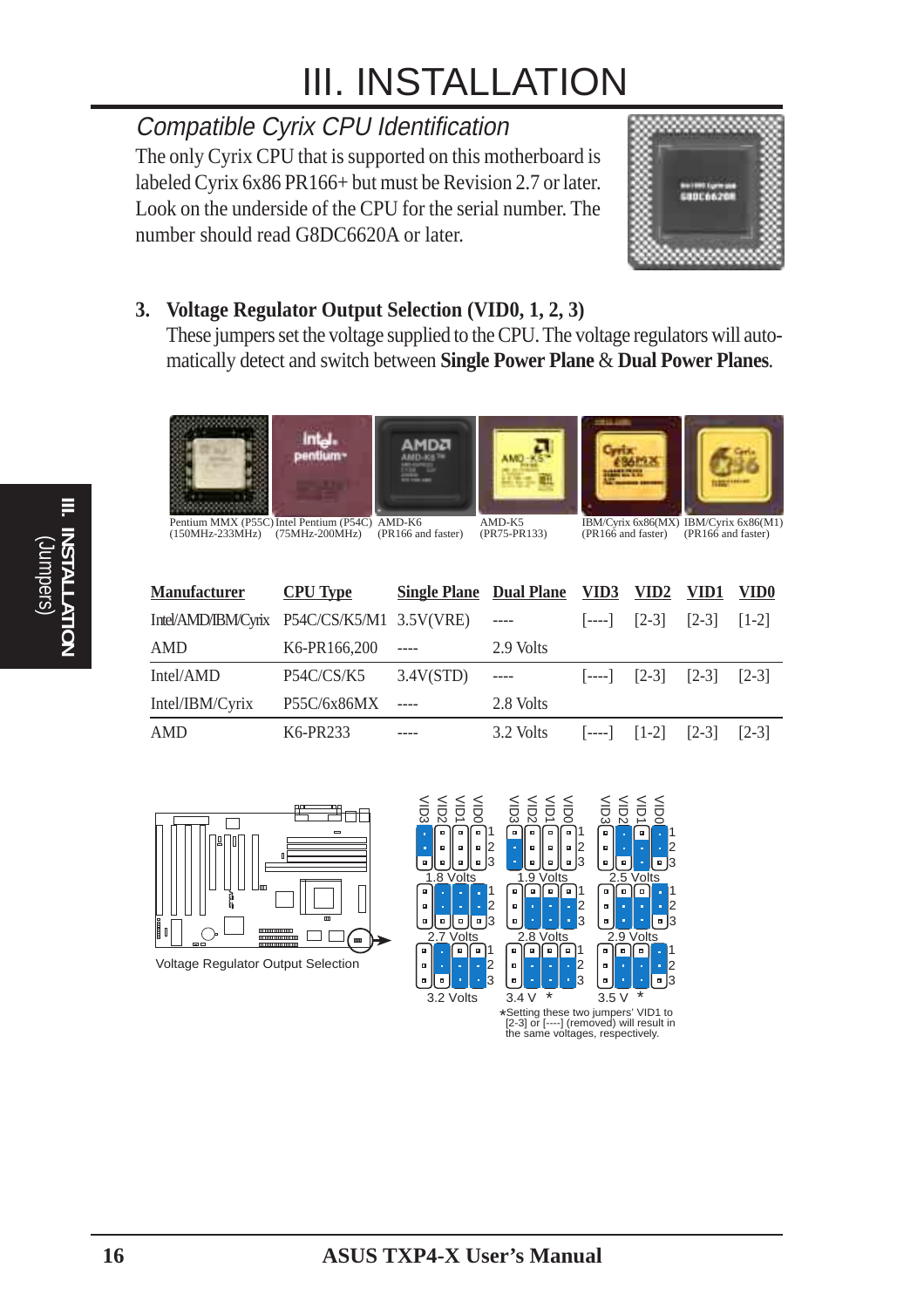#### **4. CPU External (BUS) Frequency Selection (FS0, FS1, FS2)**

These jumpers tell the clock generator what frequency to send to the CPU. These allow the selection of the CPU's *External* frequency (or *BUS Clock*). The BUS Clock times the BUS Ratio equals the CPU's *Internal* frequency (the advertised CPU speed).

#### **5. CPU to BUS Frequency Ratio (BF0, BF1, BF2)**

These jumpers set the frequency ratio between the *Internal* frequency of the CPU and the *External* frequency (called the *BUS Clock*) within the CPU. These must be set together with the above jumpers *CPU External (BUS) Frequency Selection.*



*Set the jumpers by the Internal speed of the Intel, AMD, IBM, or Cyrix CPU as follows:*

|                        |        |              | - (BUS Freq.)    |                 |         |                 |         | (Freq. Ratio) |
|------------------------|--------|--------------|------------------|-----------------|---------|-----------------|---------|---------------|
| <b>CPU Model</b>       | Freq.  | <b>Ratio</b> | <b>BUS Freq.</b> | FS <sub>2</sub> | FS1     | FS <sub>0</sub> | BF1     | <b>BF0</b>    |
| <b>Intel Pentium</b>   | 233MHz | 3.5x         | 66MHz            | $[2-3]$         | $[1-2]$ | $[2-3]$         | $[1-2]$ | $[1-2]$       |
| <b>Intel Pentium</b>   | 200MHz | 3.0x         | 66MHz            | $[2-3]$         | $[1-2]$ | $[2-3]$         | $[2-3]$ | $[1-2]$       |
| <b>Intel Pentium</b>   | 166MHz | 2.5x         | 66MHz            | $[2-3]$         | $[1-2]$ | $[2-3]$         | $[2-3]$ | $[2-3]$       |
| <b>Intel Pentium</b>   | 150MHz | 2.5x         | 60MHz            | $[2-3]$         | $[2-3]$ | $[1-2]$         | $[2-3]$ | $[2-3]$       |
| <b>Intel Pentium</b>   | 133MHz | 2.0x         | 66MHz            | $[2-3]$         | $[1-2]$ | $[2-3]$         | $[1-2]$ | $[2-3]$       |
| <b>Intel Pentium</b>   | 120MHz | 2.0x         | 60MHz            | $[2-3]$         | $[2-3]$ | $[1-2]$         | $[1-2]$ | $[2-3]$       |
| <b>Intel Pentium</b>   | 100MHz | 1.5x         | 66MHz            | $[2-3]$         | $[1-2]$ | $[2-3]$         | $[1-2]$ | $[1-2]$       |
| <b>Intel Pentium</b>   | 90MHz  | 1.5x         | 60MHz            | $[2-3]$         | $[2-3]$ | $[1-2]$         | $[1-2]$ | $[1-2]$       |
| <b>Intel Pentium</b>   | 75MHz  | 1.5x         | 50MHz            | $[2-3]$         | $[2-3]$ | $[2-3]$         | $[1-2]$ | $[1-2]$       |
| AMD-K6-PR233           | 233MHz | 3.5x         | 66MHz            | $[2-3]$         | $[1-2]$ | $[2-3]$         | $[1-2]$ | $[1-2]$       |
| AMD-K6-PR200           | 200MHz | 3.0x         | 66MHz            | $[2-3]$         | $[1-2]$ | $[2-3]$         | $[2-3]$ | $[1-2]$       |
| AMD-K6-PR166           | 166MHz | 2.5x         | 66MHz            | $[2-3]$         | $[1-2]$ | $[2-3]$         | $[2-3]$ | $[2-3]$       |
| AMD-K5-PR133           | 100MHz | 1.5x         | 66MHz            | $[2-3]$         | $[1-2]$ | $[2-3]$         | $[1-2]$ | $[1-2]$       |
| AMD-K5-PR120           | 90MHz  | 1.5x         | 60MHz            | $[2-3]$         | $[2-3]$ | $[1-2]$         | $[1-2]$ | $[1-2]$       |
| AMD-K5-PR100           | 100MHz | 1.5x         | 66MHz            | $[2-3]$         | $[1-2]$ | $[2-3]$         | $[1-2]$ | $[1-2]$       |
| AMD-K5-PR90            | 90MHz  | 1.5x         | 60MHz            | $[2-3]$         | $[2-3]$ | $[1-2]$         | $[1-2]$ | $[1-2]$       |
| AMD-K5-PR75            | 75MHz  | 1.5x         | 50MHz            | $[2-3]$         | $[2-3]$ | $[2-3]$         | $[1-2]$ | $[1-2]$       |
| IBM/Cyrix 6x86MX-PR233 | 200MHz | 3.0x         | 66MHz            | $[2-3]$         | $[1-2]$ | $[2-3]$         | $[2-3]$ | $[1-2]$       |
| IBM/Cyrix 6x86MX-PR200 | 166MHz | 2.5x         | 66MHz            | $[2-3]$         | $[1-2]$ | $[2-3]$         | $[2-3]$ | $[2-3]$       |
| IBM/Cyrix 6x86MX-PR166 | 150MHz | 2.5x         | 60MHz            | $[2-3]$         | $[2-3]$ | $[1-2]$         | $[2-3]$ | $[2-3]$       |
| *IBM/Cyrix -PR166+     | 133MHz | 2.0x         | 66MHz            | $[2-3]$         | $[1-2]$ | $[2-3]$         | $[1-2]$ | $[2-3]$       |

**\*NOTE:** Only IBM or Cyrix Rev 2.7 or later is supported on this motherboard (see preceding page). Bootup screen will show **6x86-P166+** with the Cyrix PR166+ installed on this motherboard.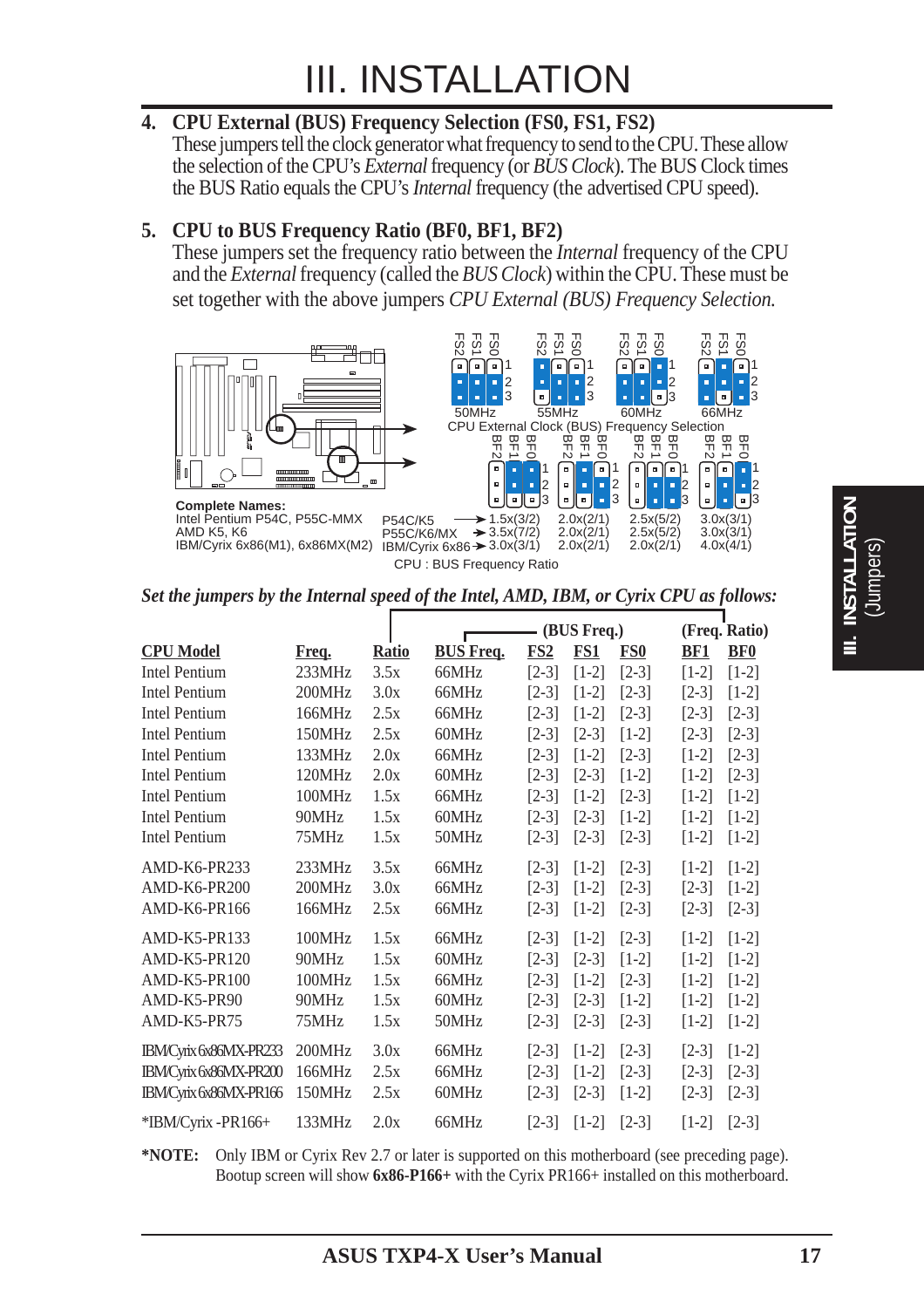(This page was left intentionally blank.)

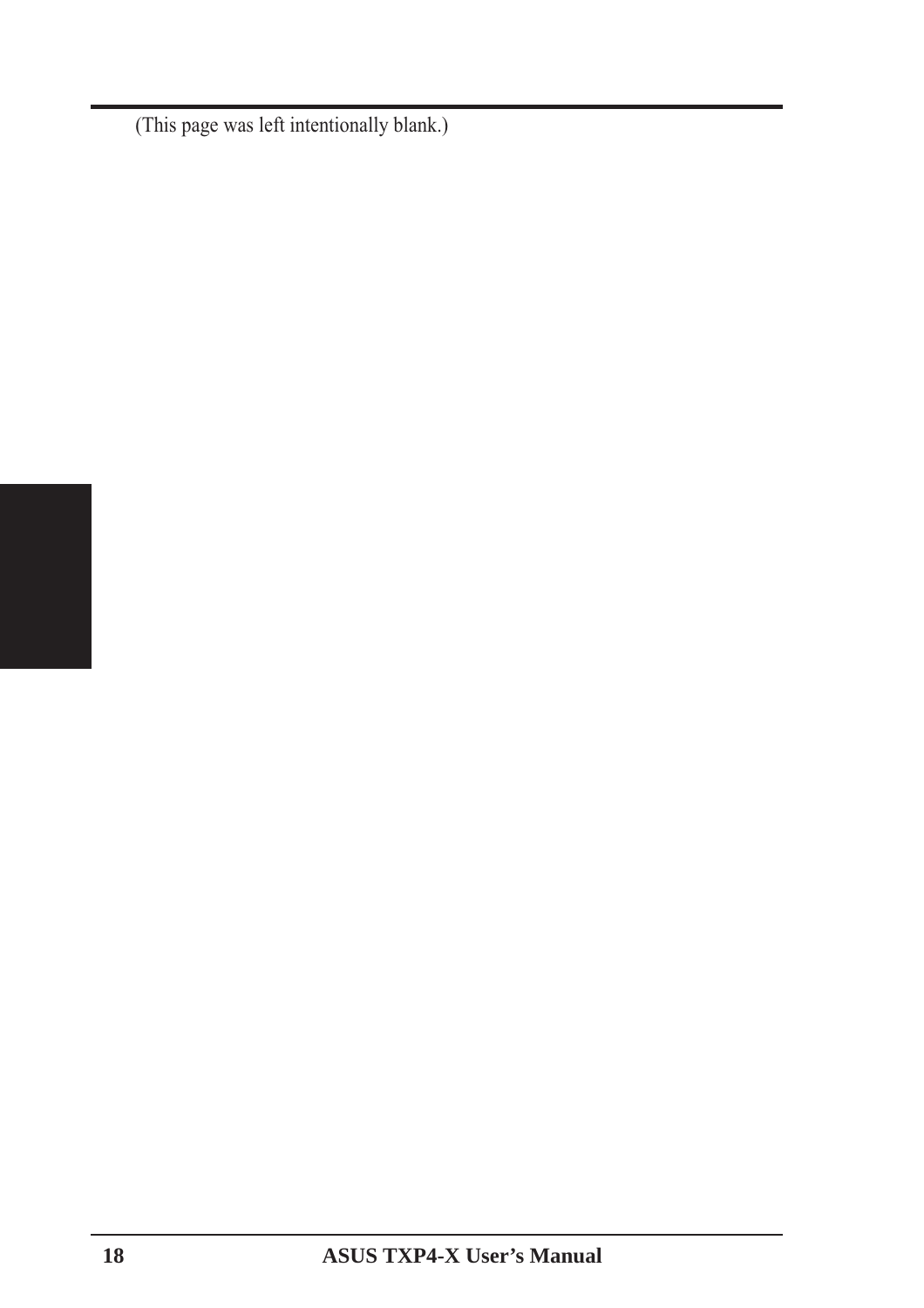## 2. System Memory (SIMM & DIMM)

This motherboard supports four 72-pin, 32-bit SIMMs (Single Inline Memory Modules) of 4, 8, 16, 32, or 64MB to form a memory size between 8MB to 256MB. The SIMMs can be either 60ns or 70ns Fast Page Mode (FPM) (Asymmetric or Symmetric), or Enhanced Data Out (EDO) (BEDO & Parity are not supported). SIMMs must be installed in pairs so that each Row (see motherboard layout for Row locations) contains 64-bits of the same size and type of memory chips. One side (with memory chips) of the SIMM module takes up half a Row on the motherboard.

Dual Inline Memory Modules (DIMM's) can be used when the SIMM sockets are not used. Two sockets are available for **3.3Volt** (power level) Unbuffered Synchronous DRAMs (SDRAM) or EDO DRAM of either 8, 16, 32, 64, or 128MB to form a memory size between 8MB to 256MB. One side (with memory chips) of the DIMM module takes up one Row on the motherboard.

**IMPORTANT:** Memory speed setup is required through "Auto Configuration" in BIOS Chipset Setup of the BIOS SOFTWARE. If both 60ns and 70ns memory are used, set "Auto Configuration" to 70ns. Do not use memory modules with more than 24 chips per module. Modules with more than 24 chips exceed the design specifications of the memory subsystem and will be unstable.

| <b>Memory Socket</b>                 | <b>SIMM Memory Module</b>                                                            |       | <b>Total Memory</b> |
|--------------------------------------|--------------------------------------------------------------------------------------|-------|---------------------|
| SIMM Sockets 1&2<br>(Rows 0 & 1)     | 4MB, 8MB, 16MB, 32MB, 64MB<br>72-pin FPM or EDO SIMM<br>(DIMM Sockets must be empty) | $x^2$ |                     |
| SIMM Sockets 3&4<br>(Rows $2 \& 3$ ) | 4MB, 8MB, 16MB, 32MB, 64MB<br>72-pin FPM or EDO SIMM<br>(DIMM Sockets must be empty) | $x^2$ |                     |
|                                      | <b>Total System Memory (Max 256MB)</b>                                               |       |                     |

**WARNING!** Do not install both SIMMs and DIMMs at the same time or else you will burn your memory. Mixing SIMMs and DIMMs require 5.0Volt (signal level) tolerant memory chips which are currently unavailable.

| <b>Memory Socket</b>                     | <b>DIMM Memory Module</b>                                                                 |                | <b>Total Memory</b> |
|------------------------------------------|-------------------------------------------------------------------------------------------|----------------|---------------------|
| <b>DIMM</b> Socket 1<br>(Rows $0 & 1$ )  | 8MB, 16MB, 32MB, 64MB, 128MB<br>168-pin SDRAM or EDO DIMM<br>(SIMM Sockets must be empty) | x1             |                     |
| <b>DIMM</b> Socket 2<br>(Rows $2 \& 3$ ) | 8MB, 16MB, 32MB, 64MB, 128MB<br>168-pin SDRAM or EDO DIMM<br>(SIMM Sockets must be empty) | $\mathbf{x}$ 1 |                     |
|                                          | <b>Total System Memory (Max 256MB)</b>                                                    |                |                     |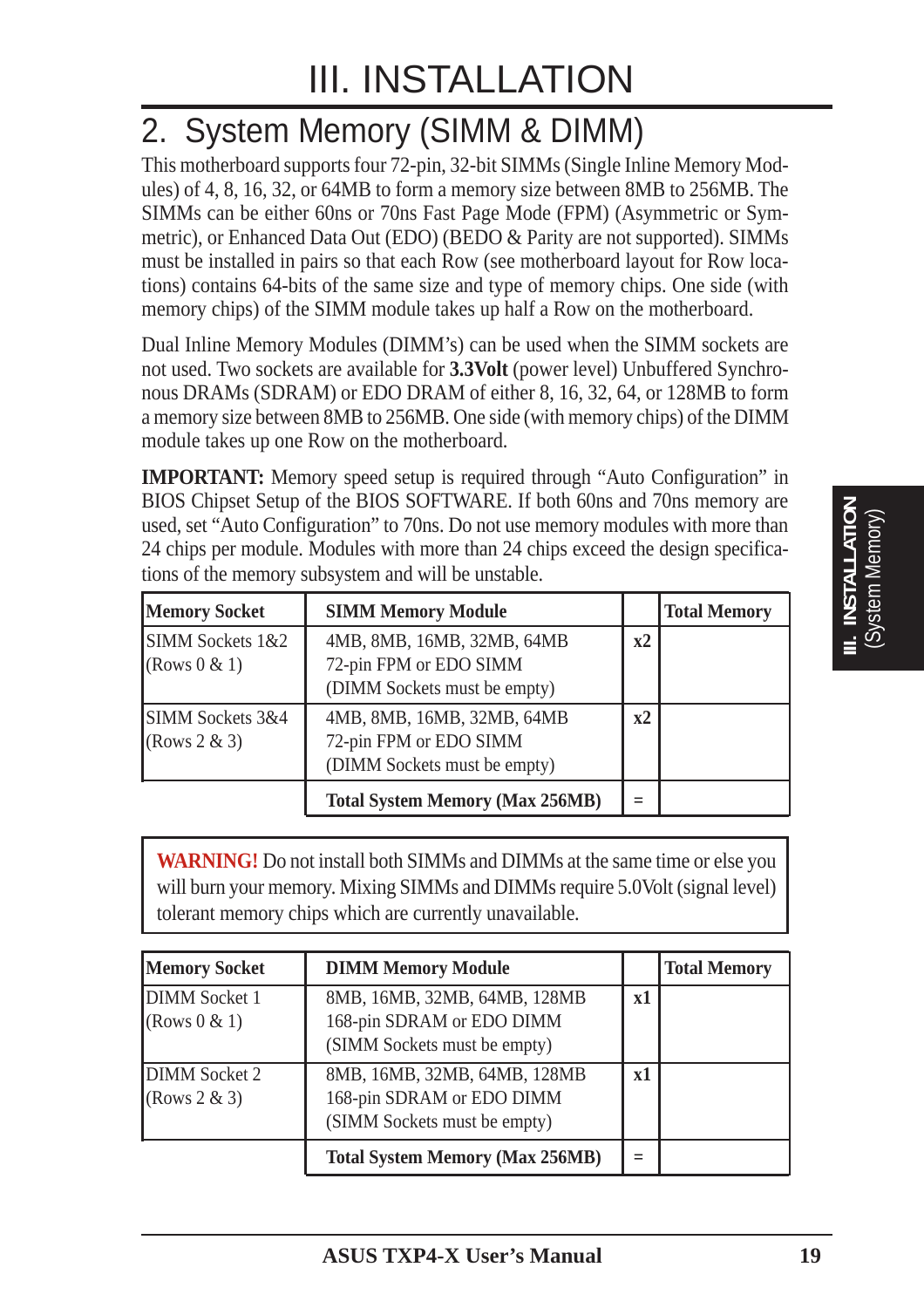# III. INSTALLATION

### SIMM Memory Installation

1. The SIMM memory modules will only fit in one orientation as shown because of a safety tab on one end of the SIMM sockets, which requires the notched end of the SIMM memory modules.



- 2. Press the memory module firmly into place starting from a 45 degree angle making sure that all the contacts are aligned with the socket.
- 3. With your finger tips, rock the memory module into a vertical position so that it clicks into place.

Support Clip **72 Pin DRAM in SIMM Socket AAFRA** Safety Tab (This Side Only) Mounting Hole

- 4. The plastic guides should go through the two mounting holes on the sides and the support clips should snap on the other side.
- 5. To release the memory module, push both support clips outward and rock the module out of the support clips.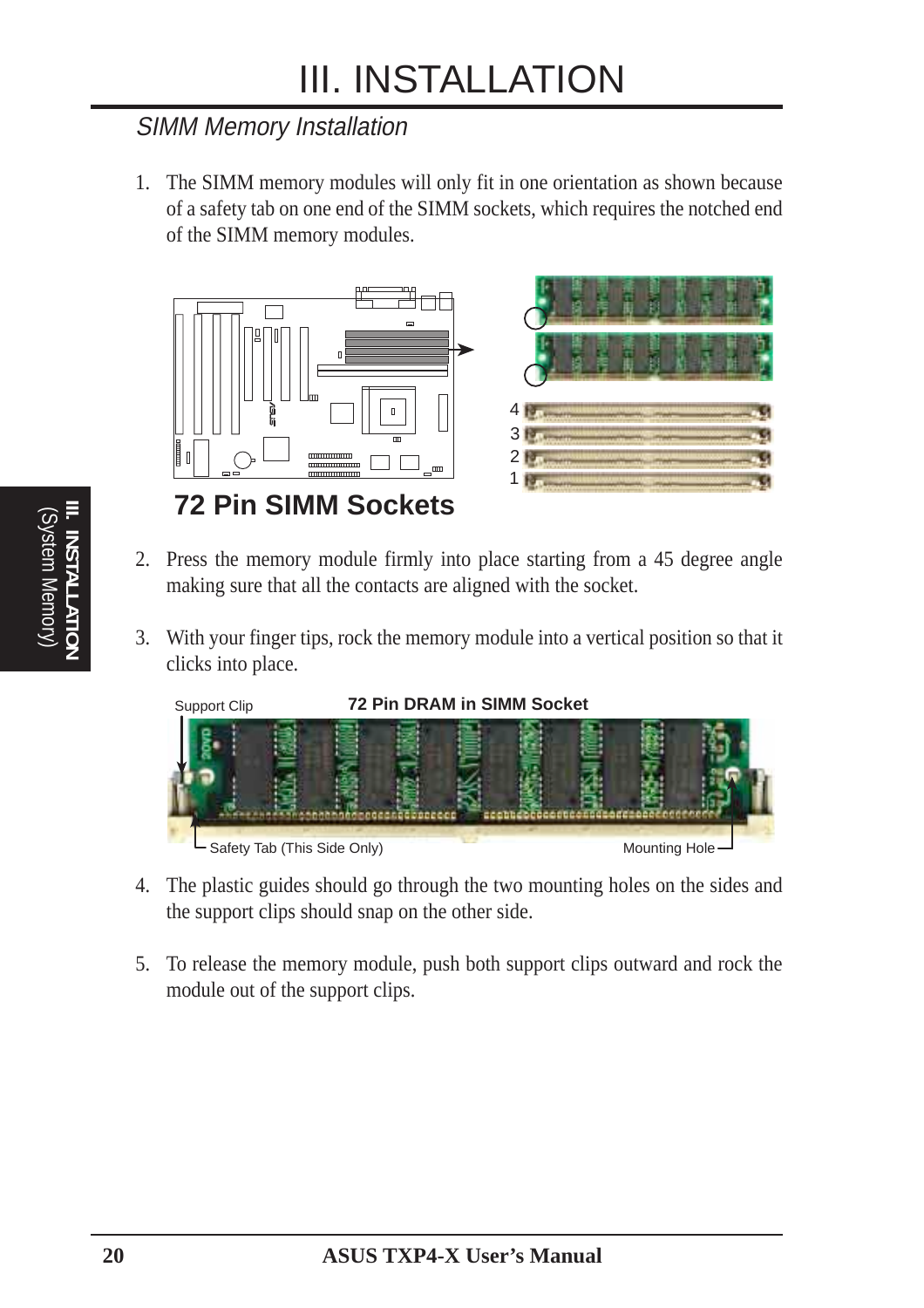### DIMM Memory Installation Procedures:

Insert the module(s) as shown. Because the number of pins are different on either side of the breaks, the module will only fit in the orientation as shown. DRAM SIMM modules have the same pin contact on both sides. SDRAM DIMM modules have different pint contact on each side and therefore have a higher pin density.



**168 Pin DIMM Memory Sockets**

The Dual Inline Memory Module (DIMM) memory modules must be 3.3Volt Unbuffered Synchronous DRAM (SDRAM) or Extended Data Output (EDO). You can identify the type of DIMM module by the illustration below:



The notch on the DIMM module will shift between left, center, or right to identify the type and also to prevent the wrong type to be inserted into the DIMM slot on the motherboard. You must ask your retailer for the specifications before purchasing. Four clock signals are supported on this motherboard.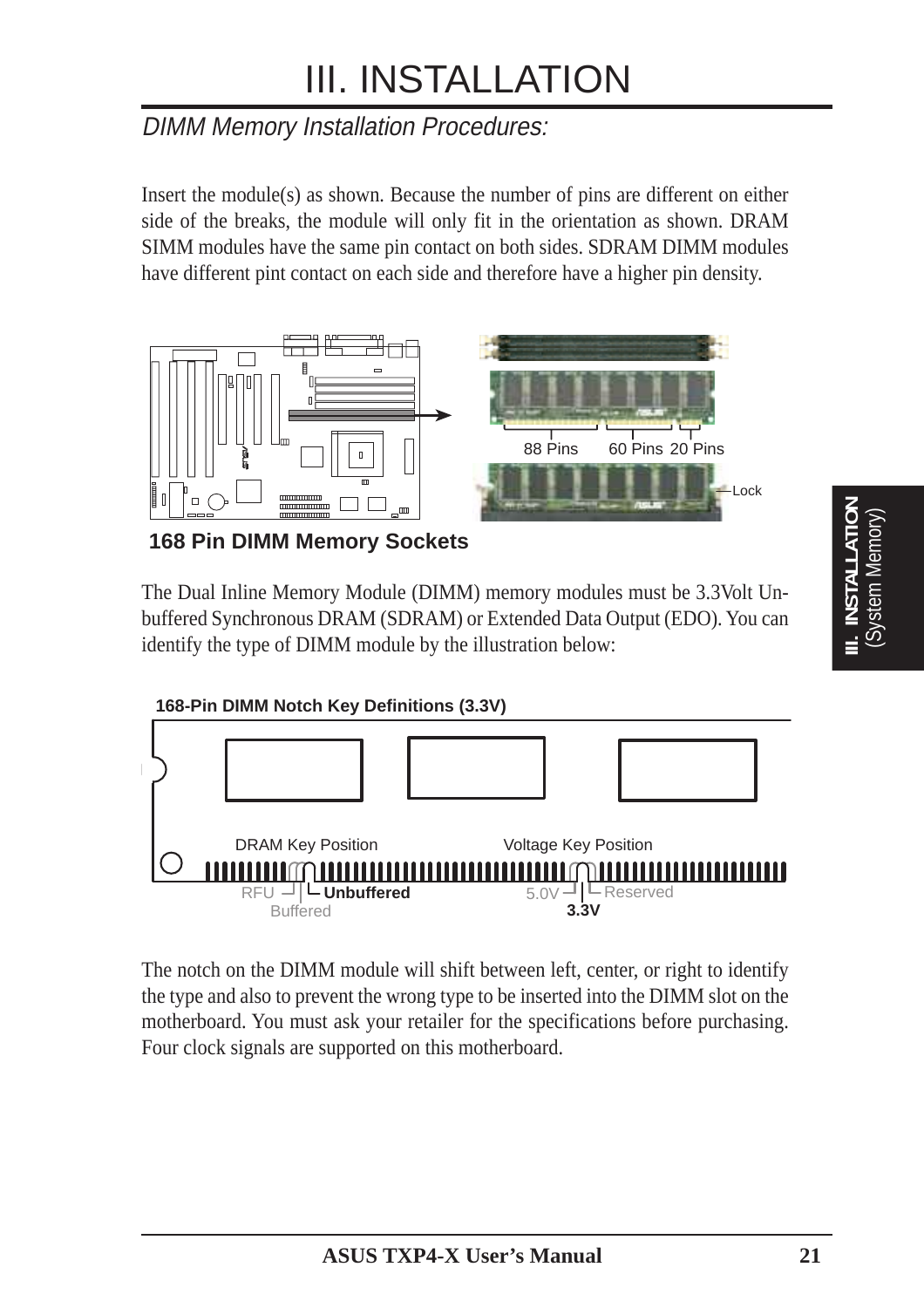## 3. Central Processing Unit (CPU)

The motherboard provides a 321-pin ZIF Socket 7 that is backward compatible with ZIF Socket 5 processors. The CPU that came with the motherboard should have a fan attached to it to prevent overheating. If this is not the case then purchase a fan before you turn on your system. Apply thermal jelly to the CPU top and then install the fan onto the CPU.

**WARNING!** Without a fan circulating air on the CPU and heat sinks, the CPU and/or heat sinks can overheat and cause damage to both the CPU and the motherboard. (See "CPU Cooling Fan Connector" at the end of this section.)

To install a CPU, first turn off your system and remove its cover. Locate the ZIF socket and open it by first pulling the lever sideways away from the socket then upwards to a 90-degree right angle. Insert the CPU with the correct orientation as shown. Use the notched corner of the CPU as your guide. The white dot should point towards the end the of the lever. Notice that there is a blank area where one hole is missing from that corner of the square array of pin holes and a "1" printed on the motherboard next to that corner. Because the CPU has a corner pin for three of the four corners, the CPU will only fit in the one orientation as shown. The picture is for reference only; you should have a CPU fan that will cover the face of the CPU. With the added weight of the CPU fan, no force is required to insert the CPU. Once completely inserted, hold down on the fan and close the socket's lever.

#### **IMPORTANT: You must set jumpers for "CPU to BUS Frequency Ratio" and jumpers for "BUS Frequency Selection" depending on the CPU that you install.**



**ZIF Socket 7 with Pentium MMX Processor**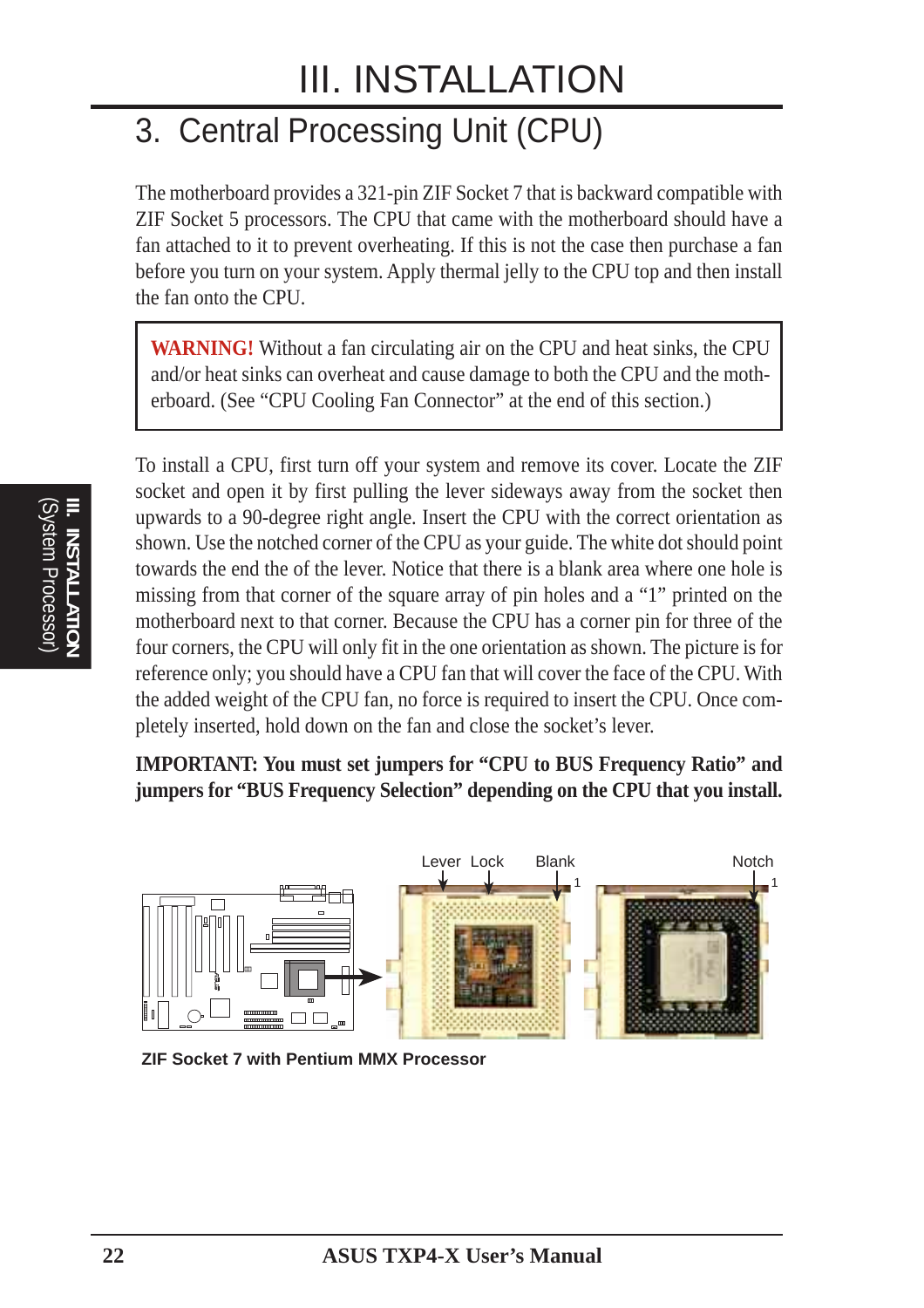## 4. Expansion Cards

**WARNING!** Unplug your power supply when adding or removing expansion cards or other system components. Failure to do so may cause severe damage to both your motherboard and expansion cards.

First read your expansion card documentation for hardware and software settings that may be required to set up your specific card.

### Expansion Card Installation Procedure

- 1. Read the documentation for your expansion card.
- 2. Set any necessary jumpers on your expansion card.
- 3. Remove your computer system's cover.
- 4. Remove the bracket on the slot you intend to use. Keep the bracket for possible future use.
- 5. Carefully align the card's connectors and press firmly.
- 6. Secure the card on the slot with the screw you removed in step 4.
- 7. Replace the computer system's cover.
- 8. Set up the BIOS if necessary (such as *IRQ xx Used By ISA: Yes* in PNP AND PCI SETUP)
- 9. Install the necessary software drivers for your expansion card.

### Assigning IRQs for Expansion Cards

Some expansion cards need to use an IRQ to operate. Generally an IRQ must be exclusively assigned to one use. In a standard design there are 16 IRQs available but most of them are already in use, leaving 6 IRQs free for expansion cards.

Both ISA and PCI expansion cards may require to use IRQs. System IRQs are available to cards installed in the ISA expansion bus first, then any remaining IRQs are available to PCI cards. Currently, there are two types of ISA cards. The original ISA expansion card design, now referred to as legacy ISA cards, requires that you configure the card's jumpers manually and then install it in any available slot on the ISA bus. You may use Microsoft Diagnostics (MSD.EXE) utility located in the Windows directory to see a map of your used and free IRQs. If you use Windows 95, the **Resources** tab under **Device Manager** displays the resource settings being used by a particular device (to access, double-click the **System** icon under the **Control Panel** program). Ensure that no two devices share the same IRQs or your computer will experience problems when those two devices are in use at the same time.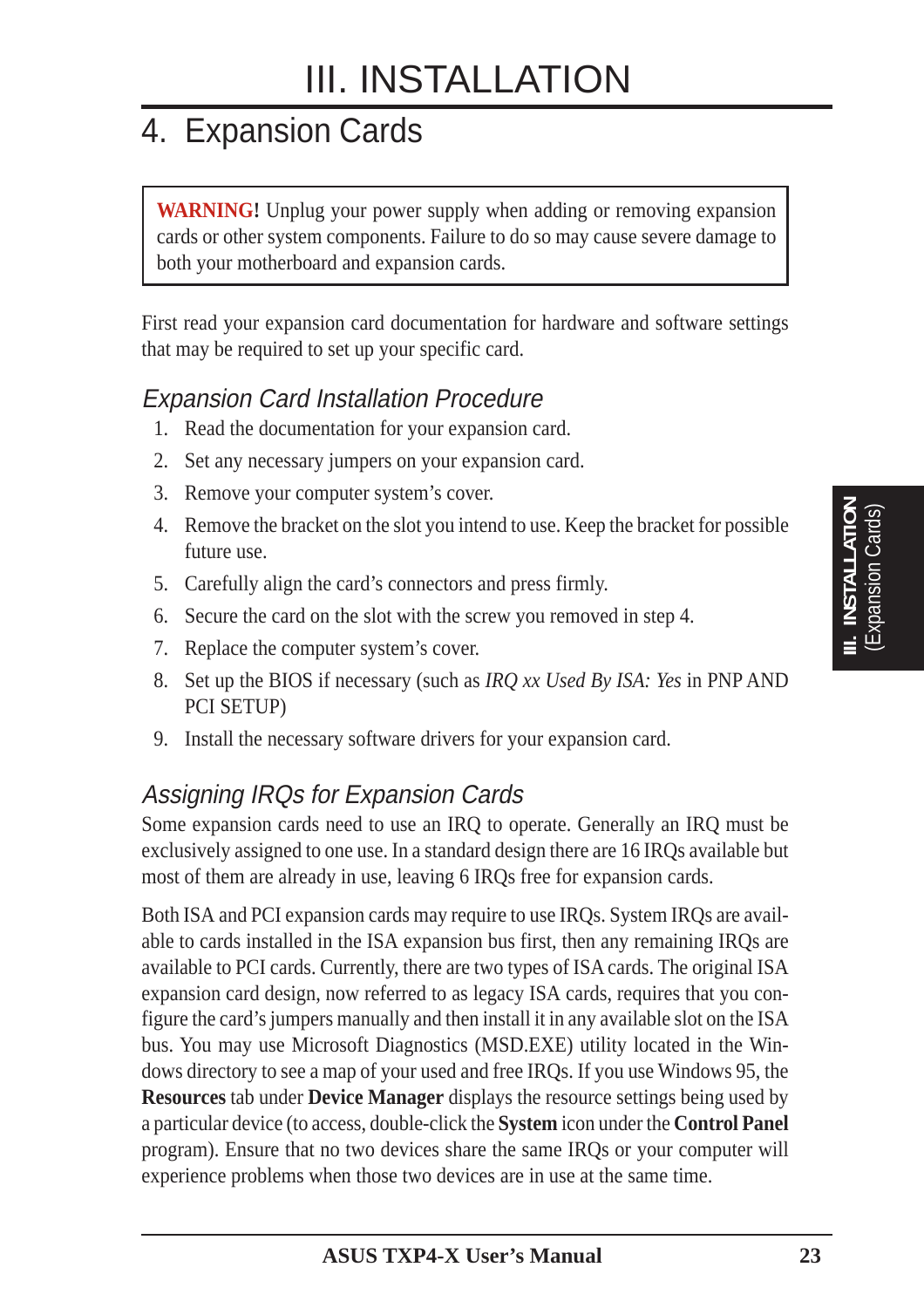# III. INSTALLATION

To simplify this process, the motherboard complies with the Plug and Play (PnP) specification, which was developed to allow automatic system configuration whenever a PnP-compliant card is added to the system. For PnP cards, IRQs are assigned automatically from those available.

If the system has both legacy and PnP ISA cards installed, IRQs are assigned to PnP cards from those not used by legacy cards. The PCI and PNP configuration section of the BIOS setup utility can be used to assign which IRQs are being used by legacy cards. For older legacy cards that do not work with the BIOS, you may contact your vendor for an ISA Configuration Utility.

An IRQ number is automatically assigned to PCI expansion cards after those used by legacy and PnP ISA cards. In the PCI bus design, the BIOS automatically assigns an IRQ to a PCI slot that contains a card requiring an IRQ. Leave all PCI INT assignments on "A." PCI slot 1 automatically assigns an INT letter starting from A-B-C-D, PCI slot 2 assigns B-C-D-A, slot 3 assigns C-D-A-B, and slot 4 assigns D-A-B-C in these orders, therefore manual offsetting is not necessary.

### Assigning DMA Channels for ISA Cards

Some ISA cards, both legacy and PnP, may also need to use a DMA (Direct Memory Access) channel. DMA assignments for this motherboard are handled the same way as the IRQ assignment process described earlier. You can select a DMA channel in the PCI and PnP configuration section of the BIOS Setup utility.

**IMPORTANT:** To avoid conflicts, reserve the necessary IRQs and DMAs for legacy ISA cards (under PNP AND PCI SETUP of the BIOS SOFTWARE, choose *Yes* in *IRQ xx Used By ISA* and *DMA x Used By ISA* for those IRQs and DMAs you want to reserve).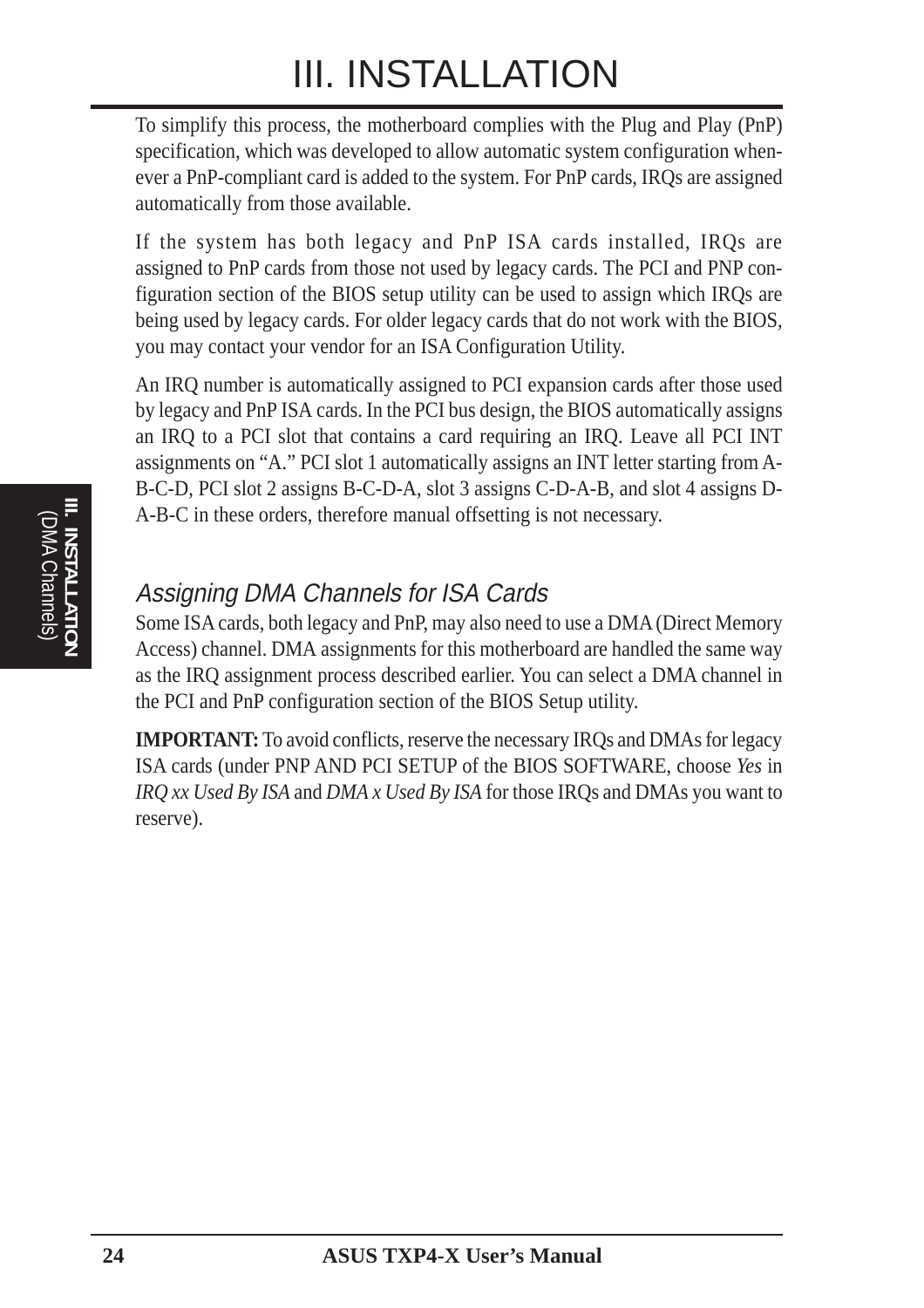## 5. External Connectors

**WARNING!** Some pins are used for connectors or power sources. These are clearly separated from jumpers in "Map of the Motherboard." Placing jumper caps over these will cause damage to your motherboard.

**IMPORTANT: Ribbon cables should always be connected with the red stripe on the Pin 1 side of the connector. The four corners of the connectors are labeled on the motherboard. Pin 1 is the side closest to the power connector on hard drives and floppy drives. IDE ribbon cable must be less than 18in. (46cm), with the second drive connector no more than 6in. (15cm) from the first connector.**

**1. PS/2 Keyboard Connector (6-pin Female)**

This connection is for a standard keyboard using an PS/2 plug (mini DIN). **This connector will not allow standard AT size (large DIN) keyboard plugs. You may use a DIN to mini DIN adapter on standard AT keyboards.**



PS/2 Keyboard (6-pin Female)

#### **2. PS/2 Mouse Connector (6-pin Female)**

The system will direct IRQ12 to the PS/2 mouse if one is detected. If not detected, expansion cards can use IRQ12. See "PS/2 Mouse Control" in BIOS Features Setup of the BIOS SOFTWARE.

PS/2 Mouse (6-pin Female)

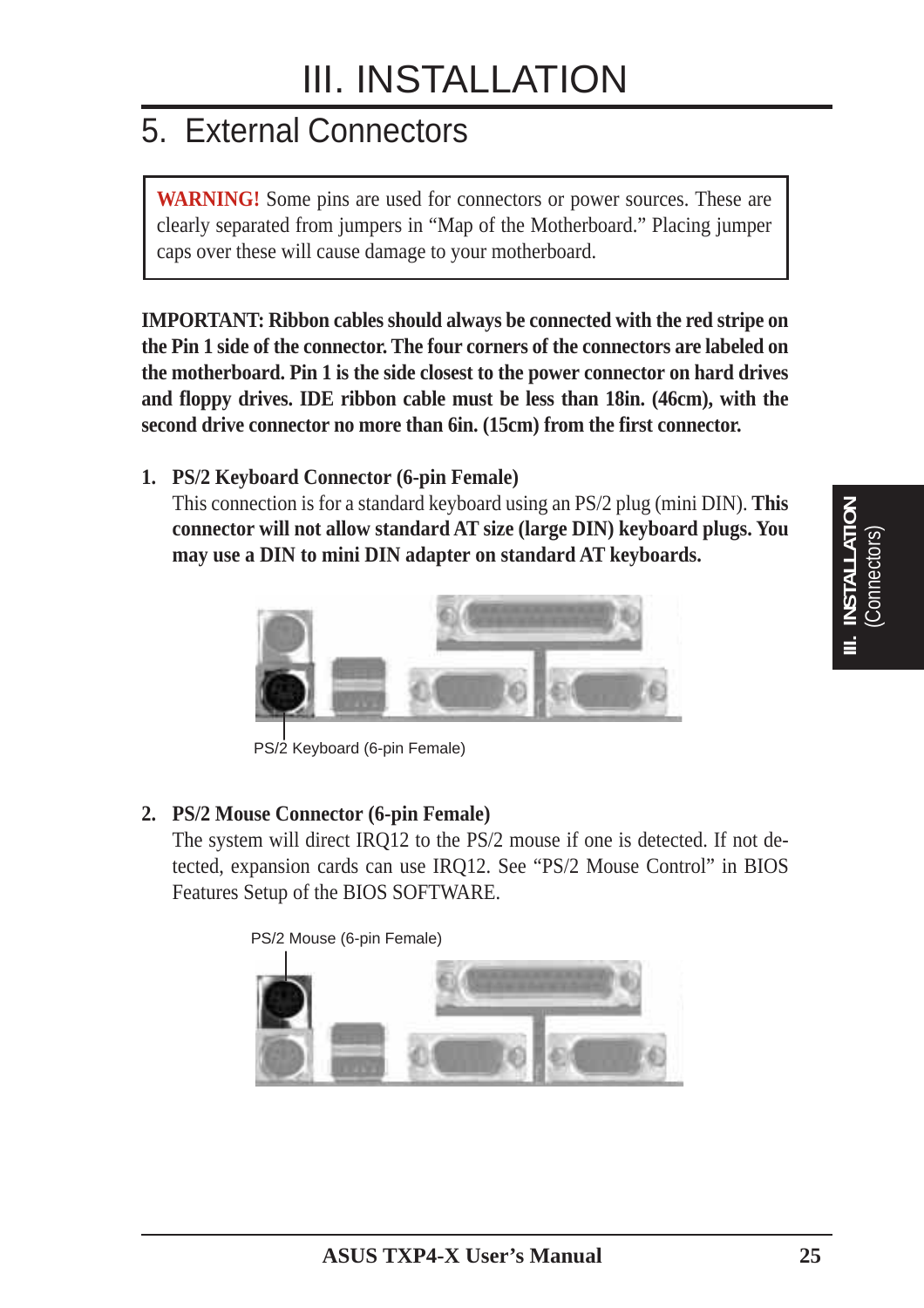#### **3. Parallel Printer Connector (25-pin Female)**

You can enable the parallel port and choose the IRQ through "Onboard Parallel Port" in Chipset Features Setup of the BIOS SOFTWARE. **NOTE**: Serial printers must be connected to the serial port.

Parallel (Printer) Port (25-pin Female)

#### **4. Serial Port COM1 and COM2 Connectors (Two 9-pin Male)**

The two serial ports can be used for pointing devices or other serial devices. See "Onboard Serial Port" in Chipset Features Setup of the BIOS SOFTWARE.



#### **5. Floppy Disk Drive Connector (34-1pin FLOPPY)**

This connector supports the provided floppy disk drive ribbon cable. After connecting the single end to the board, connect the two plugs on the other end to the floppy drives. **(Pin 5 is removed to prevent inserting in the wrong orientation when using ribbon cables with pin 5 plugged).**

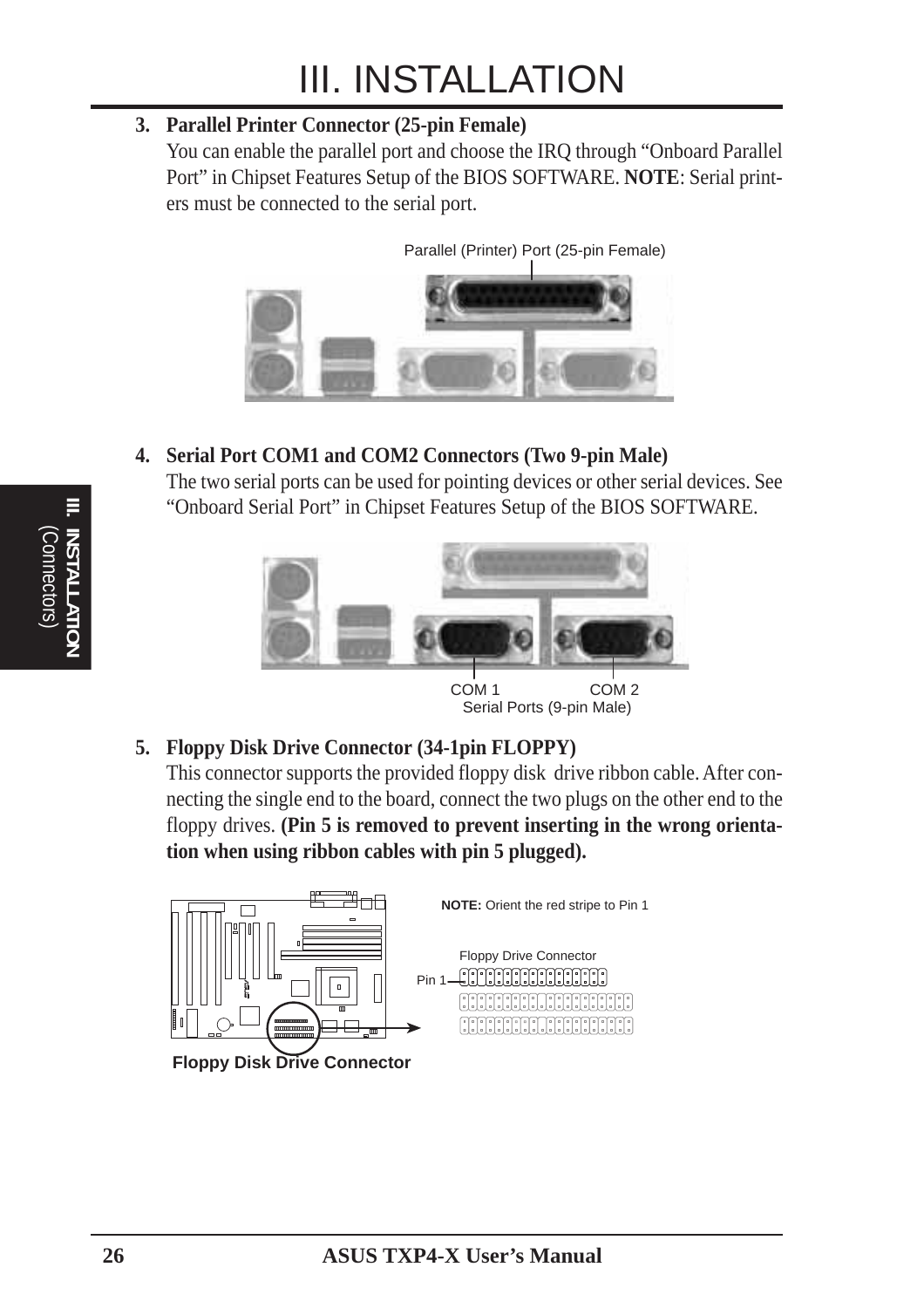### **6. Universal Serial BUS Ports 1 & 2 (Two 4-pin Female)**

Two USB ports are available for connecting USB devices.



Univeral Serial Bus (USB) 2

#### **7. Primary / Secondary IDE connectors (Two 40-1pin IDE)**

These connectors support the provided IDE hard disk ribbon cable. After connecting the single end to the board, connect the two plugs at the other end to your hard disk(s). If you install two hard disks, you must configure the second drive to Slave mode by setting its jumper accordingly. Please refer to the documentation of your hard disk for the jumper settings. BIOS now supports SCSI device or IDE CD-ROM bootup (see "HDD Sequence SCSI/IDE First" & "Boot Sequence" in the **BIOS Features Setup** of the BIOS SOFTWARE) **(Pin 20 is removed to prevent inserting in the wrong orientation when using ribbon cables with pin 20 plugged).**

**TIP:** You may configure two hard disks to be both Masters using one ribbon cable on the primary IDE connector and another ribbon cable on the secondary IDE connector. You may install one operating system on an IDE drive and another on a SCSI drive and select the boot disk through BIOS Features Setup.

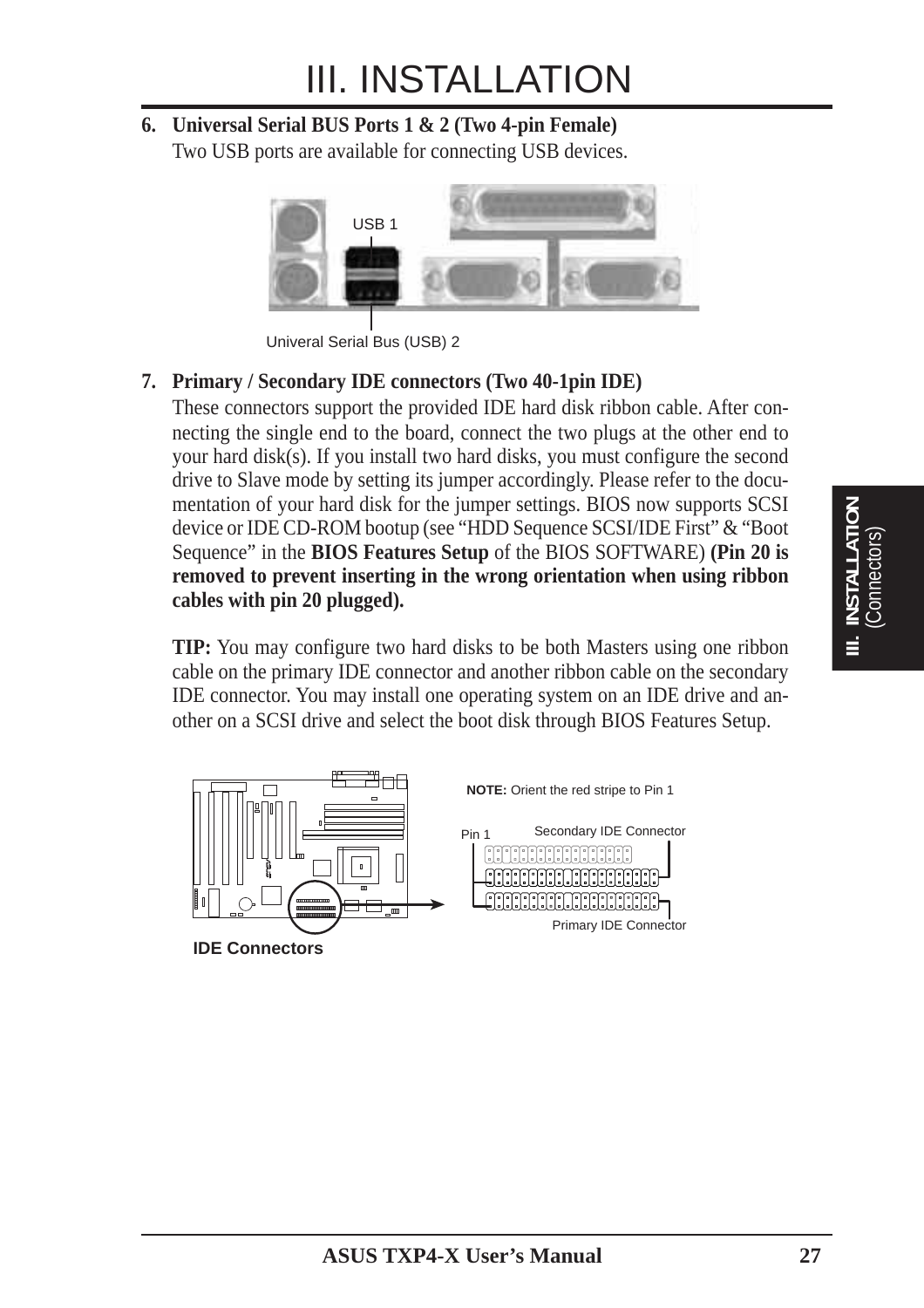# III. INSTALLATION

#### **8. IDE activity LED (2-pin IDE\_LED)**

This connector supplies power to the cabinet's IDE activity LED. Read and write activity by devices connected to the Primary or Secondary IDE connectors will cause the LED to light up.



**9. Chassis , CPU , & Power Supply Fan Connectors (3-pin FANPWR)**

These connectors support cooling fans of 500mAMP (6WATT) or less. Orientate the fans so that the heat sink fins allow airflow to go across the onboard heat sink(s) instead of the expansion slots. Depending on the fan manufacturer, the wiring and plug may be different. The red wire should be positive, while the black should be ground. Connect the fan's plug to the board taking into consideration the polarity of the this connector.

#### **NOTE: The "Rotation" signal is to be used only by a specially designed fan with rotation signal.**

**WARNING!** The CPU and/or motherboard will overheat if there is no airflow across the CPU and onboard heatsinks. Damage may occur to the motherboard and/or the CPU fan if these pins are incorrectly used. **These are not jumpers, do not place jumper caps over these pins.**

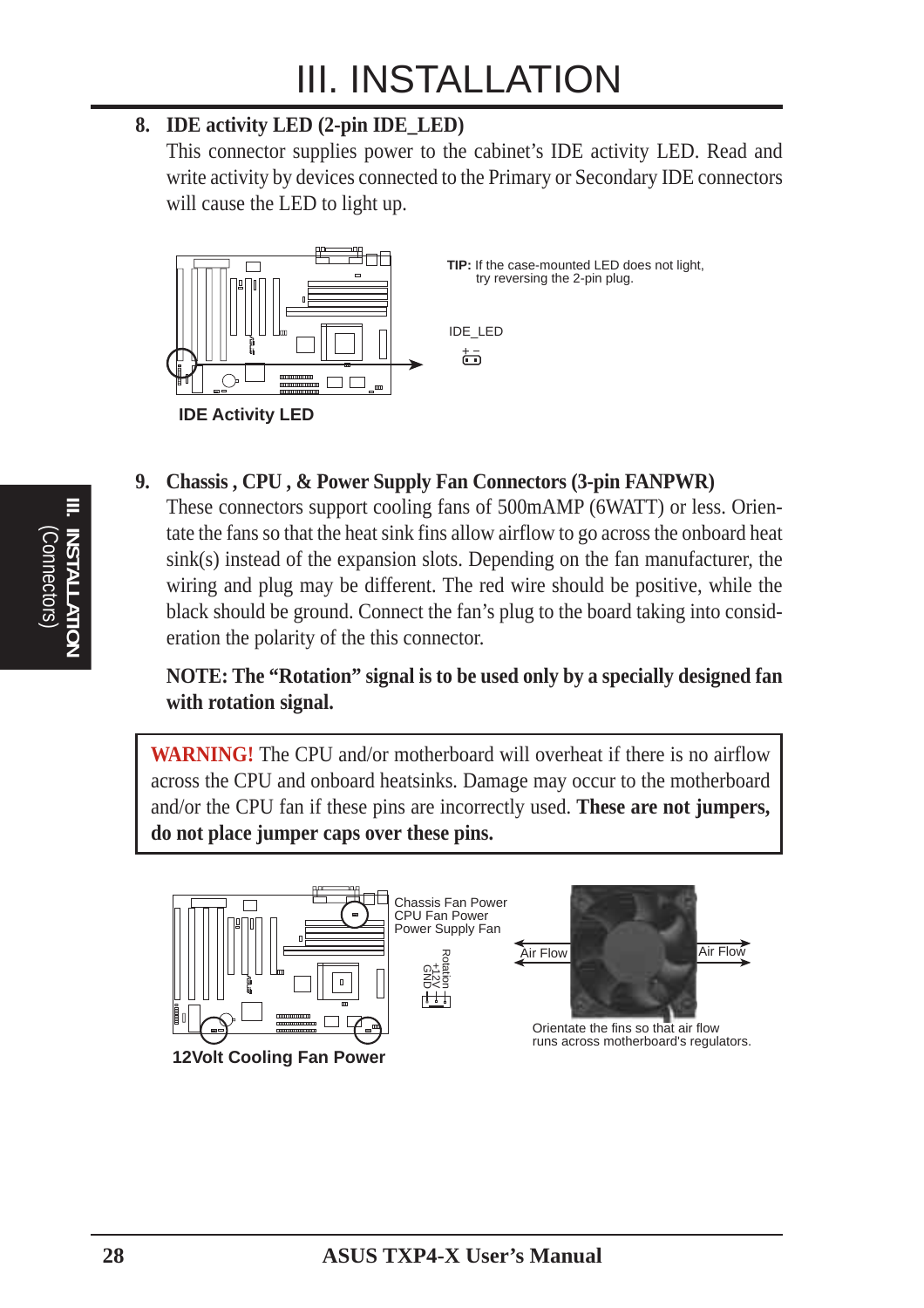#### **10. IrDA / Fast IR-Compliant infrared module connector (5-pin IR)**

This connector supports the optional wireless transmitting and receiving infrared module. This module mounts to a small opening on system cases that support this feature. You must also configure the setting through "UART2 Use Infrared" in **Chipset Features Setup** to select whether UART2 is directed for use with COM2 or IrDA. Use the five pins as shown on the Back View and connect a ribbon cable from the module to the motherboard according to the pin definitions.



#### **11. ATX Power Supply Connector (20-pin ATXPWR)**

This connector connects to a ATX power supply. The plug from the power supply will only insert in one orientation because of the different hole sizes. Find the proper orientation and push down firmly but gently making sure that the pins are aligned.

**IMPORTANT:** Be sure that the ATX power supply can take at least 10mAmp load on the 5volt standby lead (5VSB). You may experience difficulty in powering on your system without this.



**ATX Power Connector**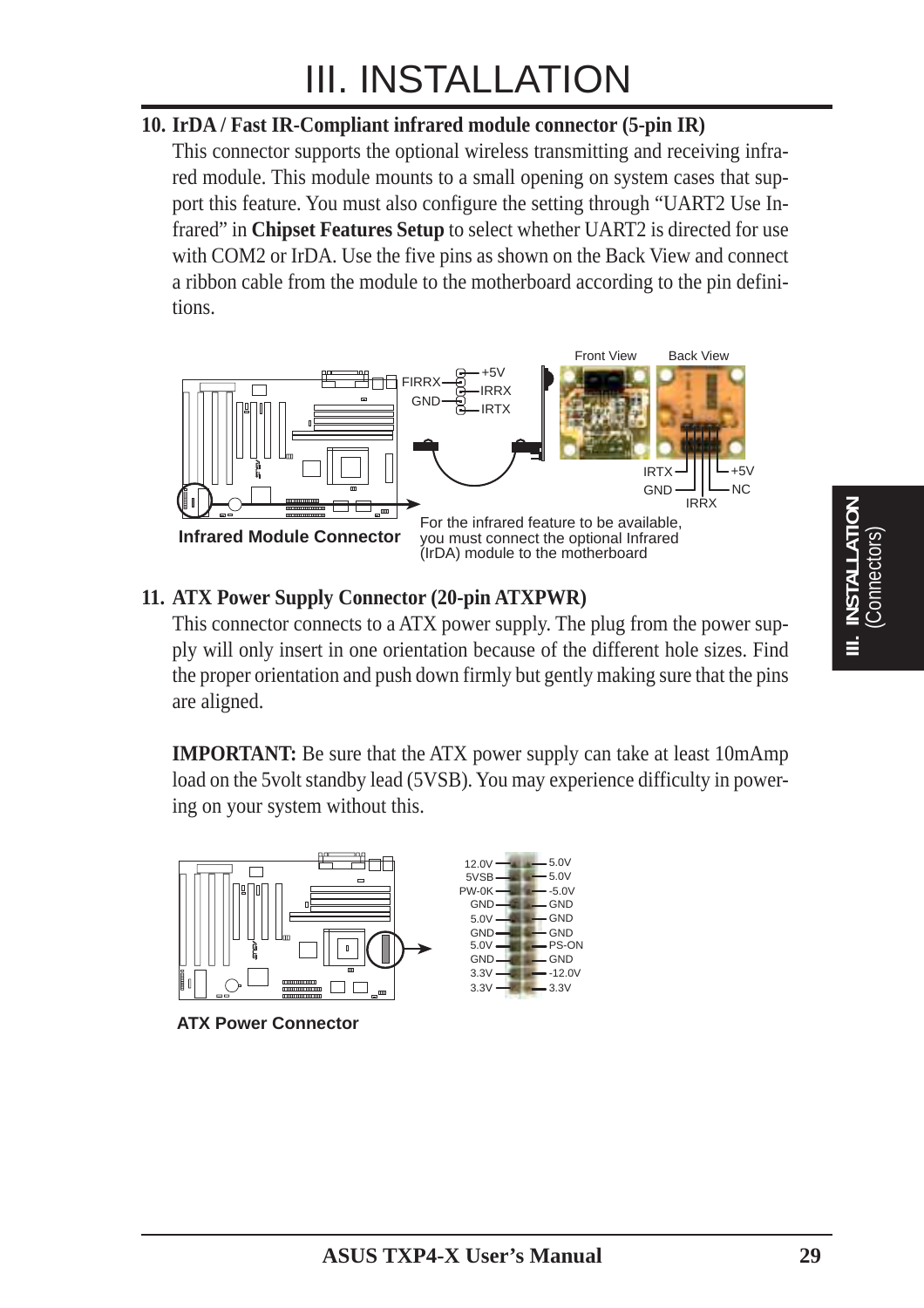# III. INSTALLATION

#### **12. Message LED Lead (MSG LED)**

This indicates whether a message has been received from a fax/modem. The LED will remain lit when there is no signal and blink when there is data transfer or waiting in the inbox. This function requires OS and driver support.

#### **13. SMI Suspend Switch Lead (SMI)**

This allows the user to manually place the system into a suspend mode or "Green" mode where system activity will be instantly decreased to save electricity and expand the life of certain components when the system is not in use. This 2-pin connector (see the figure below) connects to the case-mounted suspend switch. If you do not have a switch for the connector, you may use the "Turbo Switch" since it does not have a function. SMI is activated when it detects a *short to open* moment and therefore leaving it shorted will not cause any problems. May require one or two pushes depending on the position of the switch. Wake-up can be controlled by settings in the BIOS but the keyboard will always allow wakeup (the SMI lead cannot wake-up the system). If you want to use this connector, "Suspend Switch" in the **Power Management Setup** of the BIOS SOFTWARE section should be on the default setting of *Enable.*

#### **14. ATX Power Switch / Soft Power Switch (PWR SW)**

The system power is controlled by a momentary switch connected to this lead. Pushing the button once will switch the system between ON and SLEEP. Pushing the switch while in the ON mode for more than 4 seconds will turn the system off. The system power LED shows the status of the system's power.

#### **15. Reset Switch Lead (RESET)**

This 2-pin connector connects to the case-mounted reset switch for rebooting your computer without having to turn off your power switch. This is a preferred method of rebooting in order to prolong the life of the system's power supply.

#### **16. System Power LED (PWR LED)**

This 3-pin connector connects the system power LED, which lights when the system is powered on and blinks when it is in sleep mode.

#### **17. Keyboard Lock Switch Lead (KEYLOCK)**

This 2-pin connector connects to the case-mounted key switch to allow keyboard locking.

#### **18. Speaker Connector (SPEAKER)**

This 4-pin connector connects to the case-mounted speaker.



| Message             | $+5V$<br>GND |         | $+5V$<br>$-NC$<br><b>GND</b> | System<br>Power LED |
|---------------------|--------------|---------|------------------------------|---------------------|
| <b>SMI Lead</b>     | -GND         |         | -GND                         | LOCK Keyboard Lock  |
| ATX Power<br>Switch | <b>GND</b>   | п.<br>п | +5\<br>-GND                  | Speaker             |
| <b>Reset SW</b>     |              |         | -GND<br>SPKR-                | Connector           |

**System Panel Connections**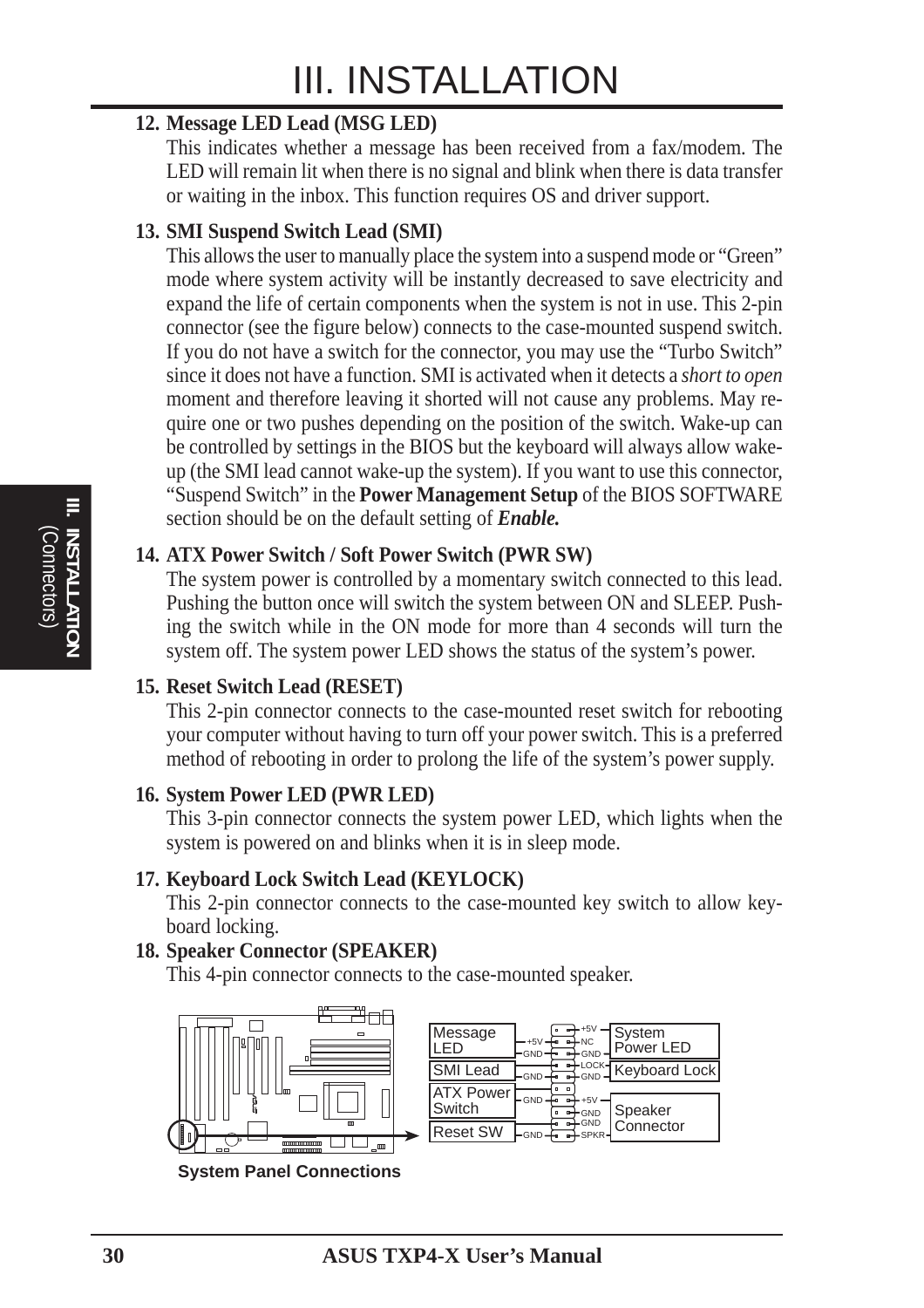(This page was left intentionally blank.)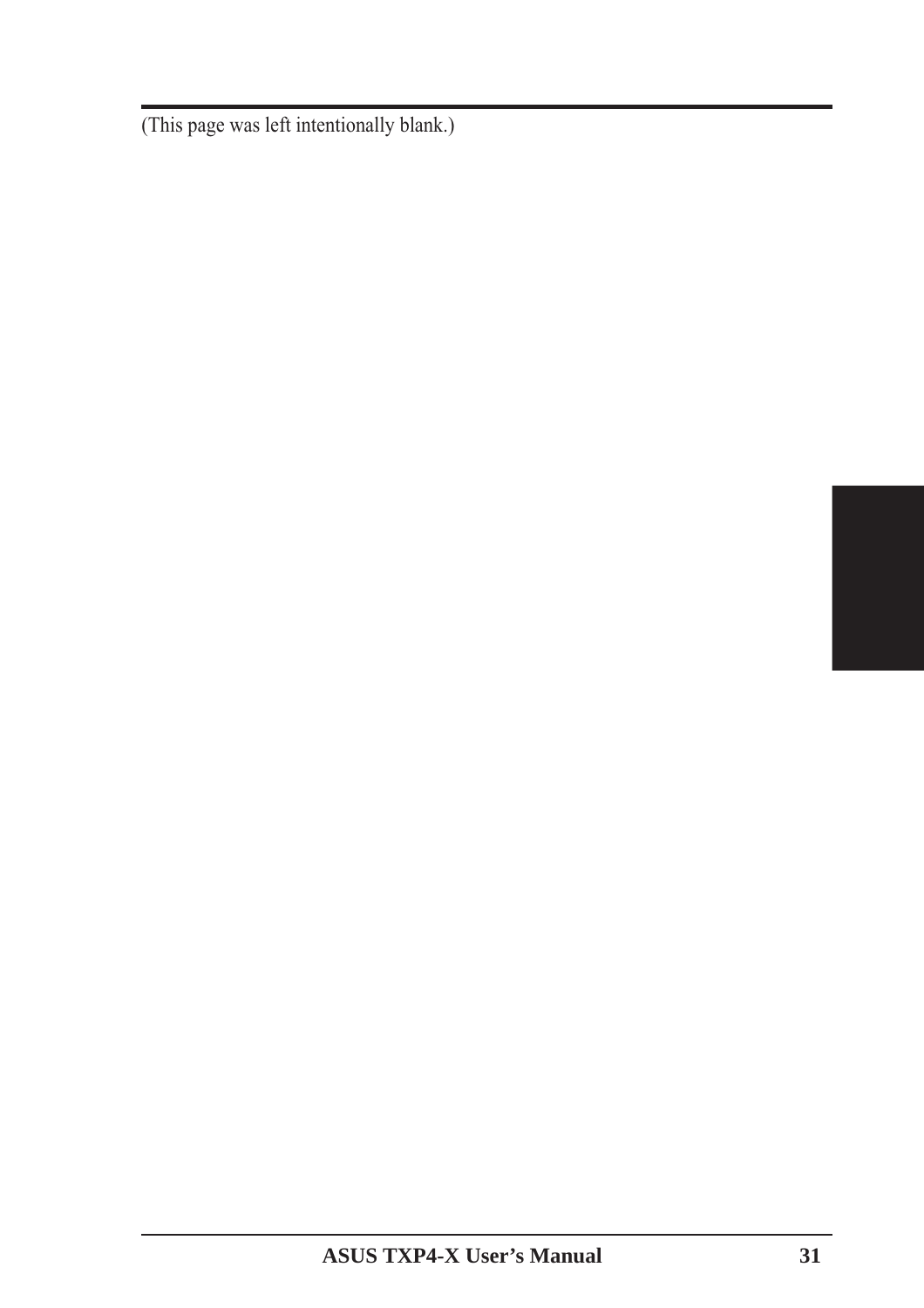(This page was left intentionally blank.)

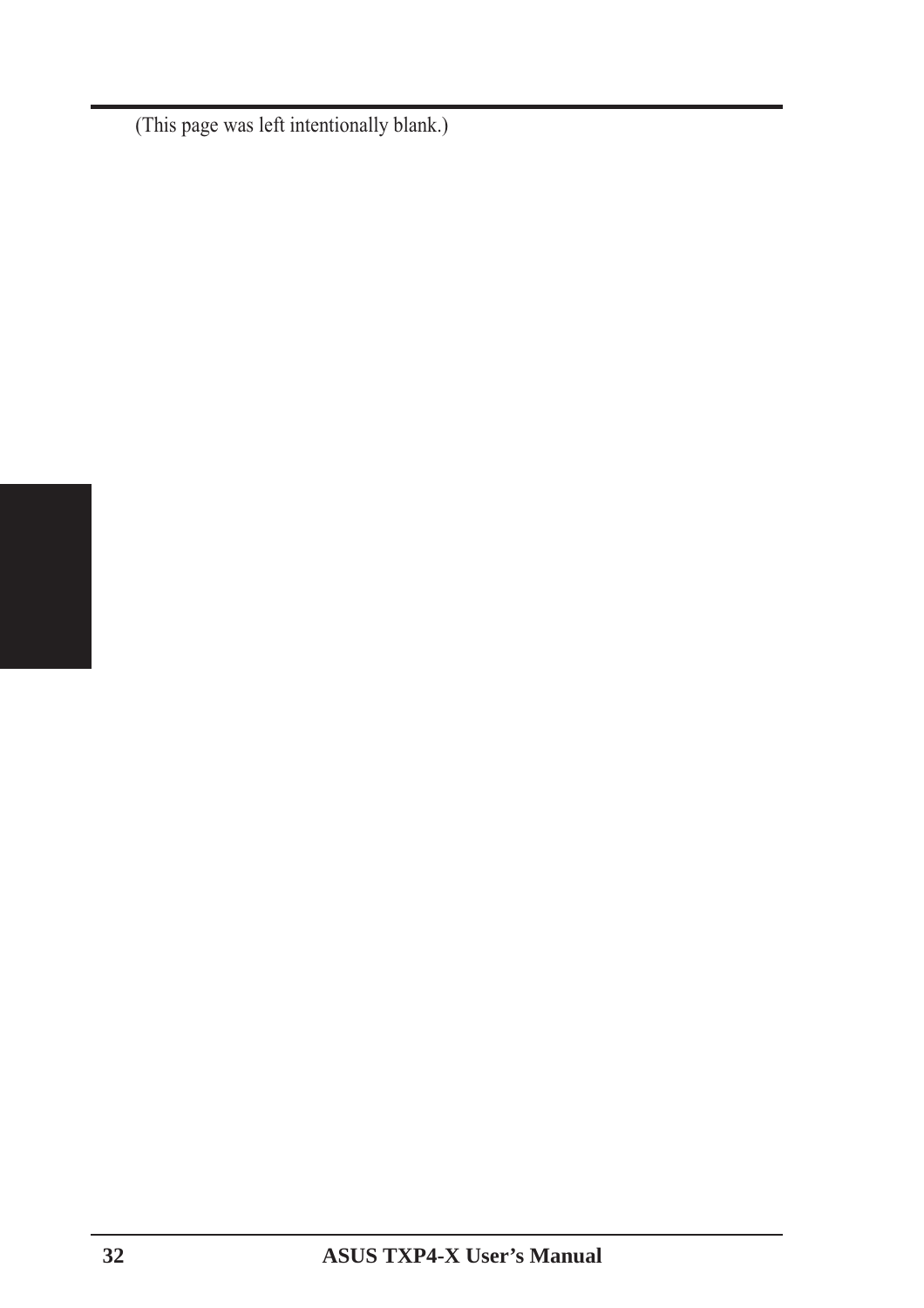### Power Connection Procedures

- 1. After all jumpers and connections are made, close the system case cover.
- 2. Be sure that all switches are off (in some systems, marked with  $\bigcirc$ ).
- 3. Connect the power supply cord into the power supply located on the back of your system case according to your system user's manual.
- 4. Connect the power cord into a power outlet that is equipped with a surge protector.
- 5. You may then turn on your devices in the following order:
	- a. Your monitor
	- b. External SCSI devices (starting with the last device on the chain)
	- c. Your system power. For ATX power supplies, you need to switch on the power supply as well as press the ATX power switch on the front of the case.
- 6. The power LED on the front panel of the system case will light. For ATX power supplies, the system LED will light when the ATX power switch is pressed. The monitor LED may light up after the system's if it complies with "green" standards or if it has a power standby feature. The system will then run power-on tests. While the tests are running, additional messages will appear on the screen. If you do not see anything within 30 seconds from the time you turn on the power, the system may have failed a power-on test. Recheck your jumper settings and connections or call your retailer for assistance.
- 7. During power-on, hold down <Delete> to enter BIOS setup. Follow the instructions in the next section, BIOS SOFTWARE.
- **\* Powering Off your computer:** You must first exit or shut down your operating system before switching off the power switch. For ATX power supplies, you can press the ATX power switch after exiting or shutting down your operating system. If you use Windows 95, click the **Start** button, click **Shut Down**, and then click **Shut down the computer?**. The system will give three quick beeps after about 30 seconds and then power off after Windows shuts down.

**NOTE:** The message "You can now safely turn off your computer" will not appear when shutting down with ATX power supplies.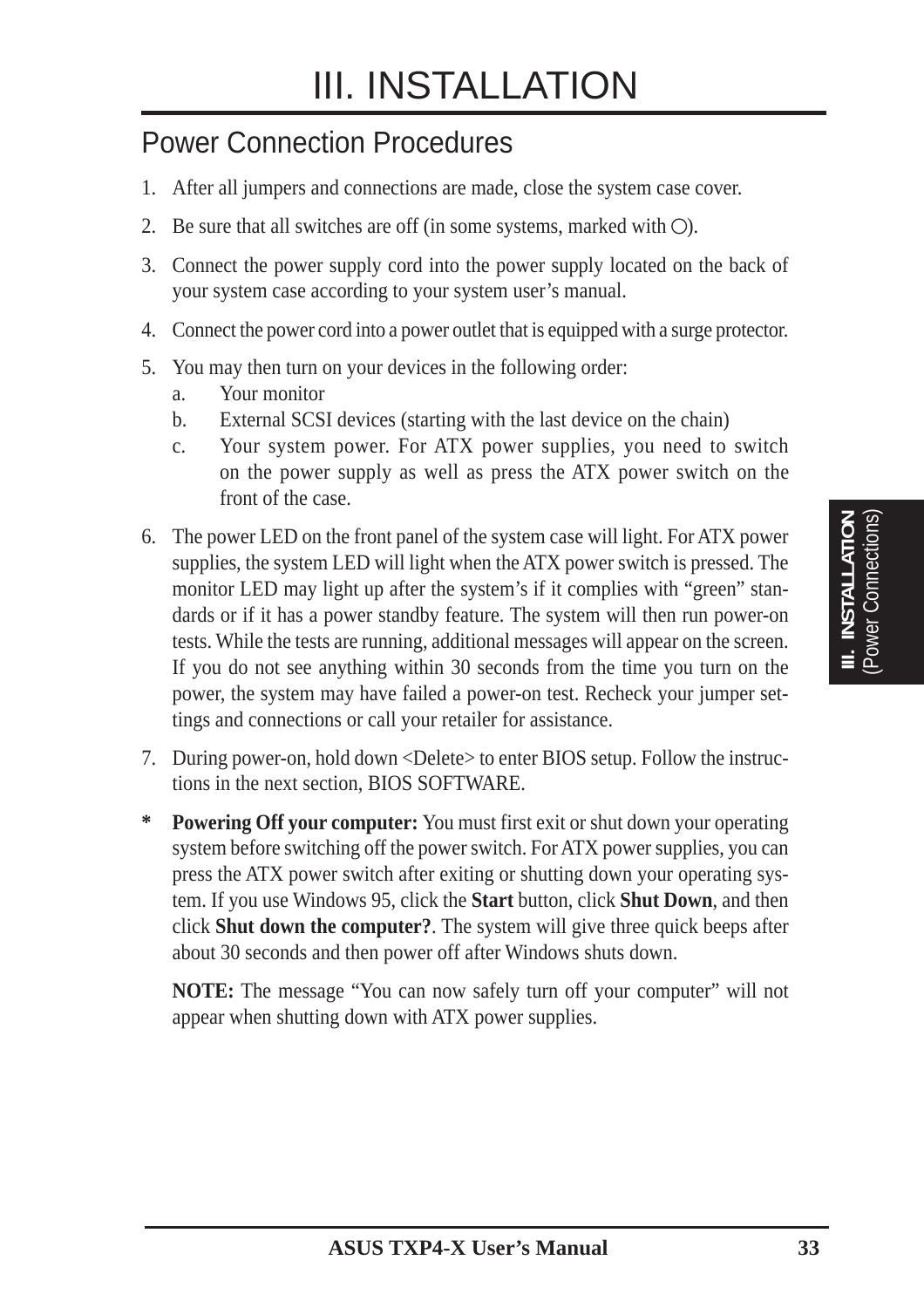## Support Software

**FILELIST.TXT -** View this file to see the files included in the support software.

**PFLASH.EXE -** This is the Flash Memory Writer utility that updates the BIOS by uploading a new BIOS file to the programmable flash ROM chip on the motherboard. To determine the BIOS version, check the last four numbers of the code displayed on the upper left-hand corner of your screen during bootup. Larger numbers represent a newer BIOS file.

**NOTE:** A binary BIOS file is no longer included with the support software. Save the motherboard's BIOS file to a floppy disk as soon as your system is operational. See "Flash Memory Writer Utility" in this section to "Save Current BIOS to File."

## Flash Memory Writer Utility

The flash memory writer utility must be run while the system is in **real mode**. In particular, the "Update BIOS Main Block From File" and "Update BIOS Including Boot Block and ESCD" options require real mode. To run this utility, boot from a system floppy disk without the AUTOEXEC.BAT and CONFIG.SYS files.

| <b>ASUSTeK PNP BIOS</b><br>FLASH MEMORY WRITER V1.5<br>Copyright (C) 1995, ASUSTeK COMPUTER Inc. |
|--------------------------------------------------------------------------------------------------|
| Flash Type -- SST 29EE010                                                                        |
| Current BIOS Revision: #401A0-xxxx                                                               |
| Choose one of the following:                                                                     |
| 1. Save Current BIOS To File                                                                     |
| 2. Update BIOS Main Block From File                                                              |
| 3. Advanced Features                                                                             |
| Enter Choice: [1]                                                                                |
| Press ESC To Exit                                                                                |

xxxx denotes the current BIOS version stored in the Flash EPROM

**IMPORTANT:** If "unknown" is displayed after **Flash Type --** , the memory chip is not programmable or is not supported with the PnP BIOS and therefore cannot be programmed by the Flash Memory Writer utility.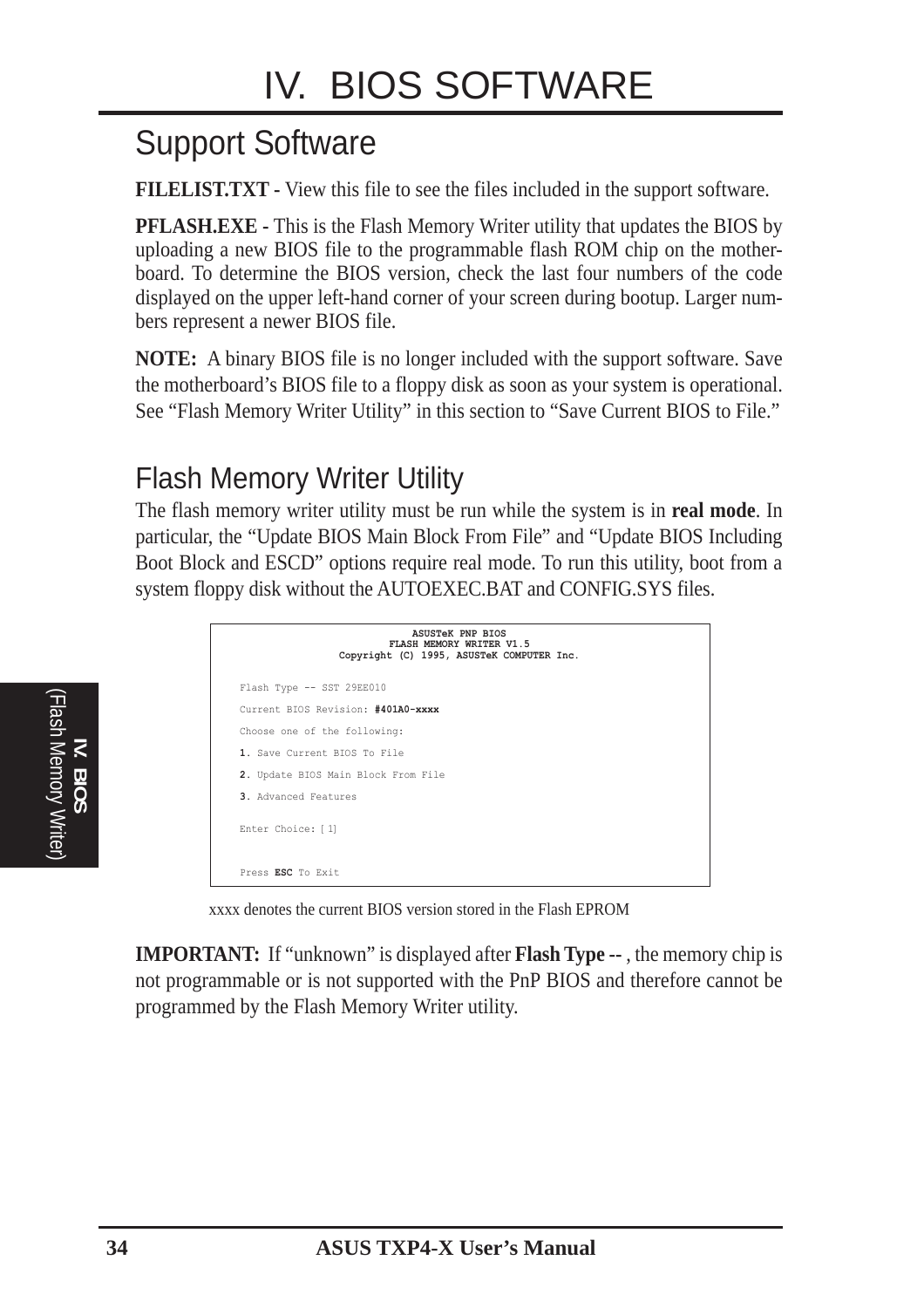### Main Menu

#### **1. Save Current BIOS To File**

This option allows you to copy the contents of the flash memory onto a floppy disk. This gives you a backup copy of the original motherboard BIOS in case you need to reinstall it. Create a bootable DOS diskette without AUTOEXEC.BAT and CONFIG.SYS and save both PFLASH.EXE and the BIOS file(s) to it. **Note:** BIOS FEATURES SETUP Boot Sequence needs to be set to *A* first in order to boot from your disk drive A.

#### **2. Update BIOS Main Block From File**

This option updates the BIOS from a file on the disk. The file can be either a new file or a backup file created by the "Save Current BIOS To File" option. If the boot block in the file is different from the current boot block, this option will not update the main block. Instead, it will display the following messages.

> Boot Block of New BIOS is different from old one !!! Please Use 'Advanced Features' to flash whole BIOS !!!

#### **3. Advanced Features**

This option displays the Advanced Features screen for clearing the PnP configuration record and updating the motherboard BIOS.

Advanced Features Menu

| <b>Advanced Features</b>                     |
|----------------------------------------------|
|                                              |
| Flash Type -- SST 29EE010                    |
| Current BIOS Revision: #401A0-xxxx           |
| Choose one of the following:                 |
| 1. Clear PNP ESCD Parameter Block            |
| 2. Update BIOS Including Boot Block and ESCD |
|                                              |
| Enter Choice: [2]                            |
|                                              |
|                                              |
| Press ESC To Exit                            |

xxxx denotes the current BIOS version stored in the Flash EPROM

#### **1. Clear PNP ESCD Parameter Block**

This option erases the Plug-and-Play (PnP) configuration record.

#### **2. Update BIOS Including Boot Block and ESCD**

This option updates the boot block, the baseboard BIOS, and the PnP extended system configuration data (ESCD) parameter block from a new BIOS file.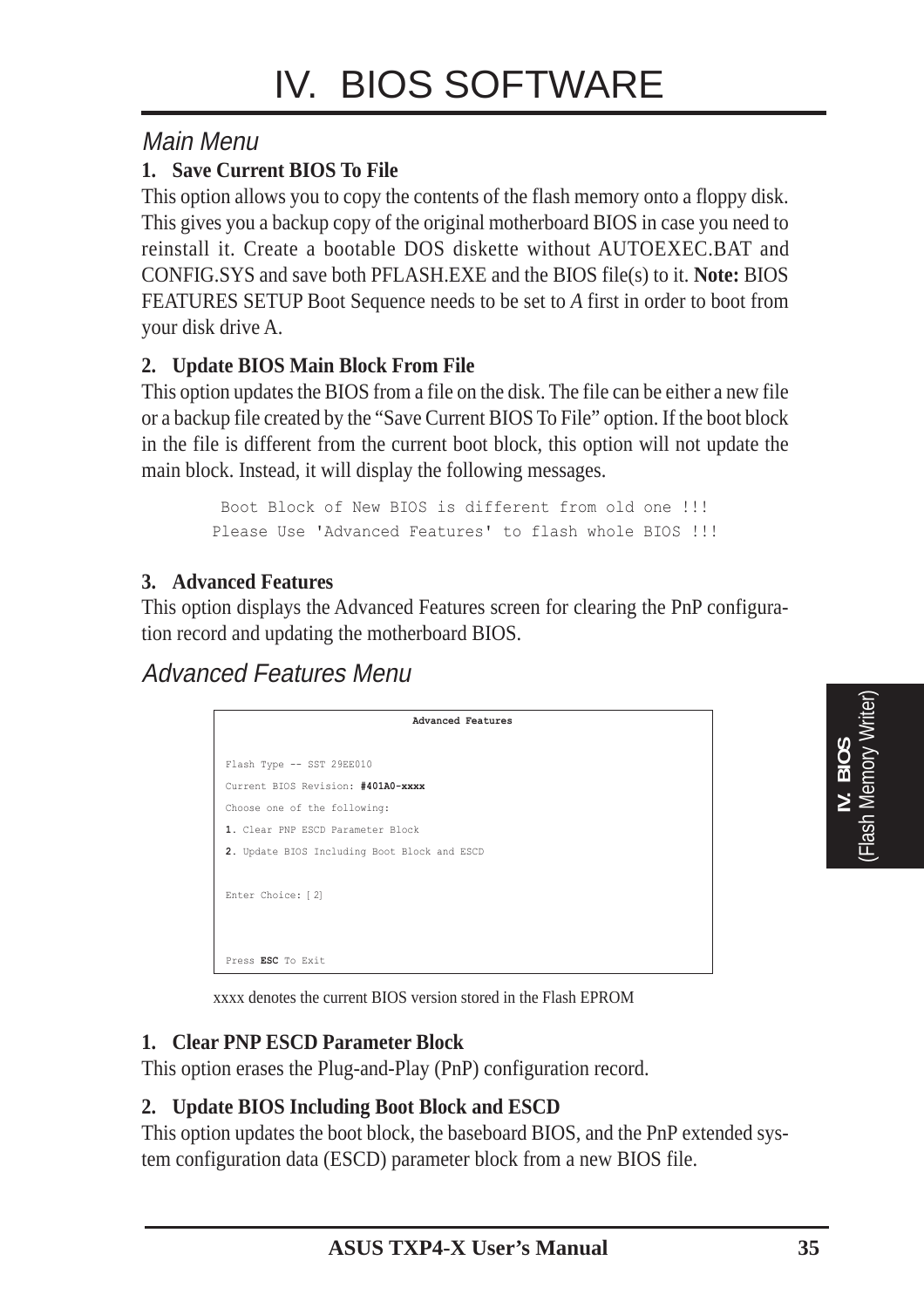## Managing and Updating Your Motherboard's BIOS

#### **Upon First Use of the Computer System**

- 1. Create a bootable system floppy diskette by typing [FORMAT A:/S] from the DOS prompt without creating "AUTOEXEC.BAT" and "CONFIG.SYS" files.
- 2. Copy PFLASH.EXE to your new diskette.
- 3. Run PFLASH.EXE from your new diskette and select option 1 "Save Current BIOS to File." Enter the "Current BIOS Revision:" for the file name.

#### **Updating BIOS Procedures (only when necessary)**

**IMPORTANT:** If "unknown" is displayed after **Flash Type --** , the memory chip is not programmable or is not supported with the PnP BIOS and therefore cannot be programmed by the Flash Memory Writer utility.

- 1. Download an updated ASUS BIOS file from the Internet (WWW or FTP) or a BBS (Bulletin Board Service) (see ASUS CONTACT INFORMATION on page 3 for details) and save to the disk you created earlier.
- 2. Turn off your computer. On systems with the "Boot Block Programming" jumper, open the system cabinet to set this jumper to *Programmable*.
- 3. Boot from the disk you created earlier.
- 4. At the "A:\" prompt, type PFLASH and then press <Enter>.
- 5. Enter 2 "Update BIOS Main Block From File" from the Main Menu or option 2 "Update BIOS Including Boot Block and ESCD" from the Advanced Features Menu if prompted by option 2 of the Main Menu.
- 6. The program displays a second screen prompting you for the name of the BIOS file. Type in the complete file name and extension of the new BIOS, and then press <Enter>. The utility then updates the BIOS file from disk.

**WARNING!** If you encounter problems while updating the new BIOS, DO NOT turn off your system since this might prevent your system from booting up. Just repeat the process, and if the problem still persists, update the original BIOS file you saved to disk above. If the Flash Memory Writer utility was not able to successfully update a complete BIOS file, your system may not be able to boot up. If this happens, your system will need service.

- 7. After successfully updating the new BIOS file, exit the Flash Memory Writer utility and then turn off your system. On systems with the "Boot Block Programming" jumper, set the jumper back to its default setting of *Write Protect*.
- 8. Turn on your computer and press <Delete> to enter BIOS setup. You must select "Setup Default" to effect the new BIOS, after which you may set the other items from the Main Menu.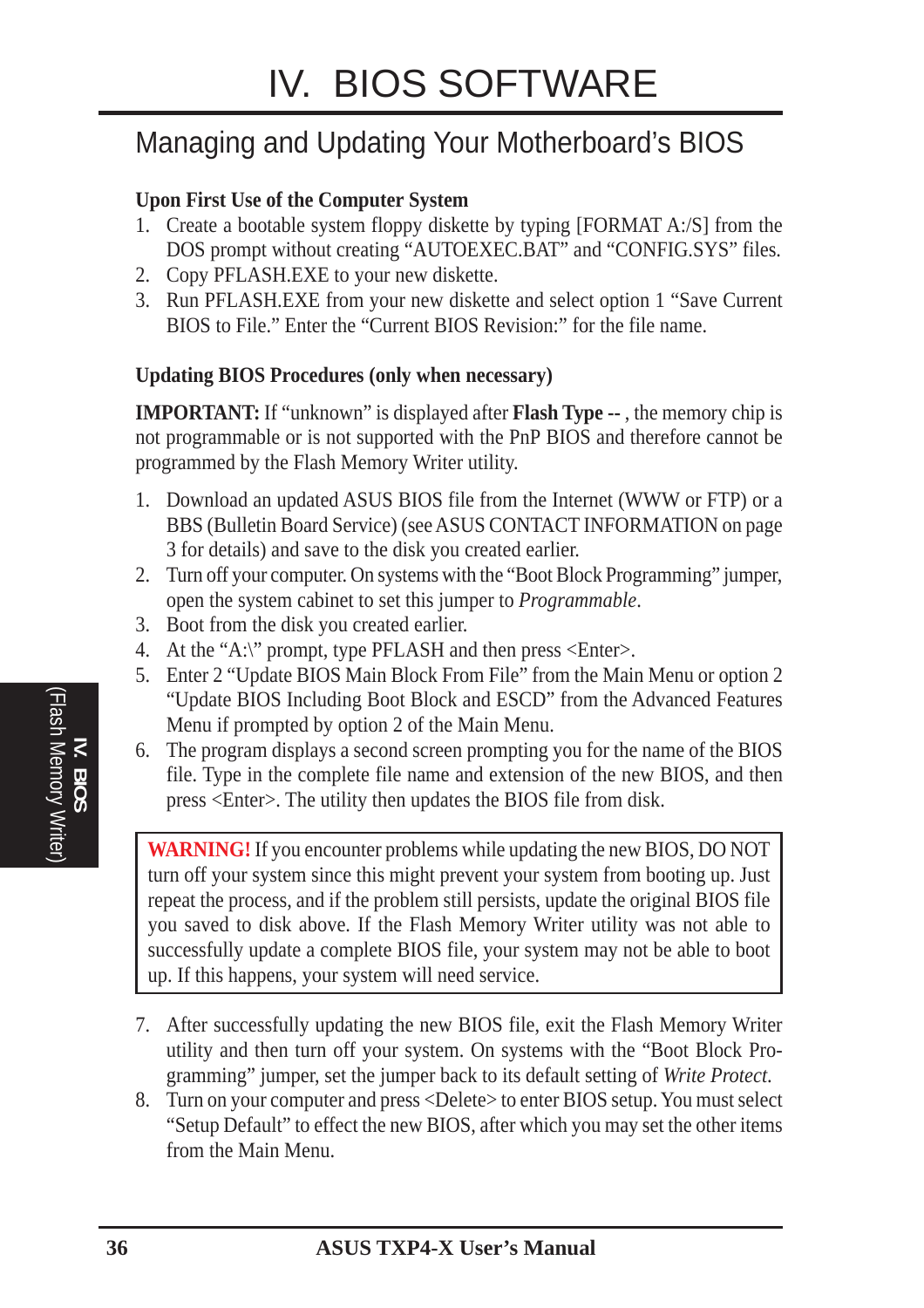## 6. BIOS Setup

The motherboard supports two programmable Flash ROM chips: 5 Volt and 12 Volt. Either of these memory chips can be updated when BIOS upgrades are released. Use the Flash Memory Writer utility to download the new BIOS file into the ROM chip as described in detail in this section.

All computer motherboards provide a Setup utility program for specifying the system configuration and settings. If your motherboard came in a computer system, the proper configuration entries may have already been made. If so, invoke the Setup utility, as described later, and take note of the configuration settings for future reference; in particular, the hard disk specifications.

If you are installing the motherboard, reconfiguring your system or you receive a Run Setup message, you will need to enter new setup information. This section describes how to configure your system using this utility.

The BIOS ROM of the system stores the Setup utility. When you turn on the computer, the system provides you with the opportunity to run this program. This appears during the Power-On Self Test (POST). Press <Delete> to call up the Setup utility. If you are a little bit late pressing the mentioned key(s), POST will continue with its test routines, thus preventing you from calling up Setup. If you still need to call Setup, reset the system by pressing  $\langle \text{Ctrl} \rangle + \langle \text{Alt} \rangle + \langle \text{Delete} \rangle$ , or by pressing the Reset button on the system case. You can also restart by turning the system off and then back on again. But do so only if the first two methods fail.

When you invoke Setup, the CMOS SETUP UTILITY main program screen will appear with the following options:

| STONDARD CNOS SETUP                            | SUPERVISOR PASSNORD                            |
|------------------------------------------------|------------------------------------------------|
| <b>810S FEATURES SETUP</b>                     | <b>USER PRSSHORD</b>                           |
| CHIPSET FEATURES SETUP                         | THE HOD AUTO DETECTION                         |
| <b>POWER MRNAGEMENT SETUP</b>                  | SAVE & EXIT SETUP                              |
| FMP TIMO PCT SETUP                             | EXTT VITHOUT SAVING                            |
| LOAD 810S DEFINILTS.                           |                                                |
| LOOD SETUP DEFAILTS                            |                                                |
| <b>Ouit</b><br>tac.<br>F10 : Savo & Exit Setup | <b>Select Item</b><br>(Shift)F2 : Change Color |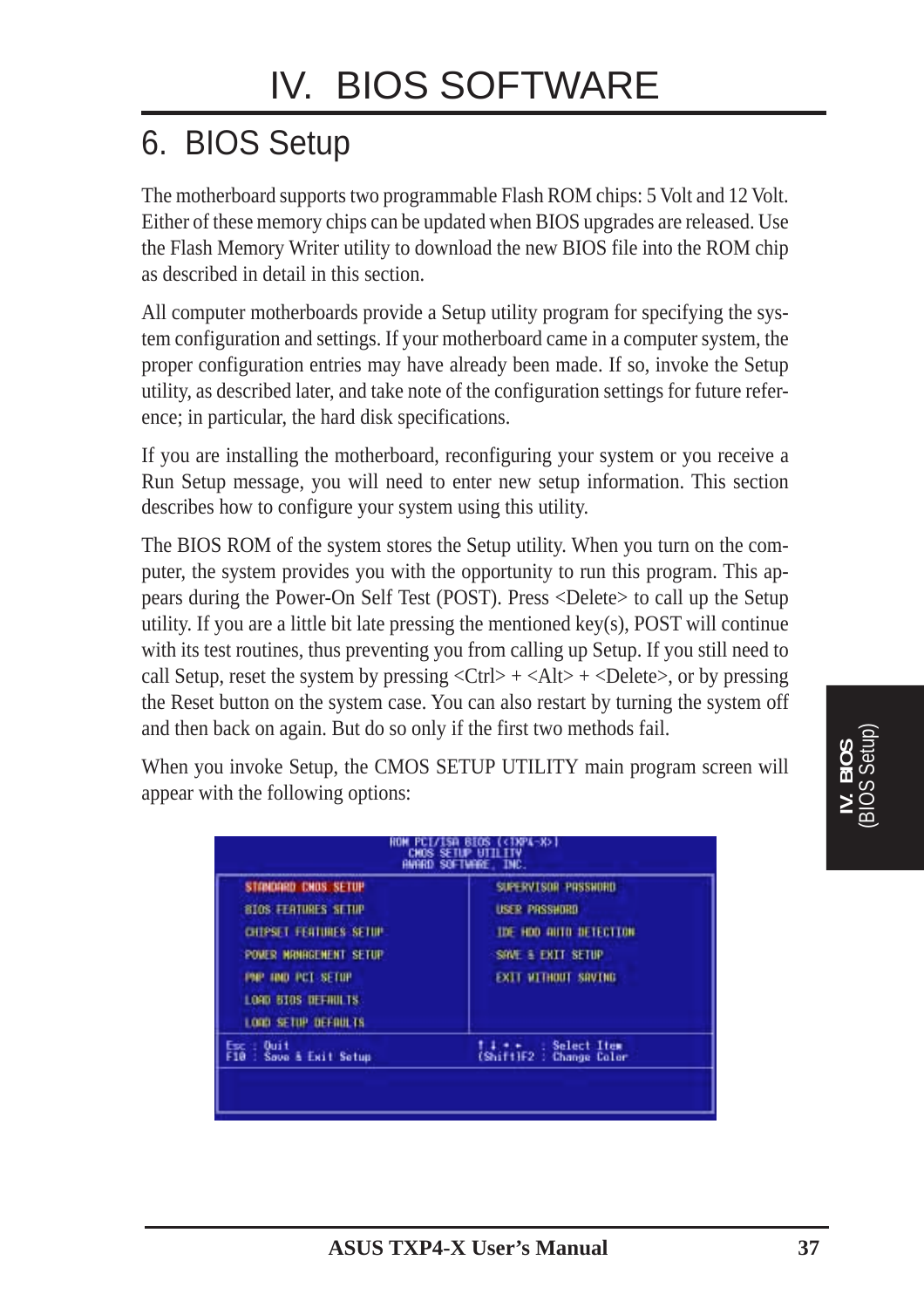### Load Defaults

The **Load BIOS Defaults** option loads the minimum settings for troubleshooting. **Load Setup Defaults**, on the other hand, is for loading optimized defaults for regular use. Choosing defaults at this level will modify all applicable settings.

A section at the bottom of the preceding screen displays the control keys for this screen. Take note of these keys and their respective uses.

## Standard CMOS Setup

**Standard CMOS Setup** allows you to record some basic system hardware configuration and set the system clock and error handling. If the motherboard is already installed in a working system, you will not need to select this option anymore. However, if the configuration stored in the CMOS memory on the board gets lost or damaged, or if you change your system hardware configuration, you will need to respecify the configuration values. The configuration values usually get lost or corrupted when the power of the onboard CMOS battery weakens.

|                                                                                                                              | STANDARD CNOS SETUP<br>AWARD SOFTWARE, INC. |               |                                                                 | (310-4-82)                     |               |                    |  |
|------------------------------------------------------------------------------------------------------------------------------|---------------------------------------------|---------------|-----------------------------------------------------------------|--------------------------------|---------------|--------------------|--|
| Hed. Jul. 16, 1997<br>Date (mm:dd:uu) :<br>Time (hh:mm:ss)<br>$5 +$<br>21<br><b>HERD DISKS</b><br><b>TYPE</b>                | $+58$<br><b>ST/E</b>                        |               |                                                                 | CYLS HEAD PRECOMP LANDZ SECTOR |               | <b>MDDE</b>        |  |
| <b>Primary Master</b><br><b>Ruto</b><br>Primury Slave<br><b>Notar</b><br>Secondary Master<br>None<br>Secondary Slave<br>None | 888                                         | ,,,,          | 0000                                                            | 自自自                            | 机电导机          | NORMAL<br>ß        |  |
| Drive R : 1.44M, 3.5 in.<br>Drive B. : None<br>Floopy 3 Mode Support : Disabled                                              |                                             |               | <b>Base Neworu:</b><br><b>Extended Memory:</b><br>Other Memory: |                                | 談<br>512K     |                    |  |
| EGA/VGA<br>Video<br>Halt On : 811 Errors                                                                                     |                                             |               |                                                                 |                                | Total Memory: | 512K               |  |
| $ESC = 0$ uit<br>Help<br>F1                                                                                                  | Shift)F2                                    | Change, Color | Select Item                                                     |                                |               | PU/PD/+/- : Modify |  |

The preceding screen provides you with a list of options. At the bottom of this screen are the control keys. Take note of these keys and their respective uses.

User-configurable fields appear in a different color. If you need information on the selected field, press <F1>. The memory display at the lower right of the screen is readonly and automatically adjusts according to the memory installed in your system.

#### Details of Standard CMOS Setup: **Date**

To set the date, highlight the "Date" field and then press either <Page Up>/<Page Down> or  $\langle + \rangle$  to set the current date. Follow the month, day and year format. Valid values for month, day and year are: **Month: (1** to **12), Day: (1** to **31), Year: (**up to **2079)**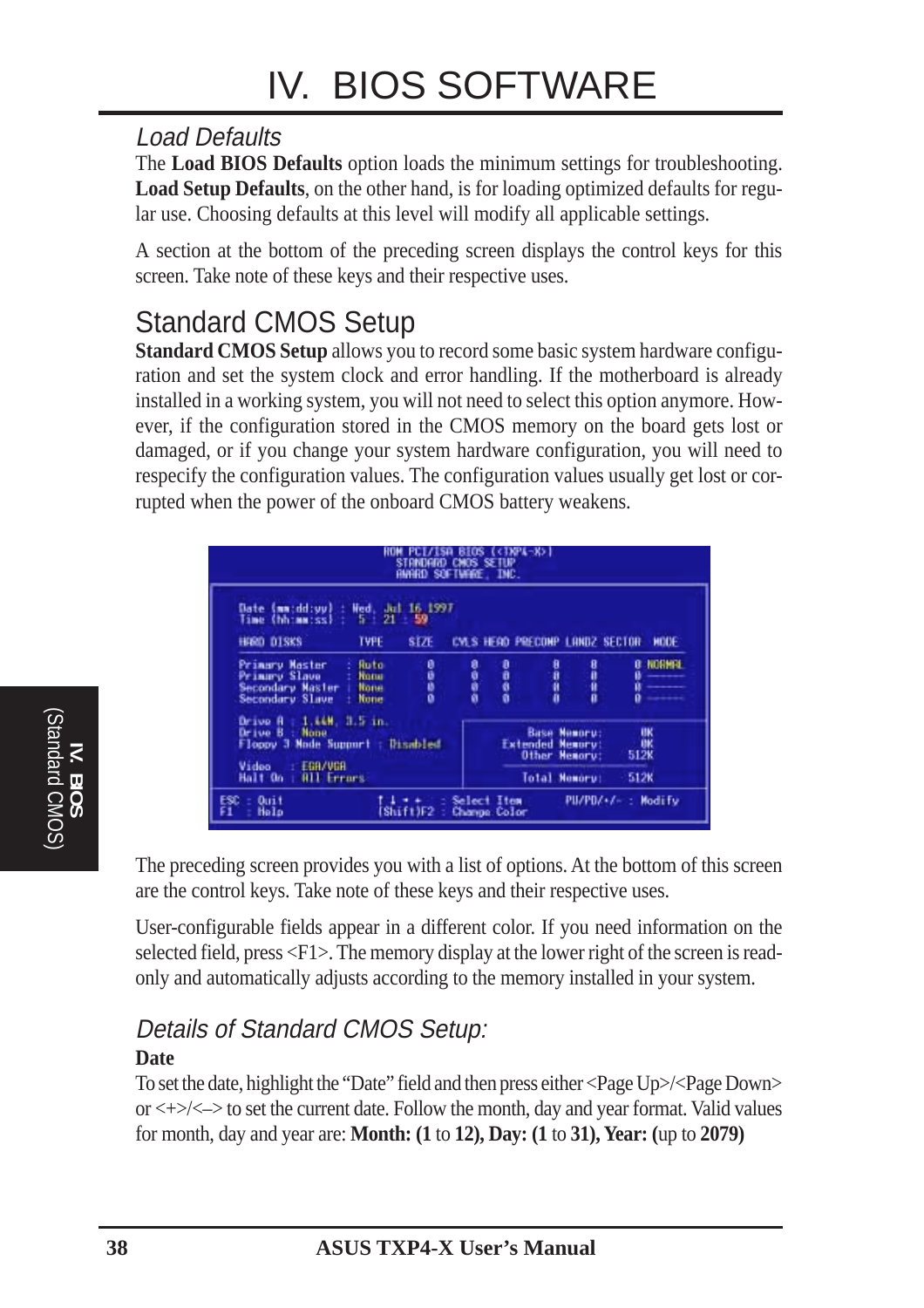#### **Time**

To set the time, highlight the "Time" field and then press either <Page Up>/<Page Down> or  $\langle + \rangle$   $\langle - \rangle$  to set the current time. Follow the hour, minute and second format. Valid values for hour, minute and second are: **(Hour: (00 to 23), Minute: (00 to 59), Second: (00 to 59).** If you do not want to modify the current time, press <Enter> three times to go to **Hard Disks**.

**NOTE:** You can bypass the date and time prompts by creating an AUTOEXEC.BAT file. For information on how to create this file, refer to the MS-DOS manual.

#### **Hard Disk Drives**

This field records the specifications for all non-SCSI hard disk drives installed in your system. The onboard PCI IDE connectors provide Primary and Secondary channels for connecting up to four IDE hard disks or other IDE devices. Each channel can support up to two hard disks; the first of which is the "master" and the second is the "slave".

Specifications for SCSI hard disks need not to be entered here since they operate using device drivers and are not supported by any the BIOS. If you install either the optional PCI-SC200 or PCI-SC860 SCSI controller card into the motherboard, see section VI for instructions. If you install other vendor's SCSI controller card, refer to their respective documentations on how to install the required SCSI drivers.

#### **For IDE hard disk drive setup, you can:**

- Use the *Auto* setting for detection during bootup.
- Use the IDE HDD AUTO DETECTION in the main menu to automatically enter the drive specifications.
- Enter the specifications yourself manually by using the "User" option.

The entries for specifying the hard disk type include **CYLS** (number of cylinders), **HEAD** (number of read/write heads), **PRECOMP** (write precompensation), **LANDZ** (landing zone), **SECTOR** (number of sectors) and **MODE**. The **SIZE** field automatically adjusts according to the configuration you specify. The documentation that comes with your hard disk should provide you with the information regarding the drive specifications.

The **MODE** entry is for IDE hard disks only, and can be ignored for MFM and ESDI drives. This entry provides three options: *Normal, Large, LBA*, or *Auto* (see below). Set **MODE** to the *Normal* for IDE hard disk drives smaller than 528MB; set it to *LBA* for drives over 528MB that support Logical Block Addressing (LBA) to allow larger IDE hard disks; set it to *Large* for drives over 528MB that do not support LBA. *Large* type of drive can only be used with MS-DOS and is very uncommon. Most IDE drives over 528MB support the *LBA* mode.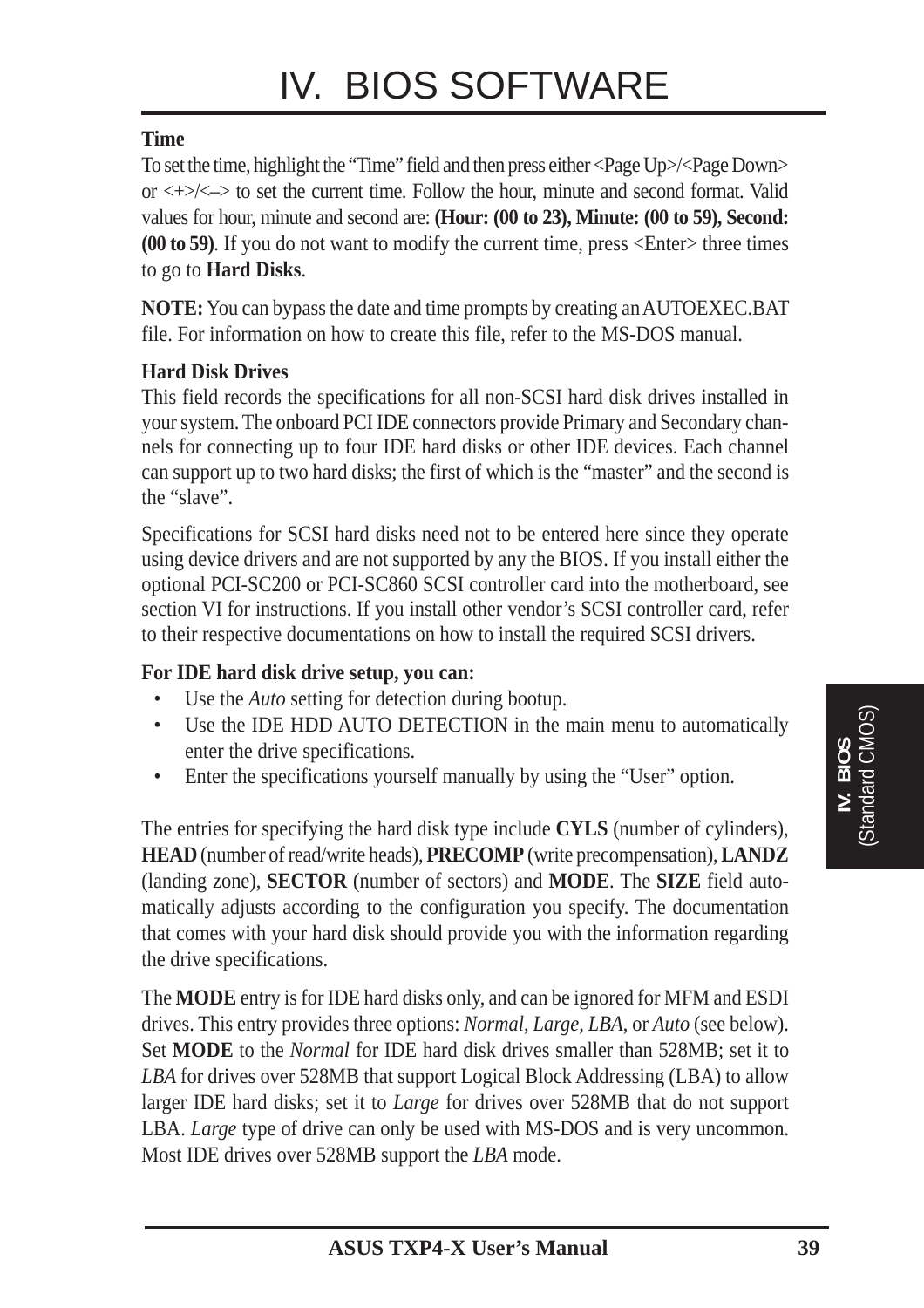# IV. BIOS SOFTWARE

#### **Auto detection of hard disks on bootup**

For each field: Primary Master, Primary Slave, Secondary Master, and Secondary Slave, you can select *Auto* under the TYPE and MODE fields. This will enable auto detection of your IDE hard disk during bootup. This will allow you to change your hard disks (with the power off) and then power on without having to reconfigure your hard disk type. If you use older hard disks that do not support this feature, then you must configure the hard disk in the standard method as described earlier by the "User" option.

**NOTE:** After the IDE hard disk drive information has been entered into BIOS, new IDE hard disk drives must be partitioned (such as with FDISK) and then formatted before data can be read from and write on. Primary IDE hard disk drives must have its partition set to *active* (also possible with FDISK).

**NOTE:** SETUP Defaults are noted in parenthesis next to each function heading.

#### **Drive A / Drive B (None)**

These fields record the types of floppy disk drives installed in your system. The available options for drives A and B are: *360KB, 5.25 in.; 1.2MB, 5.25 in.; 720KB, 3.5 in.; 1.44MB, 3.5 in.; 2.88MB, 3.5 in.; None*

To enter the configuration value for a particular drive, highlight its corresponding field and then select the drive type using the left- or right-arrow keys.

#### **Floppy 3 Mode Support (Disabled)**

This is the Japanese standard floppy drive. The standard stores 1.2MB in a 3.5inch diskette. This is normally disabled but you may choose from either: *Drive A*, *Drive B*, *Both*, and *Disabled*

#### **Video (EGA/VGA)**

Set this field to the type of video display card installed in your system. The options are *EGA/VGA*, *CGA 49*, *CGA 80*, and *Mono* (for Hercules or MDA)*.*

If you are using a VGA or any higher resolution card, choose *EGA/VGA*.

#### **Halt On (All Errors)**

This field determines which types of errors will cause the system to halt. Choose from *All Errors*; *No Errors*; *All*,*But Keyboard, All*,*But Diskette*; and *All,But Disk/Key.*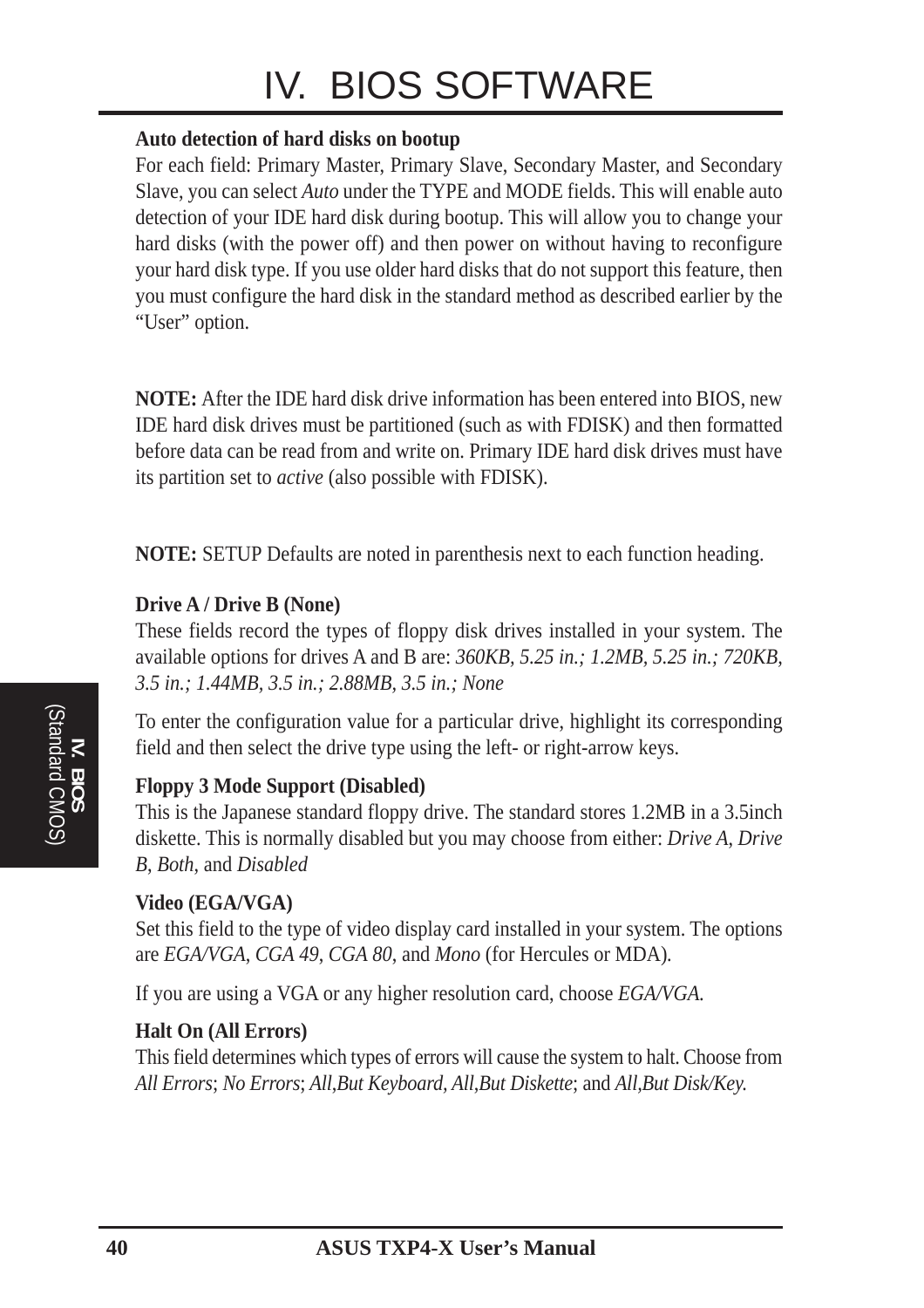### BIOS Features Setup

**BIOS Features Setup** consists of configuration entries that allow you to improve your system performance, or let you set up some system features according to your preference. Some entries are required by the motherboard's design to remain in their default settings.

| BIOS FEATURES SETUP<br>AWARD SOFTWARE, INC.                                                                                                                                                                                                                                                                                                                                                                                                                                                                                | HDM PCE/ISA BIOS ( <ixpl-x>)</ixpl-x>                                                                                                                                                                                                                                                                                                                                                                                                                                                                                                     |
|----------------------------------------------------------------------------------------------------------------------------------------------------------------------------------------------------------------------------------------------------------------------------------------------------------------------------------------------------------------------------------------------------------------------------------------------------------------------------------------------------------------------------|-------------------------------------------------------------------------------------------------------------------------------------------------------------------------------------------------------------------------------------------------------------------------------------------------------------------------------------------------------------------------------------------------------------------------------------------------------------------------------------------------------------------------------------------|
| Disabled<br>Virus Marning<br>Enabled<br>CPU Internal Cache<br><b>External Cache</b><br>Enabled<br><b>Suick Power On Salf Test</b><br>Enabled<br>HDD Sequence SCSI/IDE First<br>TBE<br>C.R.<br><b>Boot Sequence</b><br>Disabled<br>Boot to Floppy Seek<br>Floppy Disk Recess Control<br><b>B/W</b><br><b>IDE HDD Block Mode Sectors</b><br>HDD MEDE<br>Security Option<br>Sustem<br><b>PS/2 Mouse Function Control:</b><br><b>Huto</b><br><b>PCL/VGR Palette Snoop</b><br>Disabled<br>OS/2 Onboard Newory 2 64M<br>Disabled | <b>RON 810S</b><br>Enabled<br>Video<br>Shadow<br>03008<br>CBLEE<br><b>Shadow</b><br>Disabled<br>CFFFF<br>00000<br>Disabled<br><b>Shadow</b><br>۰<br><b>D3FFF</b><br>00000<br>Disabled<br>۰<br><b>Shadow</b><br>0711<br><b>DARNIE</b><br><b>Disabled</b><br>Shadow<br>۰<br><b>DBITT</b><br>08080<br>Disabled<br><b>Shadow</b><br>$\sim$<br>00888<br>DEEFE<br>Disabled<br>Shadow<br><b>Boot Up MinLock Status</b><br>Un.<br>Tupematic Rate Setting<br>Disabled<br>(voematic Rate (Chars/Sec):<br>6.<br>250<br><b>Typematic Delay (Msec)</b> |
|                                                                                                                                                                                                                                                                                                                                                                                                                                                                                                                            | ESC<br>$0$ ui 1<br>Time : Select Item<br>昆<br>PU/PD/+/+  <br>Help<br><b>Modify</b><br>(ShitE)E2<br><b>Old Values</b><br>Color<br>56<br>Lond BIOS<br>Defaults<br>F7<br>Load Setup Defaults                                                                                                                                                                                                                                                                                                                                                 |

A section at the lower right of the screen displays the control keys you can use. Take note of these keys and their respective uses. If you need information on a particular entry, highlight it and then press <F1>. A pop-up help menu will appear to provide you with the information you need. <F5> loads the last set values, <F6> and <F7> loads the BIOS default values and Setup default values, respectively.

**NOTE:** SETUP Defaults are noted in parenthesis next to each function heading.

### Details of BIOS Features Setup

#### **Virus Warning (Disabled)**

This field protects the boot sector and partition table of your hard disk against accidental modifications. Any attempt to write to them will cause the system to halt and display a warning message. If this occurs, you can either allow the operation to continue or use a bootable virus-free floppy disk to reboot and investigate your system. This setting is recommended because of conflicts with new operating systems or some programs. Installation of these programs requires that you disable *Virus Warning* to prevent write errors.

#### **CPU Internal Cache (Enabled)**

Choose *Disable* to turn off the CPU's built-in level 1 cache.

#### **External Cache (Enabled)**

Choose *Disable* to turn off the CPU's external level 2 cache.

#### **Quick Power On Self Test (Enabled)**

This field speeds up the Power-On Self Test (POST) routine by skipping retesting a second, third, and fourth time. Setup default setting for this field is *Enabled*. A complete test of the system is done on each test.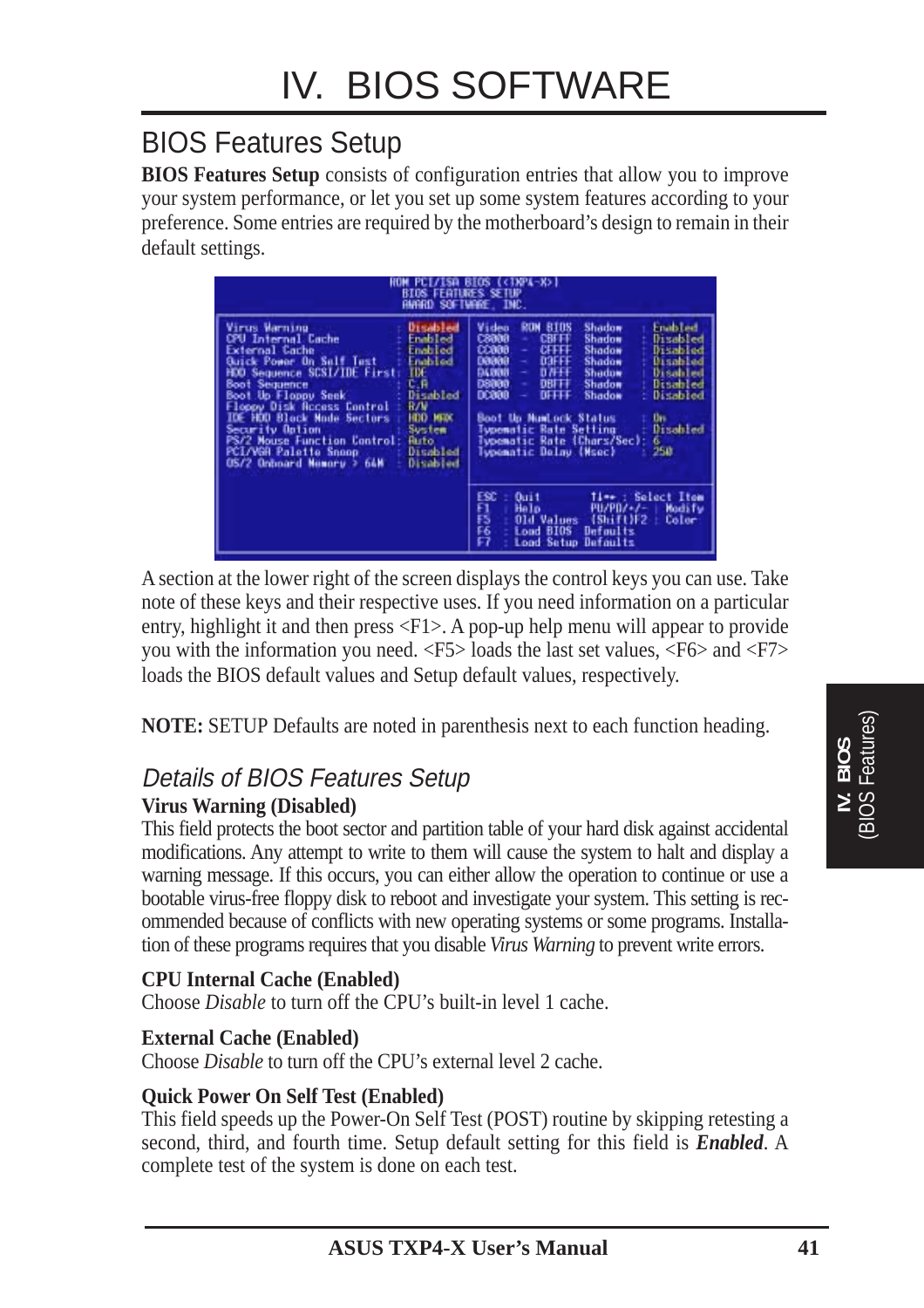# IV. BIOS SOFTWARE

#### **HDD Sequence SCSI/IDE First (IDE)**

When using both SCSI and IDE hard disk drives, IDE is always the boot disk using drive letter C (default setting of *IDE*). This new feature allows a SCSI hard disk drive to be the boot disk when set to *SCSI*. This allows multiple operating systems to be used on both IDE and SCSI drives or the primary operating system to boot using a SCSI hard disk drive.

#### **Boot Sequence (C,A)**

This field determines where the system looks first for an operating system. Options are *C,A*; *A,CDROM,C*; *CDROM,C,A*; *D,A*; *E,A*; *F,A*; *A,C* and *C only;* The setup default setting is to check first the hard disk and then the floppy disk drive; that is, *C, A*.

#### **Boot Up Floppy Seek (Disabled)**

When enabled, the BIOS will seek drive A one time.

#### **Floppy Disk Access Control (R/W)**

This allows protection of files from the computer system to be copied to floppy disk drives by allowing the setting of *Read Only* to only allow reads from the floppy disk drive but not writes. The setup default *R/W* allows both reads and writes.

#### **IDE HDD Block Mode Sectors (HDD MAX)**

This field enhances hard disk performance by making multi-sector transfers instead of one sector per transfer. Most IDE drives, except older versions, can utilize this feature. Selections are *HDD MAX*, *Disabled*, *2*, *4*, *8*, *16*, and *32*.

#### **Security Option (System)**

This field determines when the system prompts for the password. The default setting is *System*, where the system prompts for the User Password every time you boot up. The other option is *Setup*, where the system always boots up, and prompts for the Supervisor Password only when the Setup utility is called up. You can specify a password by using the *Supervisor Password* or *User Password* option from the main screen as explained later in this section.

#### **PS/2 Mouse Function Control (Auto)**

The default of *Auto* allows the system to detect a PS/2 Mouse on bootup. If detected, IRQ12 will be used for the PS/2 Mouse. If not detected, IRQ12 will be reserved for expansion cards. *Enabled* will reserve IRQ12 for the PS/2 Mouse.

#### **PCI/VGA Palette Snoop (Disabled)**

Some display cards that are nonstandard VGA such as graphics accelerators or MPEG Video Cards may not show colors properly. The setting *Enabled* should correct this problem. Otherwise leave this on the setup default setting of *Disabled*.

#### **OS/2 Onboard Memory > 64M (Disabled)**

When using OS/2 operating systems with installed DRAM of greater than 64MB, you need to *Enable* this option otherwise leave this on the setup default of *Disabled*.

......................................................................................................................................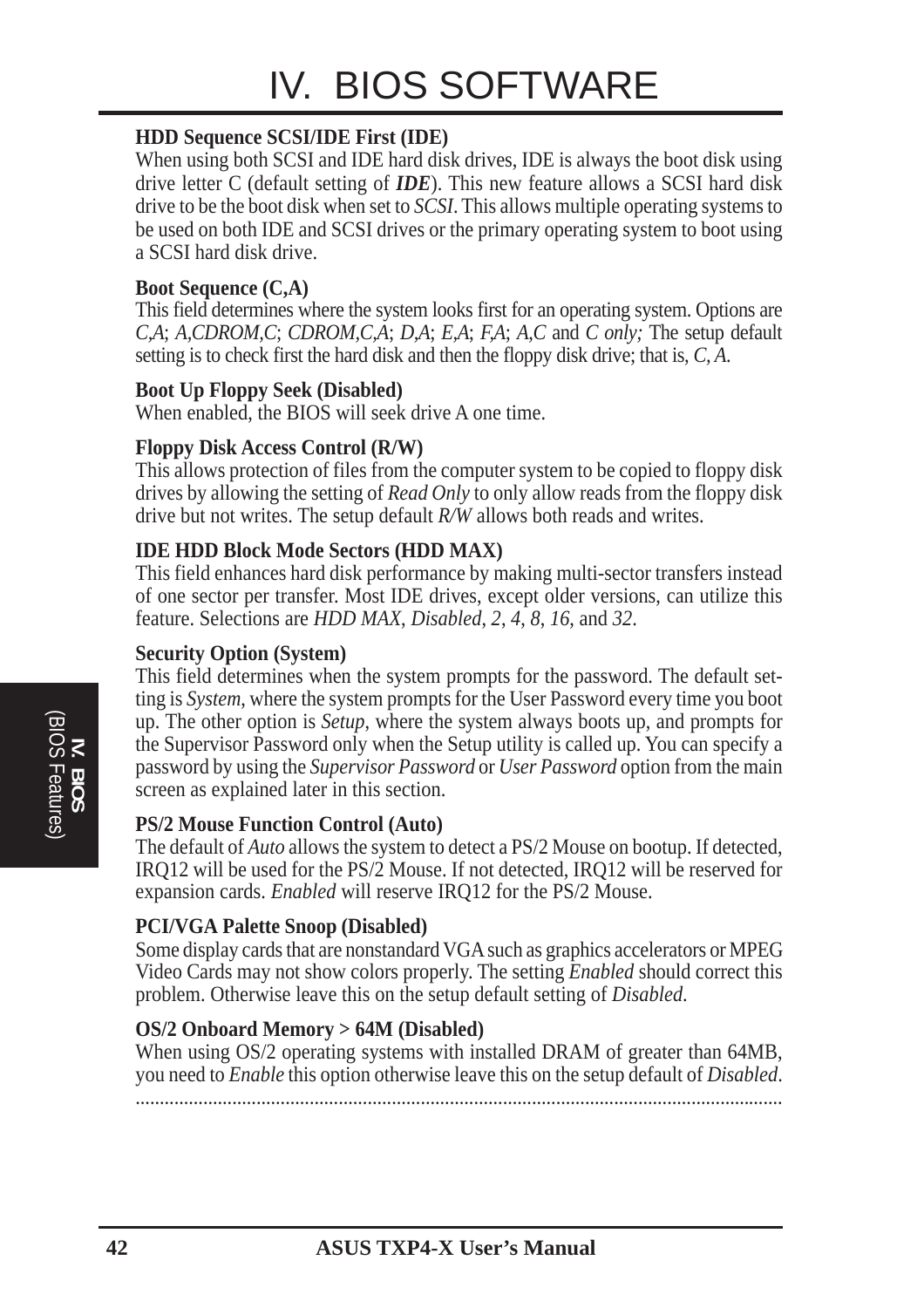# IV. BIOS SOFTWARE

#### **Video ROM BIOS Shadow (Enabled)**

This field allows you to change the video BIOS location from ROM to RAM. Relocating to RAM enhances system performance, as information access is faster than the ROM.

#### **C8000 - CBFFF Shadow** to **DC000 - DFFFF Shadow (Disabled)**

These fields are used for shadowing other expansion card ROMs. If you install other expansion cards with ROMs on them, you will need to know which addresses the ROMs use to shadow them specifically. Shadowing a ROM reduces the memory available between 640KB and 1024KB by the amount used for this purpose.

#### ......................................................................................................................................

#### **Boot Up NumLock Status (On)**

This field enables users to activate the Number Lock function upon system boot.

#### **Boot Up System Speed (High)**

This has no function and should be left on the setup default.

#### **Typematic Rate Setting (Disabled)**

When enabled, you can set the two typematic controls listed next. Setup default setting is *Disabled*.

#### **Typematic Rate (Chars/Sec) (6)**

This field controls the speed at which the system registers repeated keystrokes. Options range from 6 to 30 characters per second. Setup default setting is *6;* other settings are *8, 10, 12, 15, 20, 24,* and *30*.

#### **Typematic Delay (Msec) (250)**

This field sets the time interval for displaying the first and second characters. Four delay rate options are available: 250, 500, 750, and 1000.

**IV. BIOS** (BIOS Features)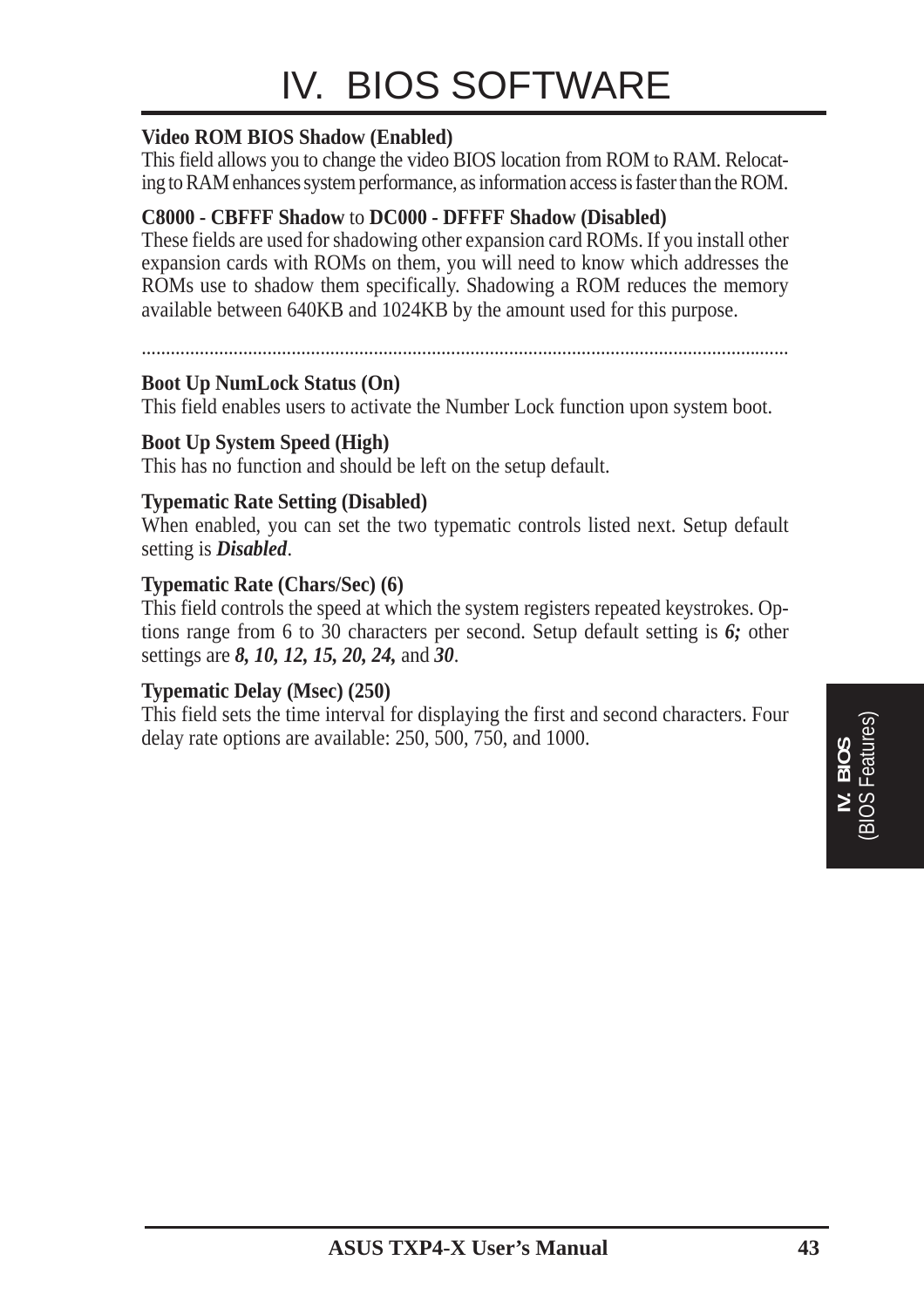## Chipset Features Setup

This "Chipset Features Setup" option controls the configuration of the board's chipset. Control keys for this screen are the same as in the **BIOS Features Setup** screen.

| ном                                                                                                                                                                                                                                                                                                                                                                                                                                                                                                                                                                                          | PC1/15B B10S (<1XP4-X>1<br>CHIPSET FEATURES SETUP<br>AWARD SOFTWARE INC.                                                                                                                                                                                                                                                                                                                                                                                                                                                                                                                                                  |
|----------------------------------------------------------------------------------------------------------------------------------------------------------------------------------------------------------------------------------------------------------------------------------------------------------------------------------------------------------------------------------------------------------------------------------------------------------------------------------------------------------------------------------------------------------------------------------------------|---------------------------------------------------------------------------------------------------------------------------------------------------------------------------------------------------------------------------------------------------------------------------------------------------------------------------------------------------------------------------------------------------------------------------------------------------------------------------------------------------------------------------------------------------------------------------------------------------------------------------|
| Disabled<br><b>Rulo Configuration</b><br>DRAM Read Burst Timing<br><b>SAGA</b><br>maaa<br><b>DRAM Write Burst Timing</b><br>111/71<br>DRIM R/W Leadoff Timing<br>DOOM RASH Precharge Time<br>래<br>Refresh RASH Assertion<br>Disabled<br>Fast EDD Lead Off<br>Sporulative Landoff<br>Enabled <sup>1</sup><br>SORIM RRSH Timing<br>31751781<br>SDRSH CASH Latency<br>SDRAM Speculative Head<br>Uisabled<br>Passive Release <b>Committee</b><br><b>Disabled</b><br>Disubled<br>Delayed Transaction<br><b>4 BUSCLK</b><br>16 bit I/O Necovery Time<br>8-bit I/O Recovery Time<br><b>B BISCLK</b> | <b>Onboard FDC Controller</b><br><b>Disabled</b><br><b>Onboard FDC Swap R &amp; B</b><br>No. Swep<br><b>Onboard Serial Port 1</b><br><b>JERNATROA</b><br>Onboard Serial Part 2<br><b>SFON/TROA</b><br>Onboard Parallel Part<br><b>Bisabled</b><br>Parallel Port Mode<br>Normal<br>ECP DMA Select<br>UNRT2 Use Infrared<br>Disabled<br><b>Uisabled</b><br><b>Orboard PCI IDE Enable</b><br>Bu th<br>IDE Ultra DNA Mode<br>Disable<br>IDE0 Master PIO/OMH Mode<br><b>Huto</b><br><b>IDEO Slave PIO/DNR Mode</b><br><b>Huto</b><br><b>IDE1 Master PIO/OMN Mode</b><br>listo<br><b>TOET Slave PIO/ONR Mode</b><br><b>Buto</b> |
| Video BIOS Cacheable<br>Disabled<br>Memory Hole At Address<br>None:                                                                                                                                                                                                                                                                                                                                                                                                                                                                                                                          | ESC<br>$0$ uit<br>Time : Select Item<br>Fl<br>Help.<br>PU/PD/+/+  <br><b>Modify</b><br>F5<br>01d Values (Shift)F2 +<br>Color<br>56<br>Loud BIOS<br>Defaults.<br>F7<br>Load Setup Defaults                                                                                                                                                                                                                                                                                                                                                                                                                                 |

**NOTE:** SETUP Defaults are noted in parenthesis next to each function heading.

#### Details of Chipset Features Setup **Auto Configuration (60ns DRAM)**

The default setting of *60ns DRAM* sets the optimal timings for items 2 through 9 for 60ns DRAM modules. If you are using 70ns DRAM modules, you must change this item to *70ns DRAM*. See section III for DRAM installation information.

#### **SDRAM CAS# Latency (3T)**

If you use ASUS SDRAM DIMM modules, you can set this to *2T* for better performance, otherwise leave on default or check with your vendor for DIMM specs.

#### **SDRAM Speculative Read (Disabled)**

If *Enabled*, the CPU will issue predict commands to access the DRAM, if a miss occurs, the CPU will cancel this command. Some operating systems under certain situations have a problem utilizing this feature so it is normally *Disabled*.

#### **Passive Release (Enabled)**

This is a mechanism that allows concurrency of ISA/EISA cycles and CPU-to-PCI cycles. When this feature is enabled, the TXC will be possible to re-arbitrate PCI bus and allow the CPU to access PCI even when the PCEB has been granted the bus.

#### **Delayed Transaction (Disabled)**

If *Enabled*, this frees the PCI Bus during CPU accessing of 8-bit ISA cards which normally consume about 50-60 PCI Clocks without PCI delayed transaction. If PCI Bus Masters cannot use the PCI Bus, leave this on the default setting of *Disabled* for some ISA cards that are not PCI 2.1 compliant.

#### **16-bit I/O Recovery Time (1 BUSCLK)**

Timing for 16-bit ISA cards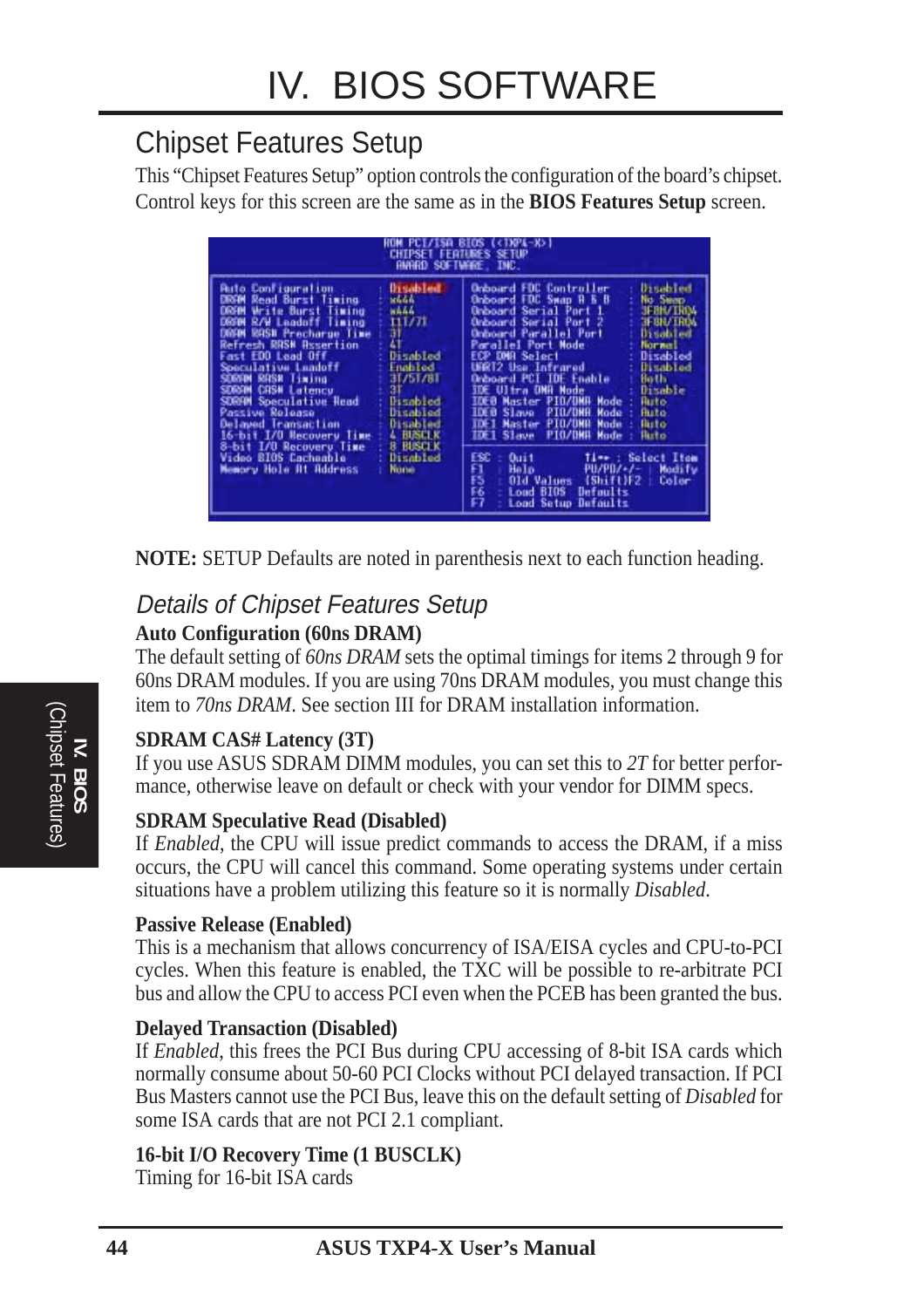#### **8-bit I/O Recovery Time (1 BUSCLK)**

Timing for 8-bit ISA cards

#### **Video BIOS Cacheable (Enabled)**

Allows the Video BIOS to be cached to allow faster execution. Leave on default setting of *Enabled* for better performance, otherwise *Disabled*.

#### **Memory Hole at Address (None)**

This features reserves either *14MB-16MB* or *15MB-16MB* memory address space to ISA expansion cards that specifically require this setting. Memory from 14MB and up or 15MB and up will be unavailable to the system because expansion cards can only access memory up to 16MB.

....................................................................................................................................

**Onboard FDC Controller (Enabled)**

When enabled, this field allows you to connect your floppy disk drives to the onboard floppy drive connector instead of a separate controller card. If you want to use a different controller card to connect the floppy drives, set this field to *Disabled*.

#### **Onboard FDC Swap A: B:**

This field allows you to reverse the hardware drive letter assignments of your floppy disk drives. Two options are available: *Swap AB* and *No Swap*. If you want to switch drive letter assignments, set this field to *Swap AB*, and the swap will be controlled by the onboard chipset.

#### **Onboard Serial Port 1 (3F8H/IRQ4)**

Settings are *3F8H/IRQ4*, *2F8H/IRQ3, 3E8H/IRQ4, 2E8H/IRQ10,* and *Disabled* for the onboard serial connector.

#### **Onboard Serial Port 2 (2F8H/IRQ3)**

Settings are *3F8H/IRQ4, 2F8H/IRQ3*, *3E8H/IRQ4, 2E8H/IRQ10,* and *Disabled* for the onboard serial connector.

#### **Onboard Parallel Port (378H/IRQ7)**

This field sets the address of the onboard parallel port connector. You can select either *3BCH / IRQ 7*, *378H / IRQ 7*, *278H / IRQ 5*, or *Disabled.* If you install an I/O card with a parallel port, ensure that there is no conflict in the address assignments. The PC can support up to three parallel ports as long as there are no conflicts for each port.

#### **Parallel Port Mode (ECP+EPP)**

This field allows you to set the operation mode of the parallel port. The setting *Normal*, allows normal-speed operation but in one direction only; *EPP* allows bidirectional parallel port operation at maximum speed; *ECP* allows the parallel port to operate in bidirectional mode and at a speed faster than the maximum data transfer rate; *ECP+EPP* allows normal speed operation in a two-way mode.

#### **ECP DMA Select (3)**

This selection is available only if you select *ECP* or *ECP+EPP* in the **Parallel Port Mode**. Select either DMA Channel *1, 3*, or *Disabled*.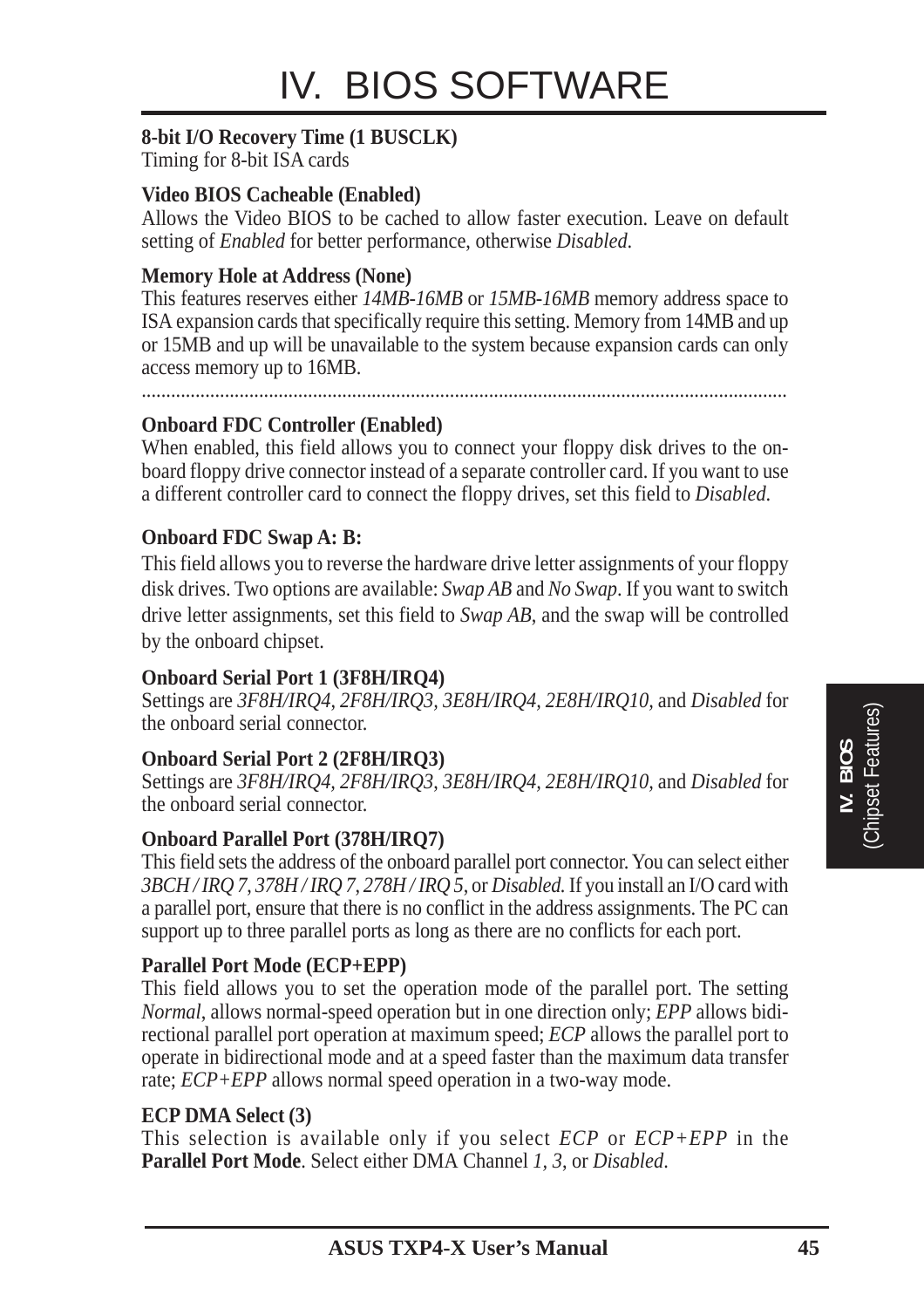#### **UART2 Use Infrared (Disabled)**

When enabled, this field activates the onboard infrared feature and sets the second serial UART to support the infrared module connector on the motherboard. If your system already has a second serial port connected to the onboard COM2 connector, it will no longer work if you enable the infrared feature. By default, this field is set to *Disabled*, which leaves the second serial port UART to support the COM2 serial port connector.

#### **Onboard PCI IDE Enable (Both)**

You can select to enable the *Primary* IDE channel, *Secondary* IDE channel, *Both*, or *Disable* both channels (for systems with only SCSI drives).

#### **IDE Ultra DMA Mode (Auto)**

This sets the IDE UltraDMA to be active when using UltraDMA-capable IDE devices. The BIOS will automatically adjust or disable this setting for slower IDE devices so that Auto or high settings will not cause problems for older IDE devices. Choose *Disable* if you do not want this feature for all devices.

#### **IDE 0 Master/Slave PIO/DMA Mode, IDE 1 Master/Slave PIO/DMA Mode (Auto)**

Each channel (0 and 1) has both a master and a slave making four IDE devices possible. Because each IDE device may have a different Mode timing (*0, 1, 2, 3, 4*), it is necessary for these to be independent. PIO and DMA timings can be independently set. The default setting of *Auto* will allow autodetection to ensure optimal performance.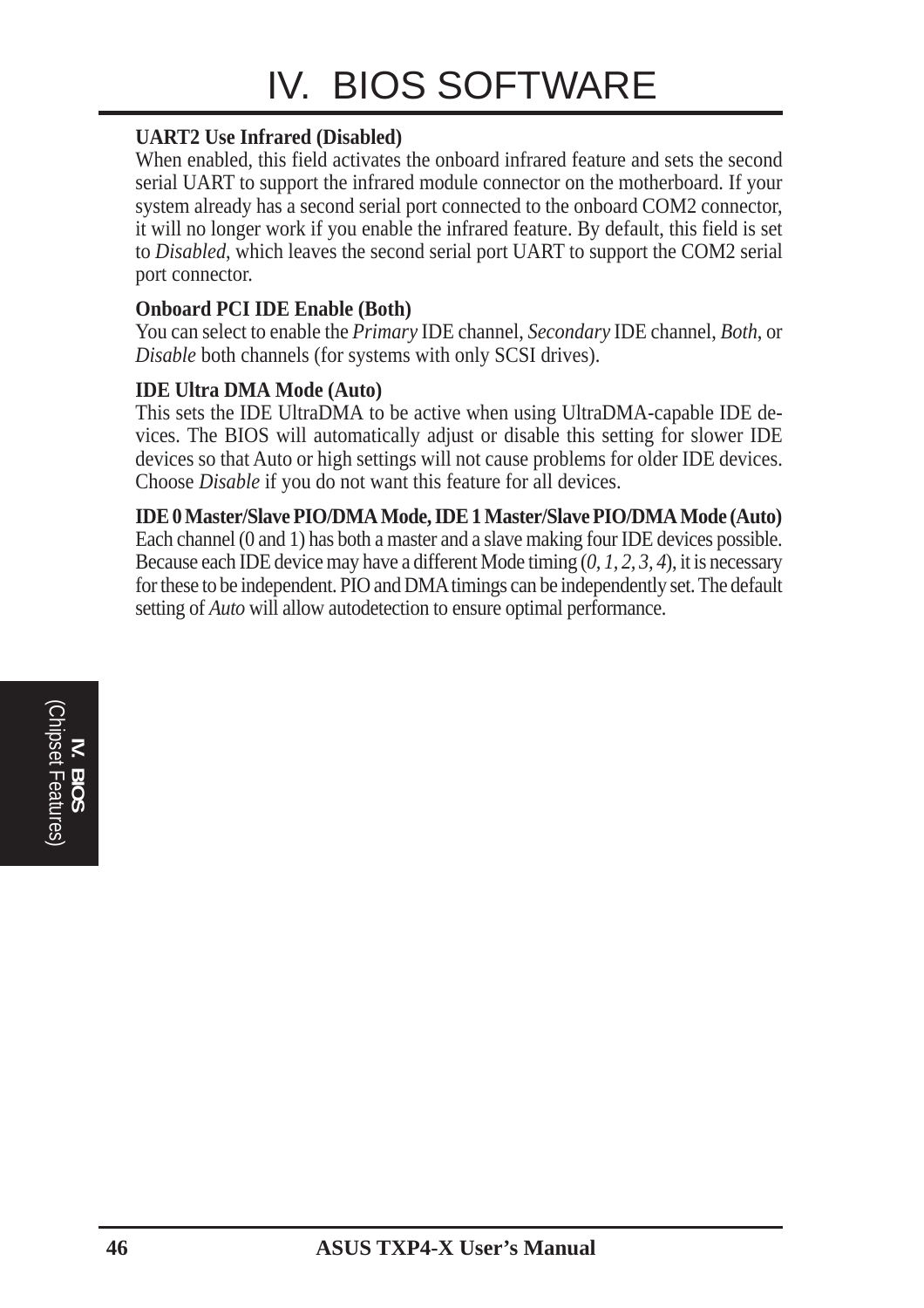### Power Management Setup

This "Power Management Setup" option allows you to reduce power consumption. This feature turns off the video display and shuts down the hard disk after a period of inactivity.

| POWER HANNGENENT SETUP<br>AWARD SOFTWARE, INC.                                                                                                                                                                                                                | -XX 1                                                                                                                                                                                    |
|---------------------------------------------------------------------------------------------------------------------------------------------------------------------------------------------------------------------------------------------------------------|------------------------------------------------------------------------------------------------------------------------------------------------------------------------------------------|
| User Define<br><b>Power Management</b><br>Susp. Sthe DFF<br>Video Off Dation<br>Video Off Nethod<br><b>TIPAS ULL</b><br>** PM Timers **<br>HDD Power Down<br>+ Disable<br>Doze Mode<br>: Disable<br>Standby Node<br>Disable<br>Disable<br><b>Suspend Node</b> |                                                                                                                                                                                          |
| ** Power Up Control<br>-<br><b>PWR Button C &amp; Secs</b><br>Seft Off<br><b>PWR tip On Nodes Rct</b><br><b>Enabled</b><br>AC 戸駅 Loss Restart<br><b>Uisabled</b><br><b>Butomatic Power Up</b><br>Disabled                                                     | ESC<br>$0$ uit<br>Time : Select Item<br>日报<br>Help <sup>1</sup><br>PU/PD/+/+<br><b>Madify</b><br>Old Values (Shift)F2<br><b>Color</b><br>Lond BIOS Defaults<br>F7<br>Load Setup Defaults |

**NOTE:** SETUP Defaults are noted in parenthesis next to each function heading.

### Details of Power Management Setup

#### **Power Management (User Define)**

This field acts as the master control for the power management modes. *User Define* allows you to set power saving options according to your preference; *Disable* disables the power saving features; *Min Saving* puts the system into power saving mode after 40 min of system inactivity; *Max Saving* puts the system into power saving mode after 30 sec of system inactivity.

**IMPORTANT: Advanced Power Management (APM) should be installed to keep the system time updated when the computer enters suspend mode activated by the BIOS Power Management. For DOS environments, you need to add DEVICE=C:\DOS\POWER.EXE in you CONFIG.SYS. For Windows 3.x and Windows 95, you need to install Windows with the APM feature. A battery and power cord icon labeled "Power" will appear in the "Control Panel." Choose "Advanced" in the Power Management Field.**

#### **Video Off Option (Susp,Stby -> Off )**

This field determines when to activate the video off feature for monitor power management. The settings are *All Modes -> Off*; *Always On*; *Suspend -> Off*; and *Susp,Stby -> Off .*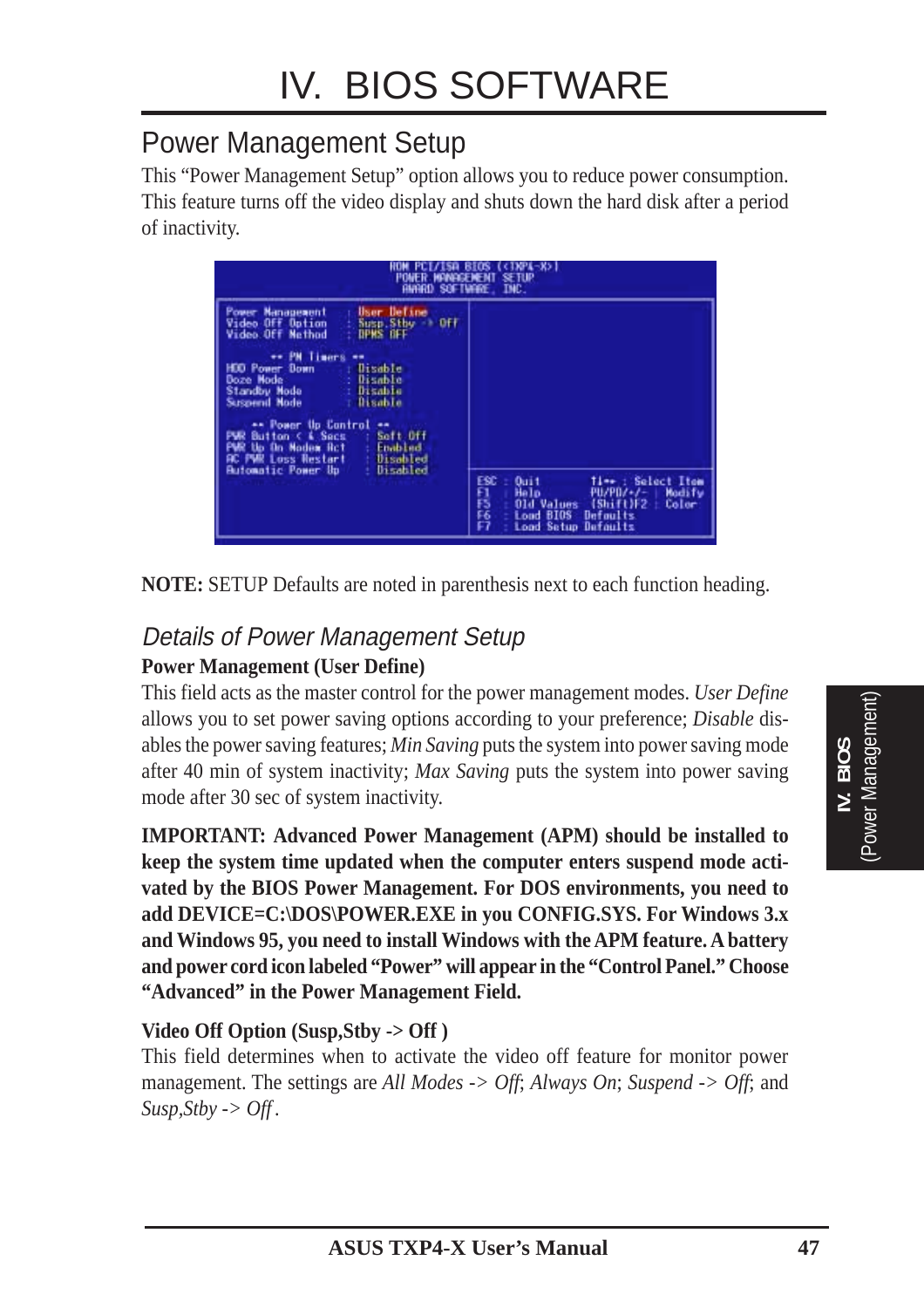# IV. BIOS SOFTWARE

#### **Video Off Method (DPMS OFF)**

This field defines the video off features. These options are available: *DPMS OFF*, *DPMS Reduce ON*, *Blank Screen*, *V/H SYNC+Blank*, *DPMS Standby*, and *DPMS Suspend*. The DPMS (Display Power Management System) features allow the BIOS to control the video display card if it supports the DPMS feature. *Blank Screen* only blanks the screen (or monitors without power management or "green" features). If set up in your system, your screen saver will not display with *Blank Screen* selected). *V/H SYNC+Blank* blanks the screen and turns off vertical and horizontal scanning.

......................................................................................................................................

#### *PM Timers*

This section controls the time-out settings for the Power Management scheme. The fields included in this section are **HDD Power Down**, which places the hard disk into its lowest power consumption mode, and the **Doze**, **Standby** and **Suspend** system inactivation modes.

The system automatically "wakes up" from any power saving mode when there is system activity, such as when a key is pressed from the keyboard, or when there is activity detected from the enabled IRQ channels.

#### **HDD Power Down (Disable)**

shuts down any IDE hard disk drives in the system after a period of inactivity. This time period is user-configurable to *1-15 Mins* or *Disable*. This feature does not affect SCSI hard disks.

#### **Doze Mode, Standby Mode, Suspend Mode (Disable)**

These fields set the period of time after which each of these modes activate: *30 Sec*, *1 Min*, *2 Min*, *4 Min*, *8 Min*, *20 Min*, *30 Min*, *40 Min*, *1 Hour*, and *Disable*.

#### *Power Up Control*

This section determines the ways the system can be controlled when it is started or restarted, when modem activity is detected, or when power to the computer is interrupted and reapplied. The Soft-Off mode refers to powering off the system through a momentary button switch (ATX switch) or through the software as opposed to disconnecting the AC power by way of a rocker switch or other means.

#### **PWR Button < 4 Secs (Soft Off)**

When set to *Soft Off*, the ATX switch can be used as a normal system power-off button when pressed for less than 4 seconds. *Suspend* allows the button to have a dual function where pressing less than 4 seconds will place the system in sleep mode. *No Function* disables the ATX switch function when the button is pressed under 4 seconds. Regardless of the setting, holding the ATX switch for more than 4 seconds will power off the system.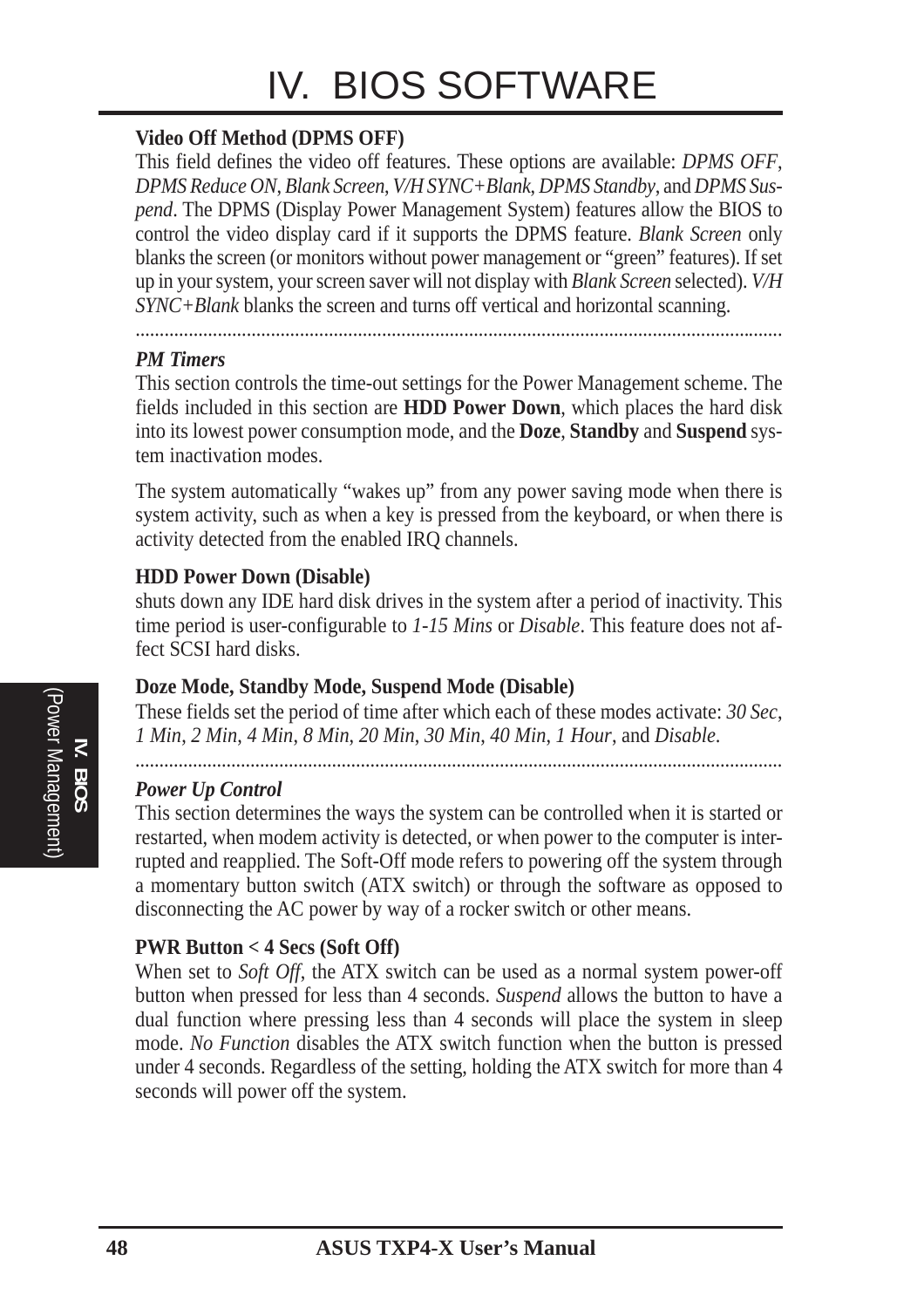# IV. BIOS SOFTWARE

#### **PWR Up On Modem Act (Enabled)**

This allows either settings of *Enabled* or *Disabled* for powering up the computer (turns the ATX power supply on) when the modem receives a call while the computer is off.

**NOTE:** The computer cannot receive or transmit data until the computer and applications are fully running, thus connection cannot be made on the first try. Turning an external modem off and then back on while the computer is off causes an initialization string that will also cause the system to power on.

#### **AC PWR Loss Restart (Disabled)**

Allows you to set whether you want your system to boot up after the power has been interrupted. *Disabled* leaves your system off after reapplying power and *Enabled* boots up your system after replying power.

#### **Automatic Power Up (Disabled)**

Allows you to have an unattended or automatic power up of your system. You may configure your system to power up at a certain time of the day by selecting *Everyday*, which will allow you to set the time or at a certain time and day by selecting *By Date.*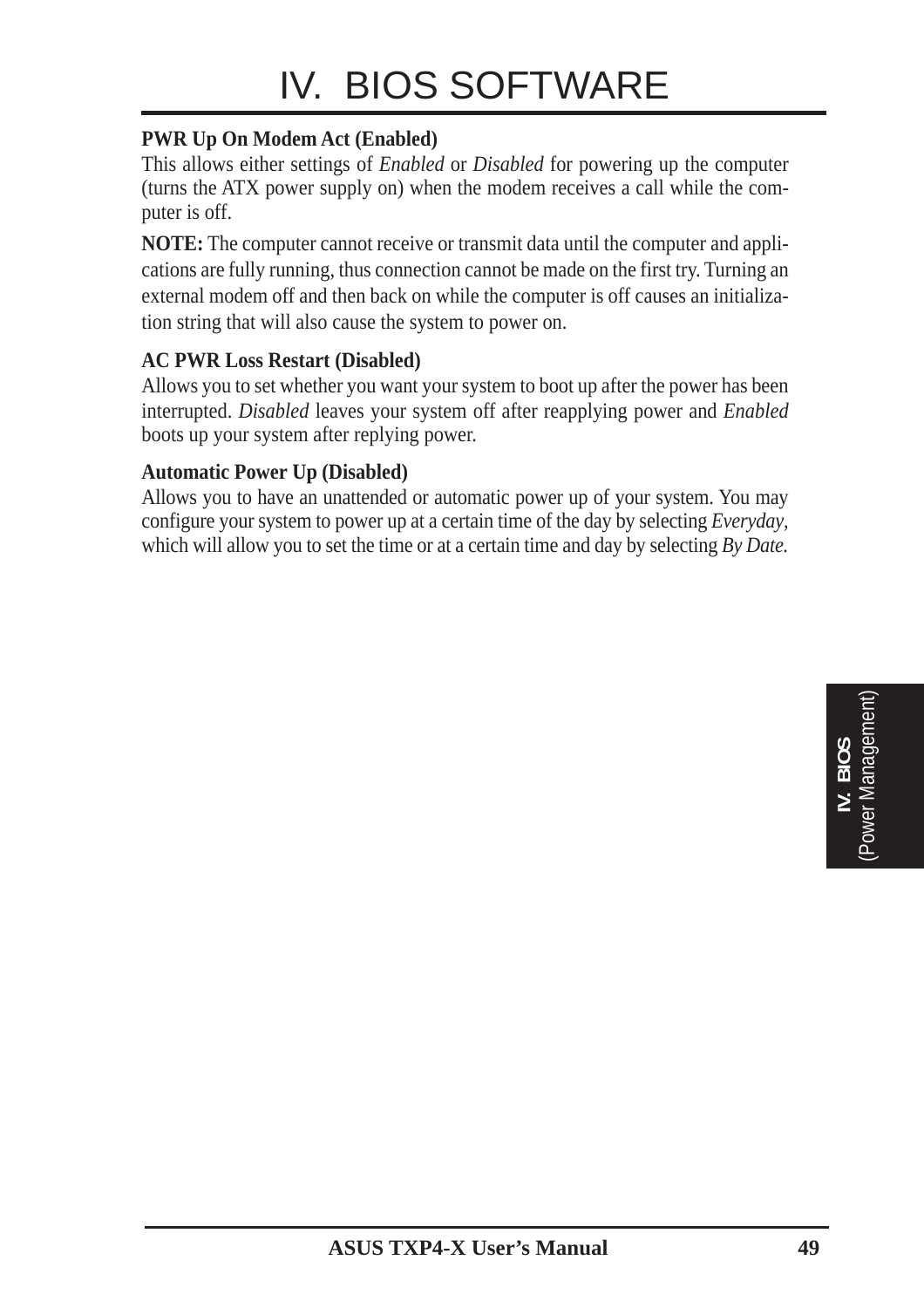## PNP and PCI Setup

This "PNP and PCI Setup" option configures the PCI bus slots. All PCI bus slots on the system use INTA#, thus all installed PCI cards must be set to this value.

|                                                                                                                                                                                                                                                                                                                                                                                                                                                                            | HOM PCI/ISA BIOS ( <inpa-x>)<br/>PNP AND PCI SETUP.<br/>AWARD SOFTWARE, INC.</inpa-x>                                                                                                                |
|----------------------------------------------------------------------------------------------------------------------------------------------------------------------------------------------------------------------------------------------------------------------------------------------------------------------------------------------------------------------------------------------------------------------------------------------------------------------------|------------------------------------------------------------------------------------------------------------------------------------------------------------------------------------------------------|
| <b>FWP 0S</b><br>Installed<br>No<br><b>Huto</b><br>Slot 1<br>(RIGHT) IRD<br><b>Slot 2 IRD</b><br><b>Hutu</b><br>Slot 3 120<br>Huto<br>A (LEFT) TRO<br>Sint<br>Butm<br>32 PCI Clock<br><b>PCI Latency Timer</b><br>No/TED<br>1903<br>3 Used By ISR<br>葛夏夏夏夏<br><b>ISR</b><br>No./ LCD<br>4 Used By<br>5 Used Bo ISA<br>No/TCU<br>7 Used By ISB<br>No/TCU<br><b>TSA</b><br>No/TCH<br>9 Ilsed By<br><b>ISA</b><br>No. ICU<br>10 Used By<br>ISH<br>IRO<br>11 Used By<br>No/TCU | 1 Used By ISB<br>No/TED<br><b>UMH</b><br>DMA<br>3 Used By ISB<br>No/TED<br>5 Used By ISR<br>No/TEU<br>DNA<br><b>ISO HEN Block BRSE</b><br><b>Bu/TEIL</b><br>SVMBIOS SCSI BIOS<br>: Ruto              |
| IRO 12 Used By ISR<br>No/ICU<br>180 14 Used By<br><b>ISB</b><br>No./TCU<br>INO 15 Used By ISA<br>No/ICU                                                                                                                                                                                                                                                                                                                                                                    | ESC<br>Oui <sub>1</sub><br>Time : Select Item<br>Ð<br>PU/PD/+/+  <br>Help<br>Modify<br>F5<br>(Shift)F2<br><b>Old Values</b><br>Color<br>56<br>Loud BIOS<br>Defaults.<br>F7<br>Load Setup<br>Dafaults |

**NOTE:** SETUP Defaults are noted in parenthesis next to each function heading.

#### Details of PNP and PCI Setup **PNP OS Installed (No)**

This field allows you to use a Plug-and-Play (PnP) operating system to configure the PCI bus slots instead of using the BIOS. Thus interrupts may be reassigned by the OS when *Yes* is selected. When a non-PnP OS is installed or to prevent reassigning of interrupt settings, select the default setting of *No*.

#### **Slot 1 (RIGHT) IRQ** to **Slot 4 (LEFT) IRQ (Auto)**

These fields set how IRQ use is determined for each PCI slot. The default setting for each field is *Auto*, which uses auto-routing to determine IRQ use. The other options are manual settings of *NA, 5, 7, 9, 10, 11, 12, 14* or *15* for each slot.

#### **PCI Latency Timer (32 PCI Clock)**

The default setting of *32 PCI Clock* enables maximum PCI performance for this motherboard.

#### **IRQ xx Used By ISA (No/ICU)**

These fields indicate whether or not the displayed IRQ for each field is being used by a legacy (non-PnP) ISA card. Two options are available: *No/ICU* and *Yes*. The first option, the default value, indicates either that the displayed IRQ is not used or an ISA Configuration Utility (ICU) is being used to determine if an ISA card is using that IRQ. If you install a legacy ISA card that requires a unique IRQ, and you are not using an ICU, you must set the field for that IRQ to *Yes*. For example: If you install a legacy ISA card that requires IRQ 10, then set **IRQ10 Used By ISA** to *Yes*.

**IV. BIOS** (PnP / PCI)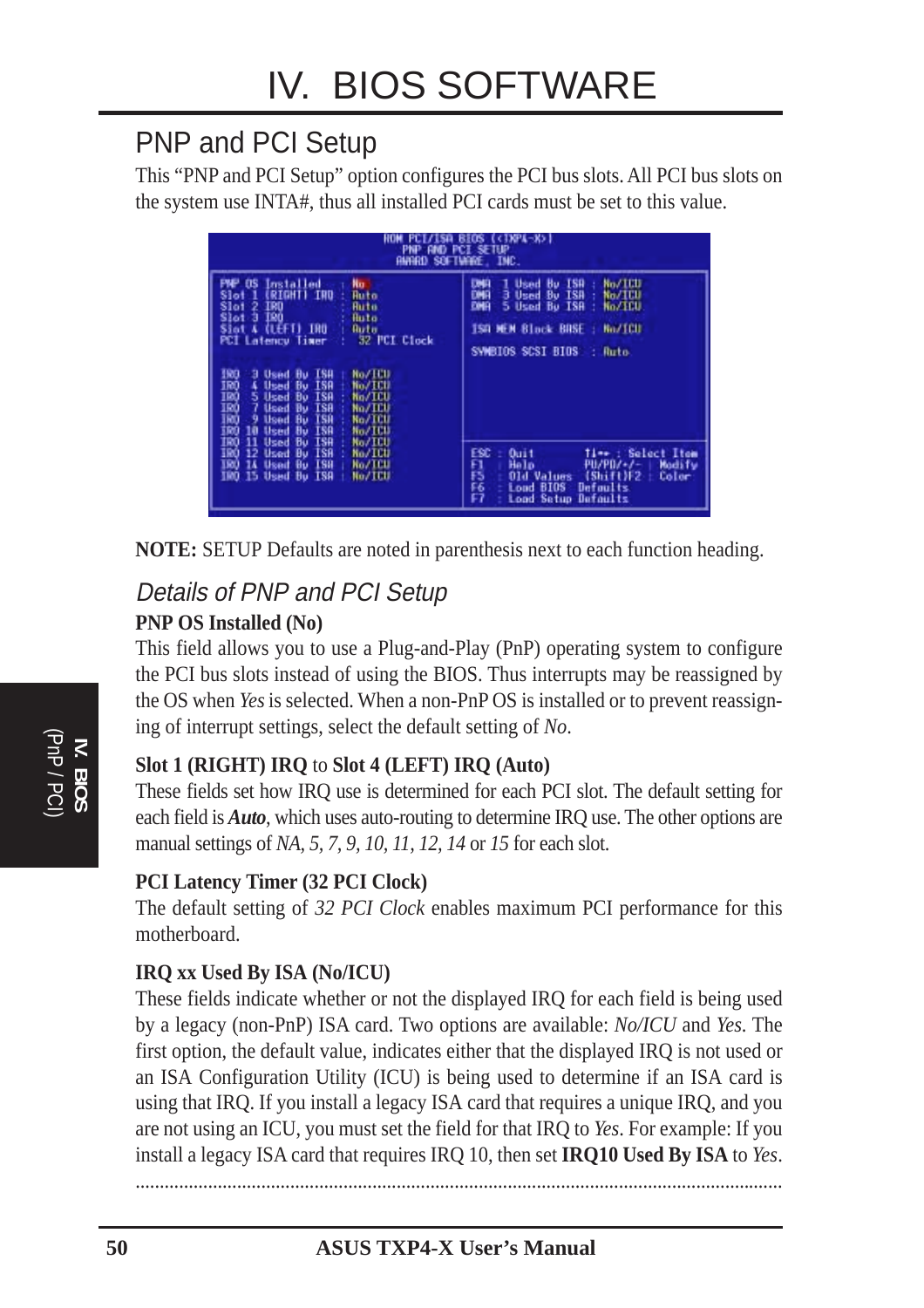#### **DMA x Used By ISA (No/ICU)**

These fields indicate whether or not the displayed DMA channel for each field is being used by a legacy (non-PnP) ISA card. Available options include: *No/ICU* and *Yes*. The first option, the default setting, indicates either that the displayed DMA channel is not used or an ICU is being used to determine if an ISA card is using that channel. If you install a legacy ISA card that requires a unique DMA channel, and you are not using an ICU, you must set the field for that channel to *Yes*.

#### **ISA MEM Block BASE (No/ICU)**

This field allows you to set the base address and block size of a legacy ISA card that uses any memory segment within the C800H and DFFFH address range. If you have such a card, and you are not using an ICU to specify its address range, select a base address from the six available options; the **ISA MEM Block SIZE** field will then appear for selecting the block size. If you have more than one legacy ISA card in your system that requires to use this address range, you can increase the block size to either 8K, 16K, 36K, or 64K. If you are using an ICU to accomplish this task, leave **ISA MEM Block BASE** to its default setting of *No/ICU*.

#### **SYMBIOS SCSI BIOS (Auto)**

The default uses *Auto* settings for the onboard SCSI BIOS. If you do not want to use the onboard SCSI BIOS, choose *Disabled*.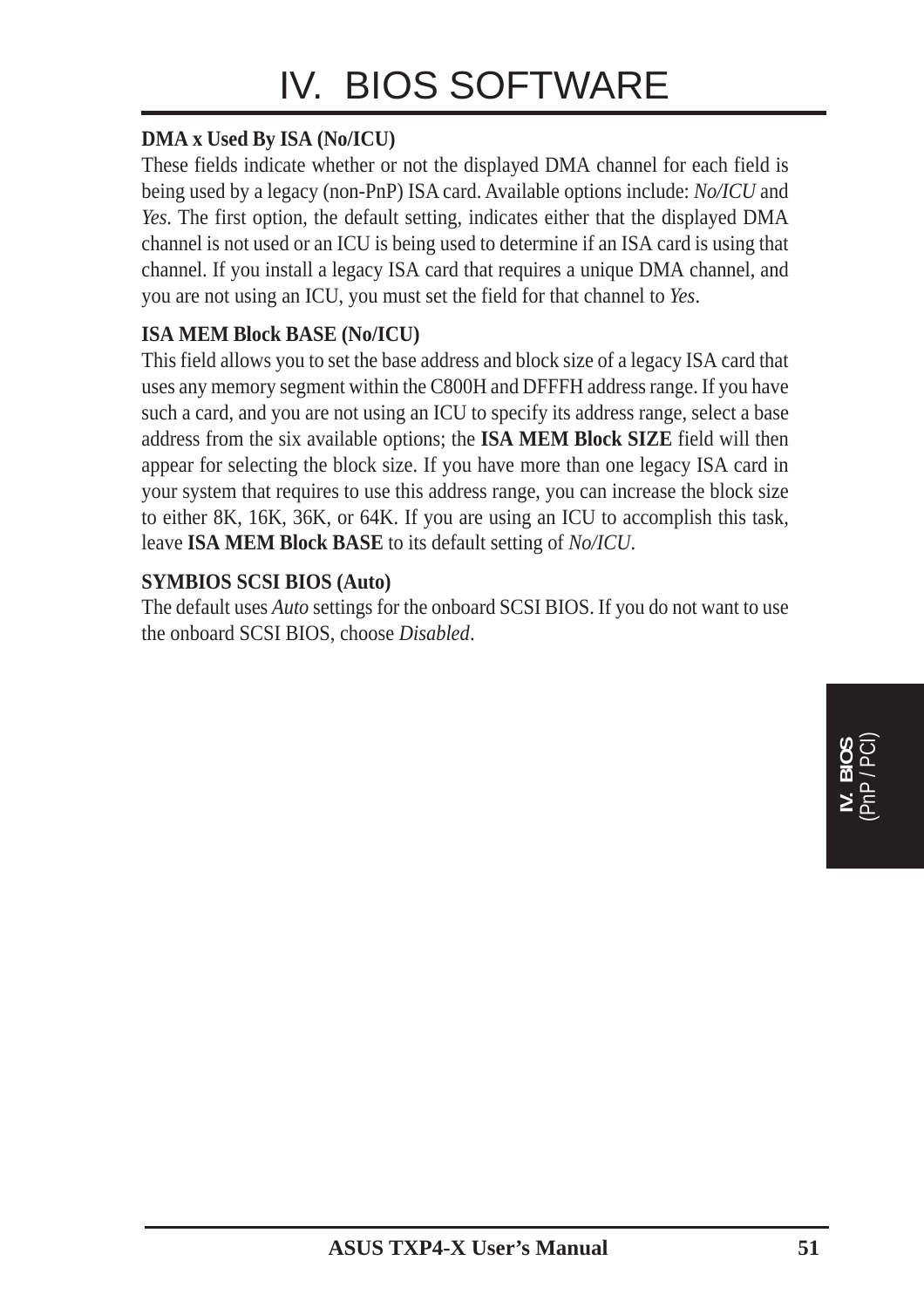## Load BIOS Defaults

This "Load BIOS Defaults" option allows you to load the troubleshooting default values permanently stored in the BIOS ROM. These default settings are non-optimal and disable all high performance features. To load these default settings, highlight "Load BIOS Defaults" on the main screen and then press <Enter>. The system displays a confirmation message on the screen. Press  $\langle Y \rangle$  and then  $\langle$  Enter $\rangle$  to confirm. Press <N> and then <Enter> to abort. This feature does not affect the fields on the Standard CMOS Setup screen.

## Load Setup Defaults

This "Load Setup Defaults" option allows you to load the default values to the system configuration fields. These default values are the optimized configuration settings for the system. To load these default values, highlight "Load Setup Defaults" on the main screen and then press <Enter>. The system displays a confirmation message on the screen. Press <Y> and then <Enter> to confirm. Press <N> and then <Enter> to abort. This feature does not affect the fields on the Standard CMOS Setup screen.

|                                                                                                                                   | (31894-851)<br>CHOS SETUP UTTLITY<br>ANARD SOFTWARE, INC.                                                   |
|-----------------------------------------------------------------------------------------------------------------------------------|-------------------------------------------------------------------------------------------------------------|
| STONDARD CHOS SETUP<br><b>810S FEATURES SETUP</b><br>CHIPSET FEATURES SETUP<br><b>POWER HRNAGEHENT SETUP</b><br>PMP AND PCT SETUP | SUPERVISOR PASSNORD<br><b>USER PASSHORD</b><br>THE HOD RUTO DETECTION<br>SHAT & ERIT SETUP<br><b>SAVING</b> |
| LOAD 810S DEFAULT<br><b>LOOD SETUP DEFAULTS</b>                                                                                   | Load SETUP Defaults (V/N)? V                                                                                |
| <b>Ouit</b><br>Save & Exit Setup<br>F10 :                                                                                         | <b>Select Item</b><br>(Shift)F2 : Change Color                                                              |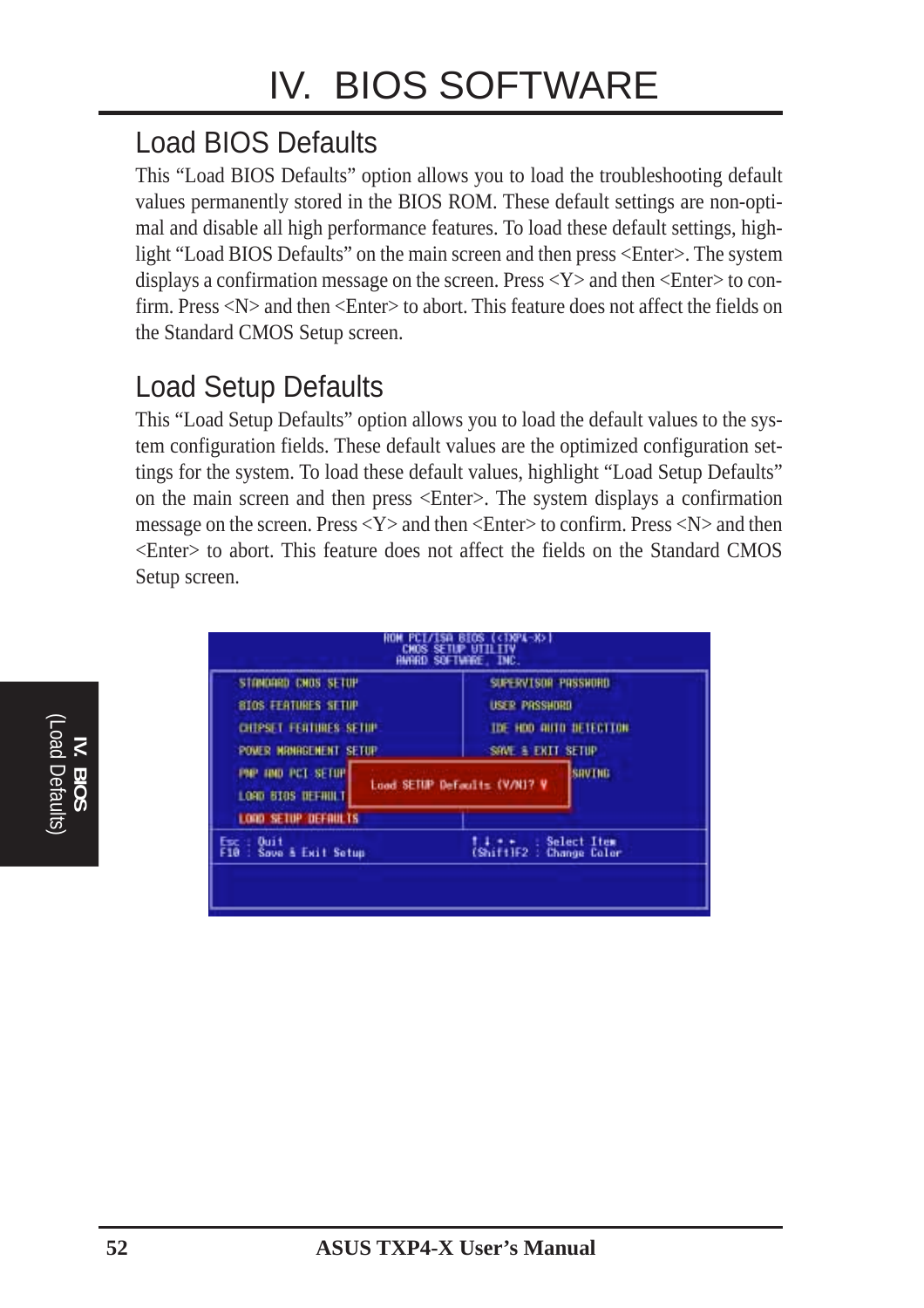## Supervisor Password and User Password

These two options set the system passwords. "Supervisor Password" sets a password that will be used to protect the system and the Setup utility; "User Password" sets a password that will be used exclusively on the system. By default, the system comes without any passwords. To specify a password, highlight the type you want and then press <Enter>. A password prompt appears on the screen. Taking note that the password is case sensitive, and can be up to 8 alphanumeric characters long, type your password and then press <Enter>. The system confirms your password by asking you to type it again. After setting a password, the screen automatically reverts to the main screen.

| STONDARD CHOS SETUP<br><b>810S FEATURES SETUP</b><br>CHIPSET FEATURES SETUP<br><b>POWER NRNAGENENT SETUP</b> | SUPERVISOR PRSSHORD<br><b>USER PASSHORD</b><br>THE HOD AUTO DETECTION   |
|--------------------------------------------------------------------------------------------------------------|-------------------------------------------------------------------------|
| <b>FWP TIMO PCT SETUP</b>                                                                                    | SAVE & EXIT SETUP<br><b>EXIT VITHOUT SAVING</b>                         |
| LORD BIOS DEFAULTS<br><b>Enter Password:</b><br>LOOD SETUP DEFAULTS                                          |                                                                         |
| <b>Ouit</b><br>Save & Exit Setup<br>F10.                                                                     | <b>Select Item</b><br>f ‡ * * . Select Item<br>(Shift]F2 : Change Color |

To implement password protection, specify in the "Security Option" field of the BIOS Features Setup screen when the system will prompt for the password. If you want to disable either password, press <Enter> instead of entering a new password when the "Enter Password" prompt appears. A message confirms the password has been disabled.

**NOTE:** If you forget the password, see CMOS RAM in section III for procedures on clearing the CMOS.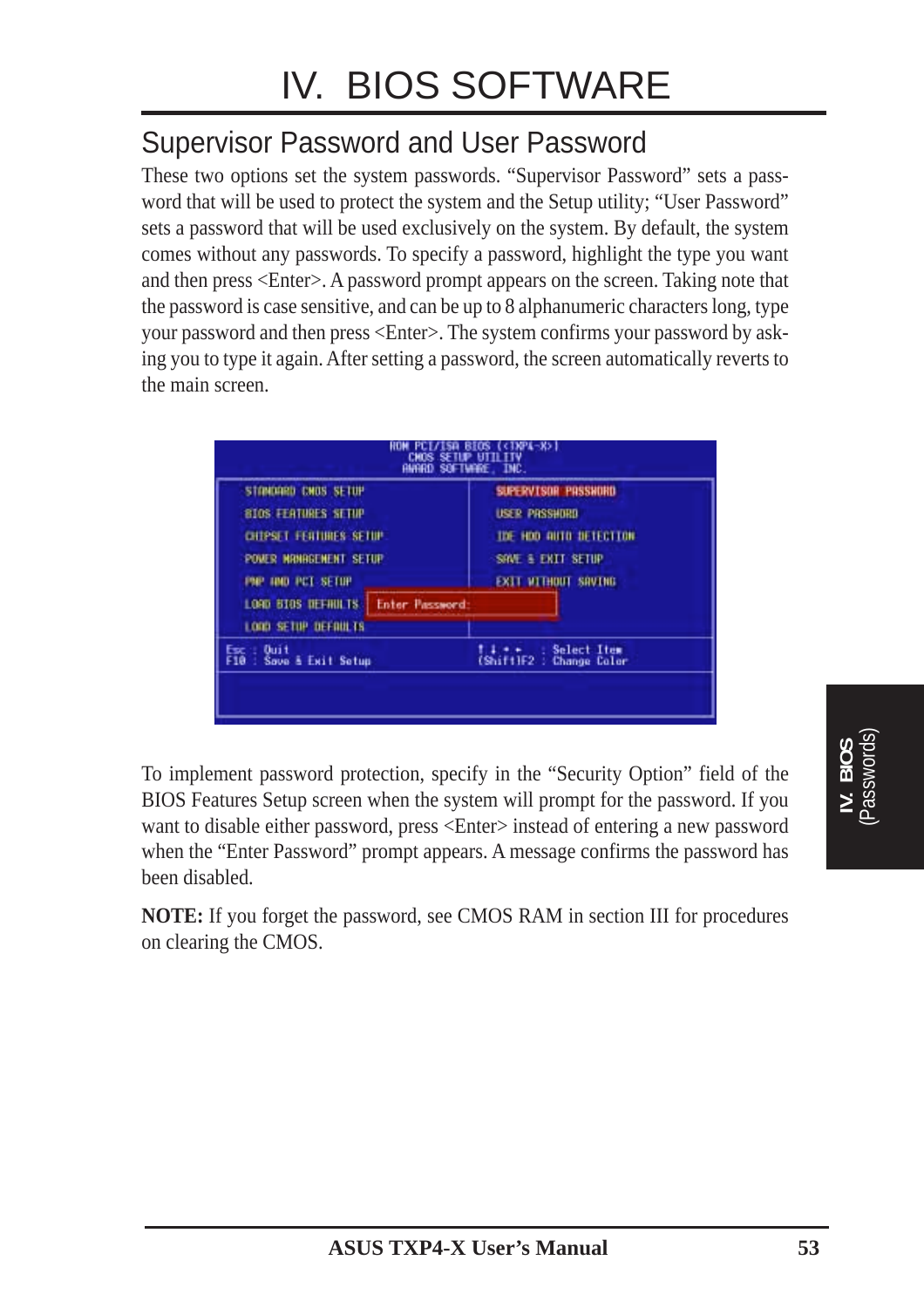### IDE HDD Auto Detection

This "IDE HDD Auto Detection" option detects the parameters of an IDE hard disk drive, and automatically enters them into the Standard CMOS Setup screen.



Up to four IDE drives can be detected, with parameters for each listed inside the box. To accept the optimal entries, press  $\langle Y \rangle$  or else select from the numbers displayed under the OPTIONS field (2, 1, 3 in this case); to skip to the next drive, press  $\langle N \rangle$ . If you accept the values, the parameters will appear listed beside the drive letter on the screen. The process then proceeds to the next drive letter. Pressing <N> to skip rather than to accept a set of parameters causes the program to enter zeros after that drive letter.

Remember that if you are using another IDE controller that does not feature Enhanced IDE support for four devices, you can only install two IDE hard disk drives. Your IDE controller must support the Enhanced IDE features in order to use Drive E and Drive F. The onboard PCI IDE controller supports Enhanced IDE, with two connectors for connecting up to four IDE devices. If you want to use another controller that supports four drives, you must disable the onboard IDE controller in the Chipset Features Setup screen.

When autodetection is completed, the program automatically enters all entries you accepted on the field for that drive in the Standard CMOS Setup screen. Skipped entries are ignored and are not entered in the screen.

If you are autodetecting a hard disk that supports the LBA mode, three lines will appear in the parameter box. Choose the line that lists LBA for an LBA drive. Do not select Large or Normal.

The auto-detection feature can only detect one set of parameters for a particular IDE hard drive. Some IDE drives can use more than one set. This is not a problem if the drive is new and empty.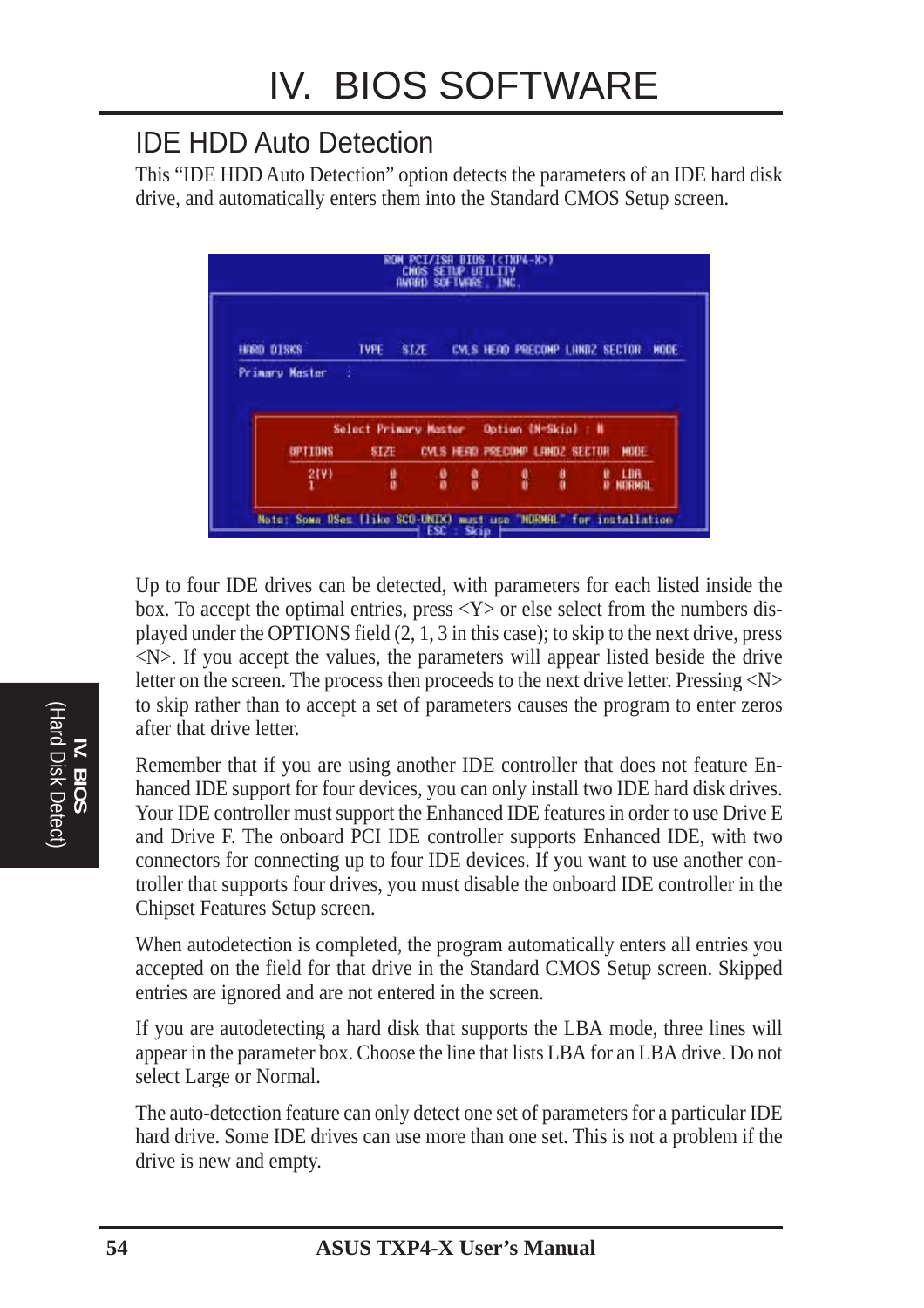# IV. BIOS SOFTWARE

**IMPORTANT:** If your hard disk was already formatted on an older previous system, incorrect parameters may be detected. You will need to enter the correct parameters manually or use low-level format if you do not need the data stored on the hard disk.

If the parameters listed differ from the ones used when the disk was formatted, the disk will not be readable. If the auto-detected parameters do not match the ones that should be used for your disk, do not accept them. Press <N> to reject the presented settings and enter the correct ones manually from the Standard CMOS Setup screen.

## Save & Exit Setup

Select this option to save into the CMOS memory all modifications you specified during the current session. To save the configuration changes, highlight the "Save & Exit Setup" option on the main screen, type "Y", and then press <Enter>.

| STONDARD CHOS SETUP                                                    | SUPERVISOR PRSSNORD                      |
|------------------------------------------------------------------------|------------------------------------------|
| <b>810S FEATURES SETUP</b>                                             | <b>USER PRSSHORD</b>                     |
| CHIPSET FEATURES SETUP                                                 | THE HOD RUTH DETECTION                   |
| <b><i>POWER MANAGEMENT SETUP</i></b>                                   | SAVE & EXIT SETUP                        |
| PMP AND PCT SETUP<br><b>LOAD BIOS DEFINILT</b><br>LOOD SETUP DEFAILERS | SAVING<br>SRVE To CHOS and EXIT (V/N17 V |
| <b>Ouit</b>                                                            | <b>Select Item</b>                       |
| Save & Exit Setup                                                      | (Shift)F2 : Change Color                 |

## Exit Without Saving

Select this option to exit the Setup utility without saving the modifications you specify during the current session. To exit without saving, highlight the "Exit Without Saving" option on the main screen and then press <Enter>.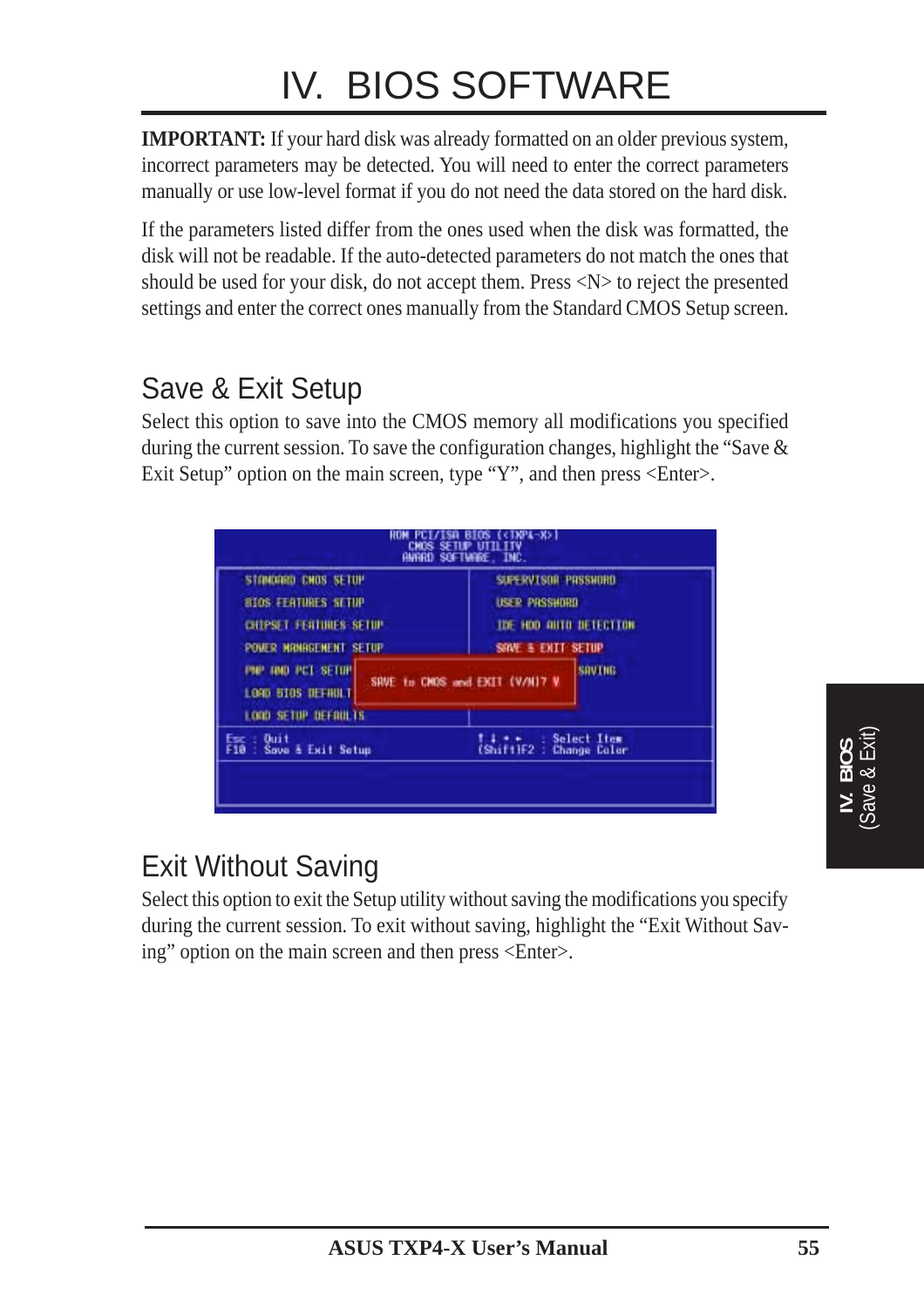# V. SUPPORT SOFTWARE

## Desktop Management Interface (DMI)

### Introducing the ASUS DMI Configuration Utility

This motherboard supports DMI within the BIOS level and provides a DMI Configuration Utility to maintain the Management Information Format Database (MIFD). DMI is able to auto-detect and record information pertinent to a computer's system such as the CPU type, CPU speed, and internal/external frequencies, and memory size. The onboard BIOS will detect as many system information as possible and store those collected information in a 4KB block in the motherboard's Flash EPROM and allow the DMI to retrieve data from this database. Unlike other BIOS software, the BIOS on this motherboard uses the same technology implemented for Plug and Play to allow dynamic real-time updating of DMI information versus creating a new BIOS image file and requiring the user to update the whole BIOS. This DMI Configuration Utility also allows the system integrator or end user to add additional information into the MIFD such as serial numbers, housing configurations, and vendor information. Those information not detected by the motherboard BIOS and has to be manually entered through the DMI Configuration Utility and updated into the MIFD. This DMI Configuration Utility provides the same reliability as PnP updating and will prevent the refreshing failures associated with updating the entire BIOS.

#### System Requirements

The DMI Configuration Utility (DMICFG.EXE) must be used in real mode in order for the program to run, the base memory must be at least 180K. Memory managers like HIMEM.SYS (required by windows) must not be installed. You can boot up from a system diskette without AUTOEXEC.BAT and CONFIG.SYS files, "REM" HIMEM.SYS in the CONFIG.SYS, or press <F5> during bootup to bypass your AUTOEXEC.BAT and CONFIG.SYS files.

(DMI Introductior (DMI Introduction) **V. SOFTWARE**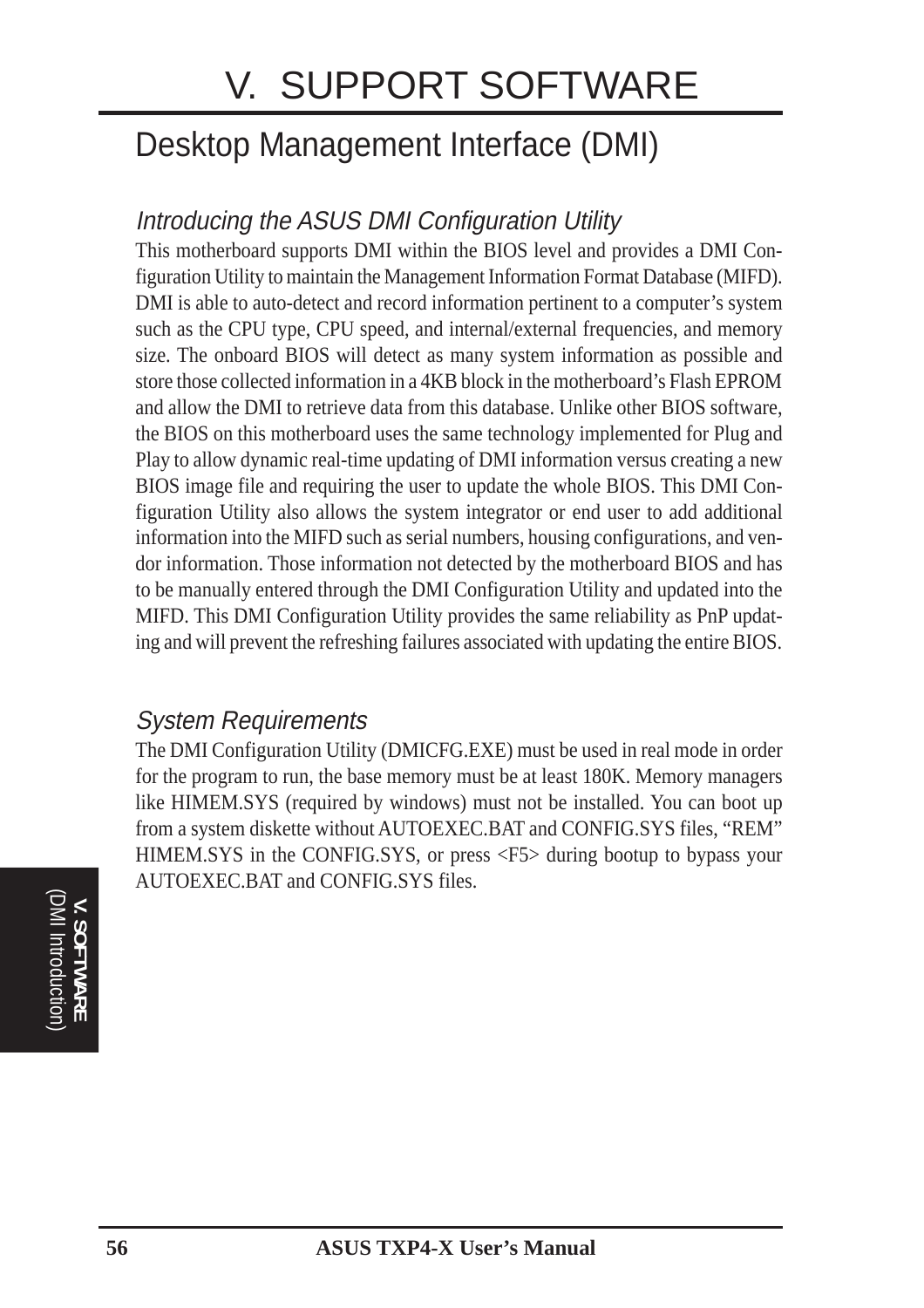# V. SUPPORT SOFTWARE

### Using the ASUS DMI Configuration Utility

#### **Edit DMI (or delete)**



Use the  $\leftarrow \rightarrow$  (left-right) cursors to move the top menu items and the  $\uparrow \downarrow$  (up-down) cursor to move between the left hand menu items. The bottom of the screen will show the available keys for each screen. Press enter at the menu item to enter the right hand screen for editing. "Edit component" appears on top. The reversed color field is the current cursor position and the blue text are available for editing. The orange text shows auto-detected information and are not available for editing. The blue text "Press [ENTER] for detail" contains a second pop-up menu is available, use the + - (plus-minus) keys to change the settings. Enter to exit *and save*, ESC to exit *and not save*.

If the user has made changes, ESC will prompt you to answer Y or N. Enter Y to go back to the left-hand screen *and save*, enter N to go back to left-hand screen and *not save*. If editing has not been made, ESC will send you back to the left hand menu without any messages.

#### **Notes**

A heading, \*\*\* BIOS Auto Detect \*\*\*, appears on the right for each menu item on the left side that has been auto detected by the system BIOS.

A heading, \*\*\* User Modified \*\*\*, will appear on the right for menu items that have been modified by the user.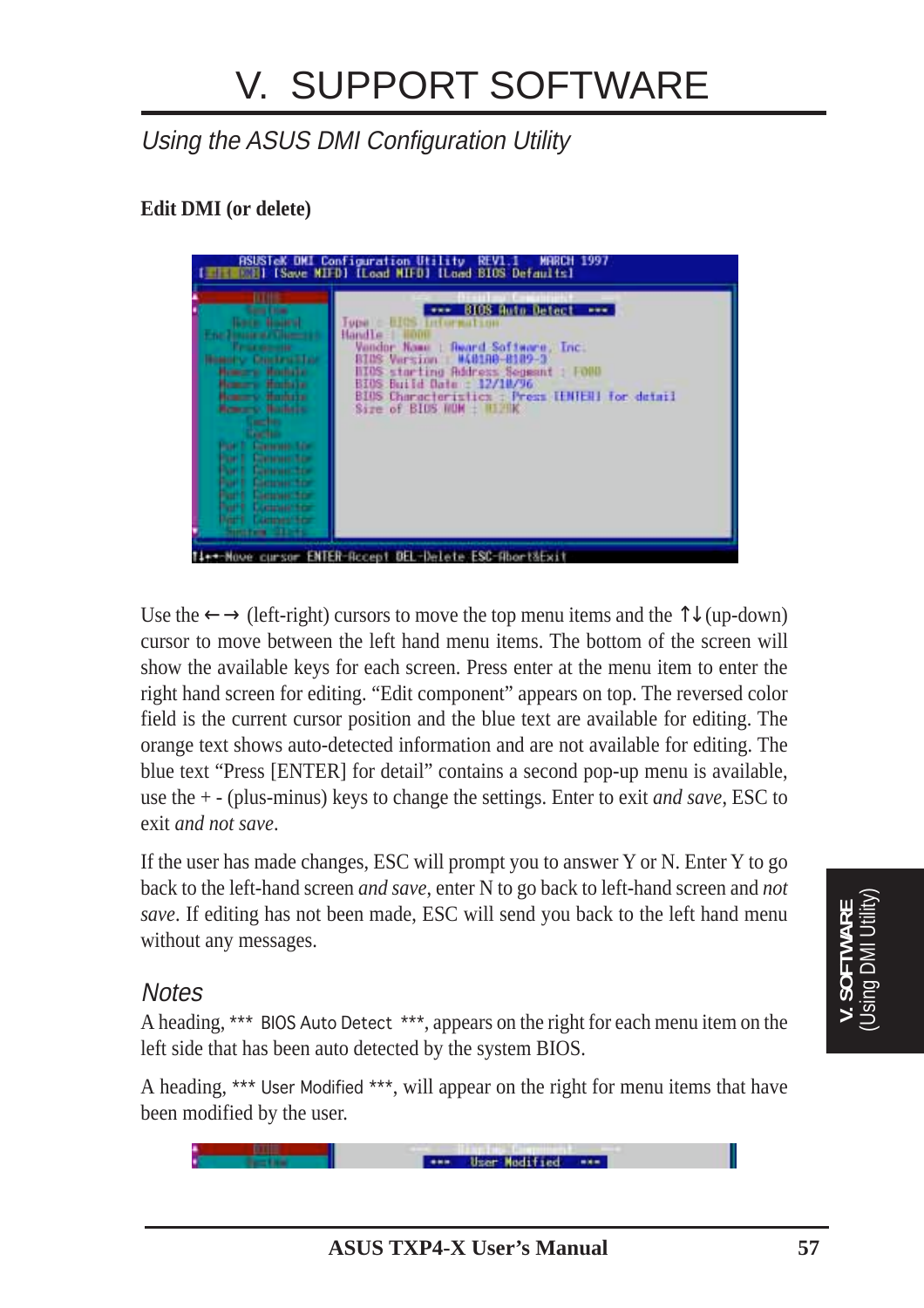# V. SUPPORT SOFTWARE

#### **Save MIFD**



You can save the MIFD (normally only saved to flash ROM) to a file by entering the drive and path here. If you want to cancel save, you may press ESC and a message "Bad File Name" appears here to show it was not saved.

#### **Load MIFD**



You can load the disk file to memory by entering a drive and path and file name here.

#### **Load BIOS Defaults**



You can load the BIOS defaults from a MIFD file and can clear all user modified and added data. You must reboot your computer in order for the defaults to be saved back into the Flash BIOS.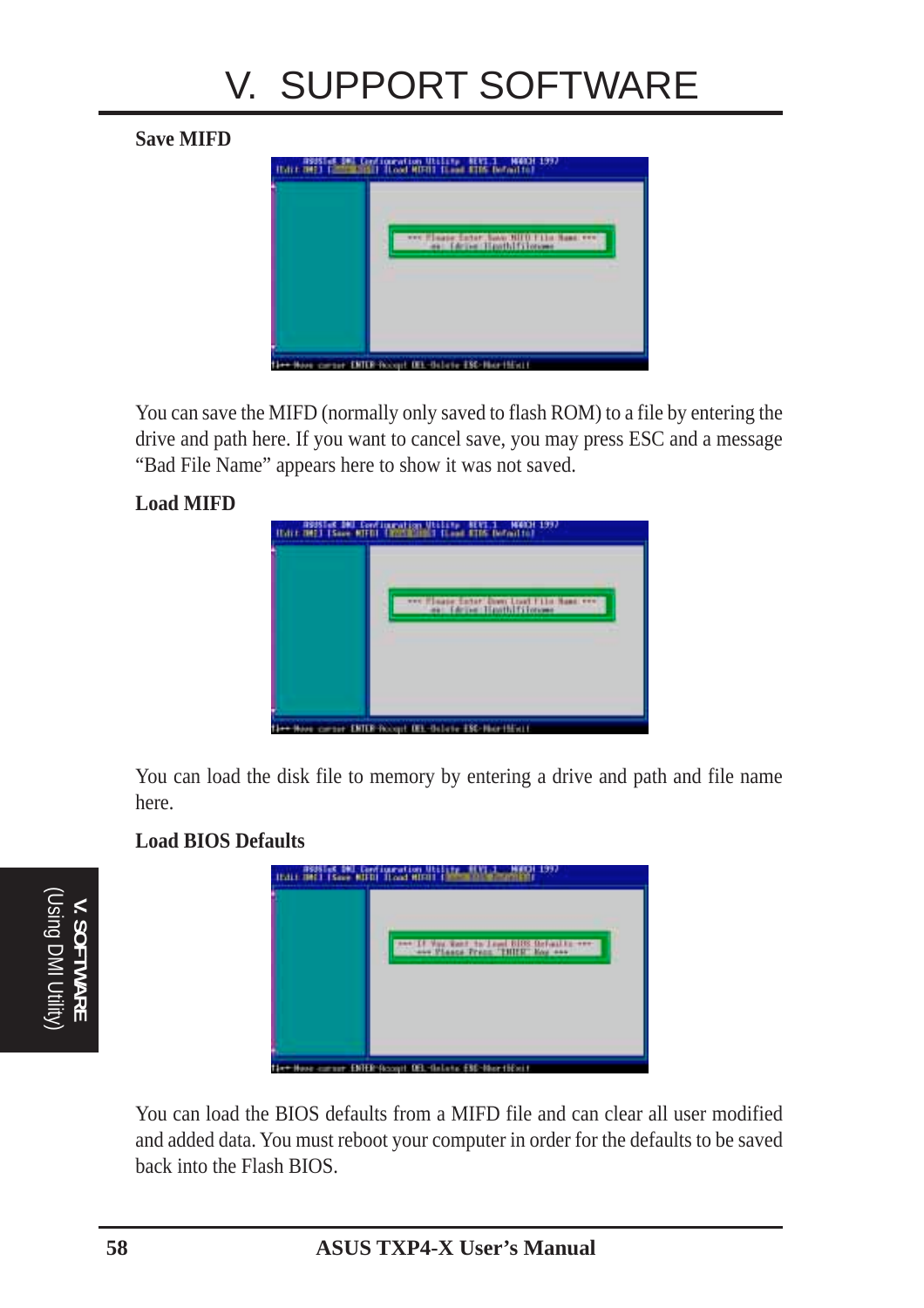## Symbios SCSI BIOS and Drivers

Aside from the system BIOS, the Flash memory chip on the motherboard also contains the Symbios SCSI BIOS. This Symbios SCSI BIOS works in conjunction with the optional ASUS PCI-SC200 controller card to provide Fast SCSI-2 interface when using compatible SCSI devices or the ASUS PCI-SC860 SCSI controller cards to provide Ultra-Fast SCSI-2 interface when using Ultra-Fast SCSI-2 devices.

All SCSI devices you install on your system require driver software to function. The Symbios SCSI BIOS directly supports SCSI hard disks under the DOS, Windows and OS/2 environments. It also uses device drivers from the DOS floppy disk included in the ASUS PCI-SC200 and ASUS PCI-SC860 controller card packages to support hard disks and other SCSI devices working under DOS, Microsoft Windows, Microsoft Windows NT, Novell NetWare and IBM OS/2. These drivers provide higher performance than the direct BIOS support. To use these drivers, you must install them into your system and add them to your system configuration files. Driver support for SCSI devices used with SCO UNIX is also provided. These drivers are included in the second SCO UNIX floppy disk. Windows 95 support is also available using the device drivers included within the Windows software. The ASUS PCI-SC200 and ASUS PCI-SC860 are Plug and Play adapters that are auto detected by BIOS and current operating systems that support Plug and Play features.

For information about these drivers and their usage, view the Readme files included in the driver packages.

# ASUS PCI-SC200 & PCI-SC860 SCSI Cards

The ASUS PCI-SC200 or the ASUS PCI-SC860 may be bundled with your motherboard or purchased separately. Both cards provide the option of connecting internal or external SCSI devices for a total of 7 devices on each SCSI card.

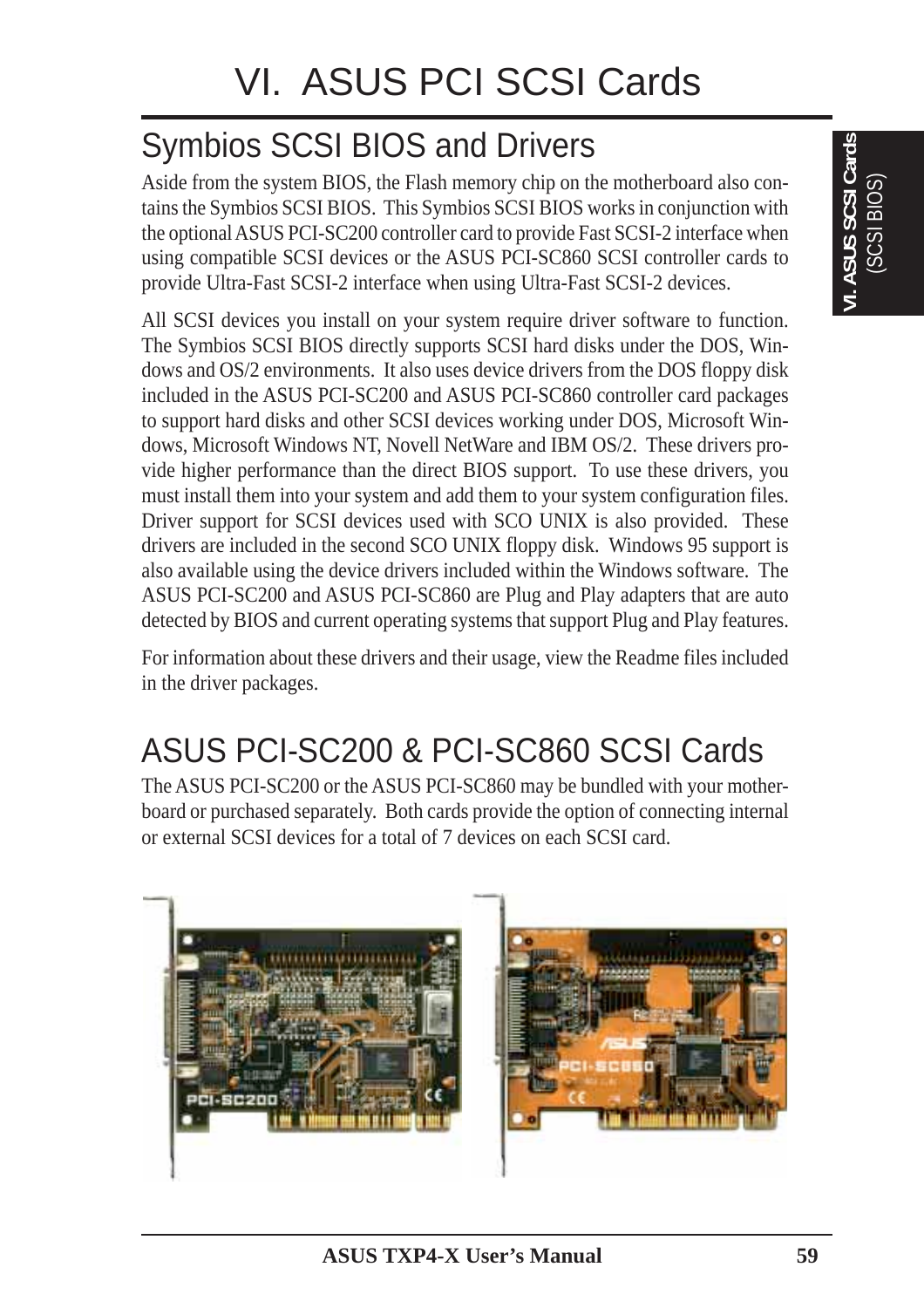## Setting Up the ASUS PCI-SC200 & PCI-SC860

There are two jumper settings you may need to make on the ASUS PCI-SC200 to set it up. One setting assigns the PCI INT interrupt, the other sets the card's termination. The ASUS PCI-SC860 has no jumper settings but you should read the "Terminator Requirements."

## Setting the INT Assignment for the ASUS PCI-SC200

You must use PCI INT A setting in order to properly assign the ASUS PCI-SC200's interrupt. On the ASUS PCI-SC200, you assign the INT by setting jumper JP1 or JP2. The default setting for the card already is INT A, so you do not need to change the setting to use the ASUS PCI-SC200 with this motherboard.



## Terminator Requirements for SCSI Devices

SCSI devices are connected together in a "chain" by cables. Internal devices connect to the ASUS PCI-SC200 or ASUS PCI-SC860 with a fifty-pin flat ribbon cable. External devices connect to the external port with a SCSI-2 cable. If there are more than one internal or external devices, additional devices are connected with cables to form a "daisy chain." Terminating the devices on the ends of the SCSI Bus "chain" is necessary for SCSI devices to work properly. Termination of the devices between the ends must be *Disabled*.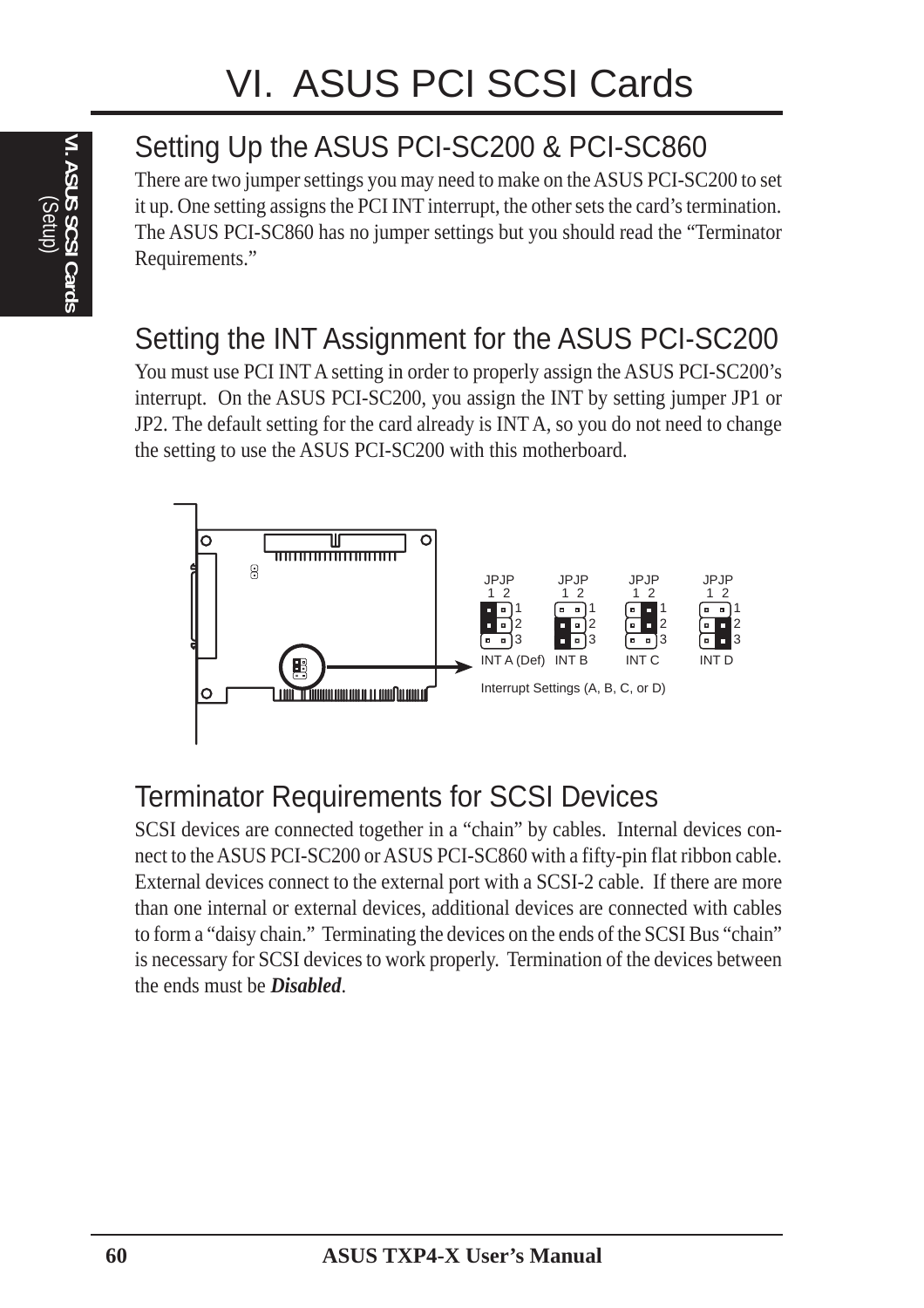## Terminator Settings for the ASUS PCI-SC860

Many SCSI devices including the ASUS PCI-SC860 use a set of onboard active resistors to terminate the devices at the ends automatically. Automatic termination requires that the SCSI devices be connected in a straight linear connection or "chain." Connect SCSI devices to one or two of the SCSI connectors in a linear "chain" for auto termination of the ASUS PCI-SC860 to be effective. Other formations will cause your SCSI devices to not mount properly. You must use the **end** of the ribbon cable when using the internal connector(s) to keep a linear path.

**Additional Note: The Symbios Logic SCSI Configuration Utility is a powerful tool. If, while using it, you somehow disable all your controllers or cannot enter the configuration utility, pressing Ctrl-A after memory count during reboot allows you to recover and reconfigure.**

## Terminator Settings for the ASUS PCI-SC200

The ASUS PCI-SC200, on the other hand, has "active" termination that you must set using jumper JP5. There are two settings, "terminated" and "not terminated," as shown below.



Decide whether or not you need to terminate the ASUS PCI-SC200 based on its position in the SCSI chain. Only the devices at each end of the chain need to be terminated. If you have **only** internal or **only** external devices connected to the ASUS PCI-SC200, then you **must** terminate the ASUS PCI-SC200. If you have **both** internal and external devices connected, you **must not** terminate the card. See the following example which illustrates this concept.